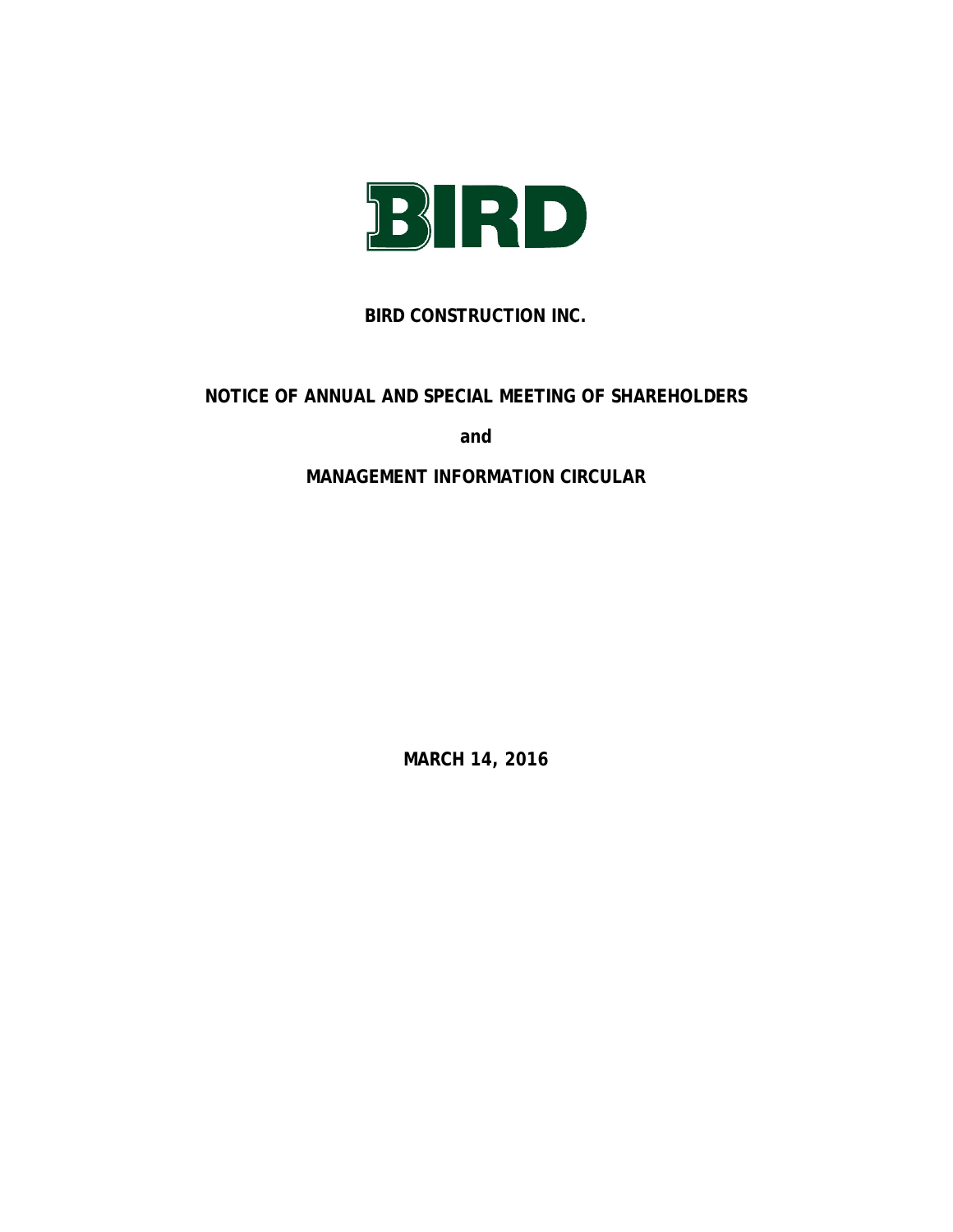

March 14, 2016

Dear Shareholder:

It is my pleasure to invite you to attend the Bird Construction Inc. annual and special meeting of shareholders on May 11, 2016 to be held at Hotel Le Germain Maple Leaf Square, 75 Bremner Blvd., Toronto, Ontario.

The meeting is your opportunity to vote on the items of business tabled at the meeting, hear about our performance in 2015 and to learn more about our plans for the future. If you have any questions about our past performance or future plans, the meeting is an excellent opportunity to seek answers to your questions. It is also an opportunity to meet the members of the Board of Directors, senior management and other shareholders.

This document includes a formal notice of the meeting and the Management Information Circular, which explains what the meeting will cover, the voting process, governance and other important information, including a report on executive compensation.

As a valued shareholder in Bird, we urge you to attend the meeting and vote on the matters at hand. If you are unable to attend the meeting in person, you may vote your shares in advance of the meeting through the internet, by telephone, or by completing your proxy vote, all as explained in the attached Management Information Circular.

Should you require additional information, please visit our corporate website at www.bird.ca. Also available online is the Company's Annual Information Form for the year ended December 31, 2015 Bird's Annual Audited Financial Statements for the year ended December 31, 2015 and the related Management's Discussion and Analysis and other useful information about the Company.

I appreciate your participation in this important forum for our shareholders, as well as your continued support.

P.A Chartte

Paul A. Charette Chair of the Board of Directors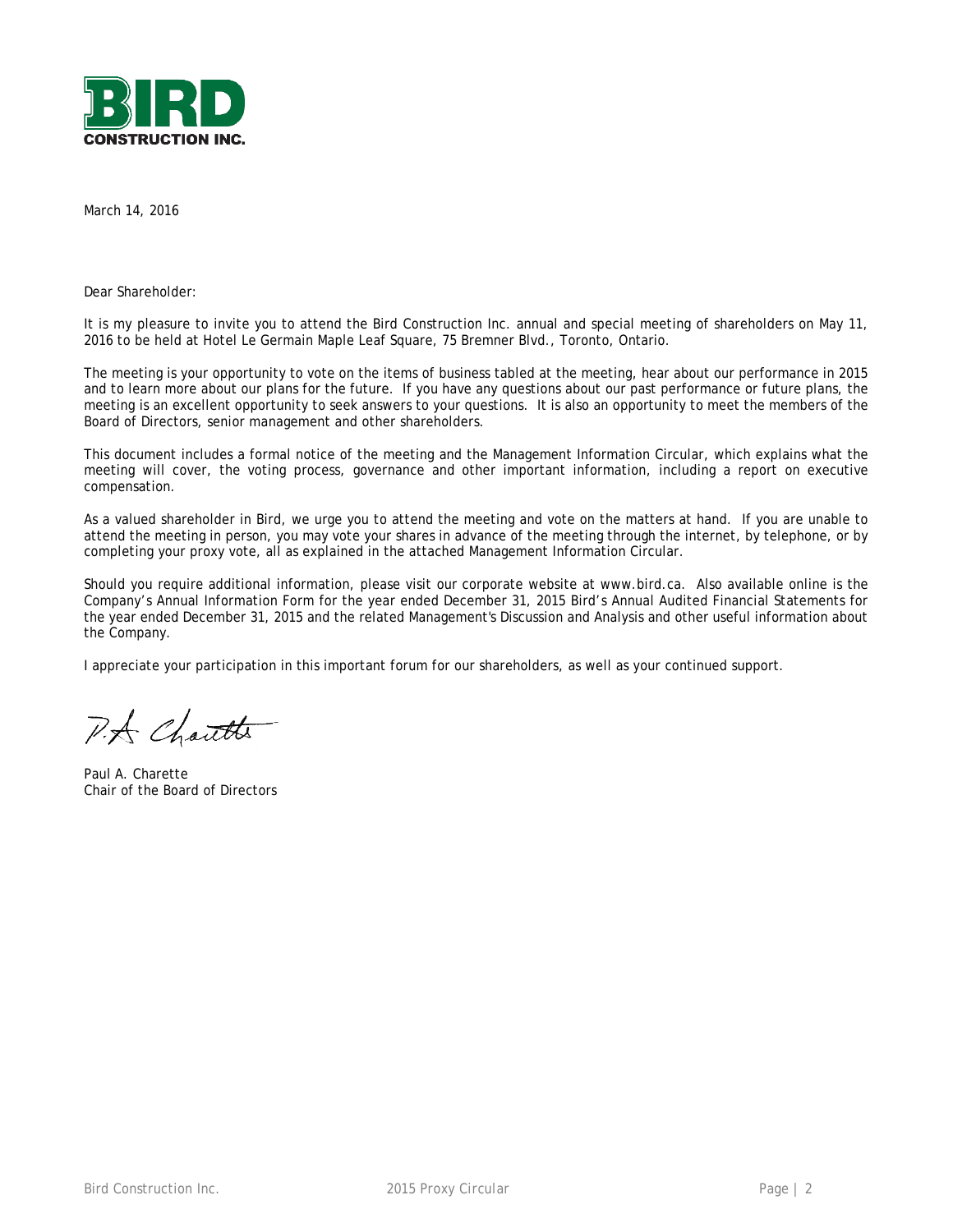

# **NOTICE OF ANNUAL AND SPECIAL MEETING OF SHAREHOLDERS**

# **to be held on May 11, 2016**

**NOTICE IS HEREBY GIVEN** that an annual and special meeting (the "**Meeting**") of the holders ("**Shareholders**") of shares ("**Shares**") of Bird Construction Inc. (the "**Company**" or "**Bird**") will be held at Hotel Le Germain, Maple Leaf Square, 75 Bremner Blvd., Toronto, Ontario, on **Wednesday, May 11, 2016 at 2:30 p.m.** (Eastern time) for the following purposes:

- (a) to receive the consolidated financial statements of Bird Construction Inc. for the year ended December 31, 2015 and the report of the auditors on those statements;
- (b) to elect eight Directors of the Company (the "**Directors**") for the ensuing year;
- (c) to appoint auditors for the ensuing year and to authorize the Directors to fix the remuneration to be paid to the auditors;
- (d) to consider and, if deemed advisable, to pass an ordinary resolution, the full text of which is set forth in Schedule A to the accompanying management information circular, confirming the adoption and implementation of By-Law 3 (the "**Advance Notice By-Law**") relating to advance notice requirements for nominations of directors of Bird Construction Inc., the full text of which is set forth in Schedule B to the accompanying management information circular; and
- (e) to transact such further or other business as may properly come before the Meeting or any adjournment(s) or postponement(s) thereof.

Only holders of record of Shares at the close of business on March 18, 2016 will be entitled to vote at the Meeting, or any adjournment(s) or postponement(s) thereof.

Registered holders of Shares who are unable to attend the Meeting in person are requested to complete, date and sign the enclosed form of proxy and return it, in the envelope provided, to the Company's transfer agent, Computershare Investor Services, by delivering the proxy to Proxy Department, Computershare Investor Services (i) by mail to 100 University Ave., 8th floor, Toronto, Ontario, M5J 2Y1; or (ii) by phone at 1-866-732-VOTE (8683) Toll Free, or (iii) online at www.investorvote.com, so that it is received by 2:30 p.m. (Eastern time) on Monday, May 9, 2016 (or at least 48 hours prior to the commencement of any reconvened Meeting in the event of any adjournment(s) or postponement(s) thereof).

**If you are a non-registered holder of Shares and received these materials through your broker or through another intermediary, please complete and return the form of proxy or voting instruction form, as the case may be, provided to you in accordance with the instructions provided by your broker or intermediary, as applicable.**

DATED at Mississauga, Ontario, this 14<sup>th</sup> day of March, 2016.

**By Order of the Directors of Bird Construction Inc.**

P.A. Chartte

Paul A. Charette Chair of the Board of Directors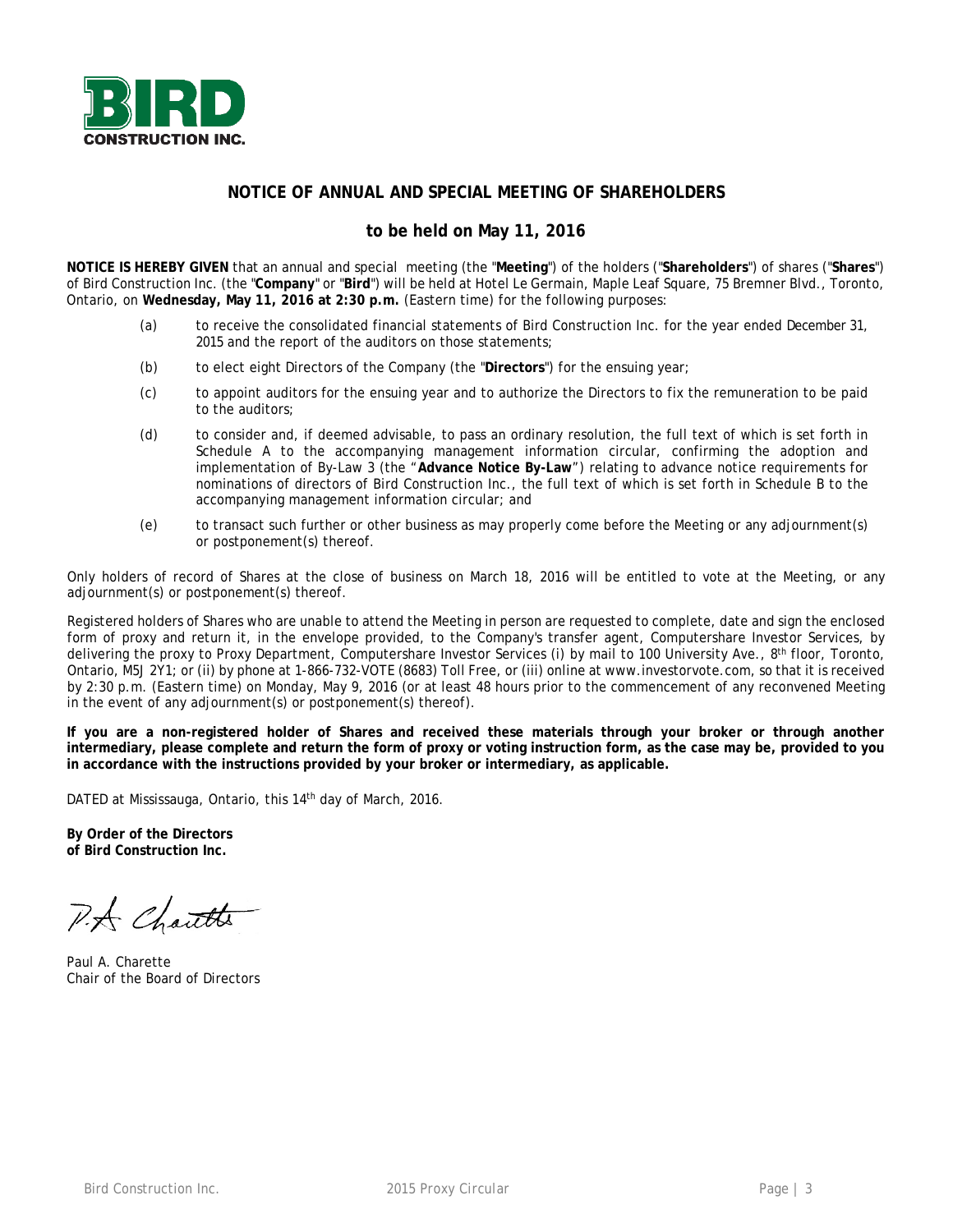# **BIRD CONSTRUCTION INC.**

# **MANAGEMENT INFORMATION CIRCULAR**

# **GENERAL PROXY MATTERS**

You have received this Management Information Circular because you owned Bird Construction Inc. common shares at the close of business on March 18, 2016, the record date for the Meeting. As a shareholder, you have the right to attend the Meeting of shareholders on May 11, 2016 and vote your Bird Shares. The following questions and answers provide guidance on how to vote your shares.

#### **Q: How many votes do I get?**

**A:** Shareholders are entitled to one vote for each share held.

#### **Q: How do I vote?**

**A:** If you are a registered shareholder, meaning that you hold the shares in your own name, there are several ways you can vote your shares. You may (i) vote in person at the meeting; (ii) sign the enclosed form of proxy appointing the named person that you choose to represent you as proxyholder and to attend the meeting and vote your shares; (iii) vote electronically on the internet at www.investorvote.com or (iv) by phone at 1-866-732-VOTE (8683) Toll Free.

### **Q: How do I vote my shares if the shares are not registered in my name?**

**A:** Many shareholders' shares are not registered in their name but are held on their behalf by a financial intermediary such as a bank, trust company, securities broker or trustee. Although you are a non-registered shareholder, you are still entitled to vote your shares. You should follow the directions of your financial intermediary with respect to the procedures to be followed to vote your shares. If you wish to vote in person at the meeting, you must have yourself appointed as proxy holder and identify yourself at the registration desk. You can vote by proxy by complying with the directions of your financial intermediary.

### **Q: Who is soliciting my proxy?**

**A:** The enclosed form of proxy is being solicited by the management of Bird and the associated costs will be paid by Bird. Unless you indicate otherwise on the form of proxy, signing the enclosed form of proxy gives authority to Paul A. Charette, Chair of the Board of Directors, and Ian J. Boyd, President and CEO of Bird, to vote your shares "FOR" the election of the eight nominees as Directors for the ensuing year, "FOR" the appointment of KPMG LLP as the auditors of the Company for the ensuing year and the authorization of the Directors to fix their remuneration, and "FOR" the ratification of the Advance Notice By-Law.

#### **Q: Can I appoint someone other than members of management of Bird to vote my shares?**

**A:** Yes. In order to appoint some other person to represent you as your proxyholder at the meeting, write the name of this person in the blank space provided in the form of proxy. It is important to ensure that any other person you appoint that is attending the meeting is aware that they have been appointed to vote your shares. Proxyholders should, upon arrival at the meeting, present themselves at the registration desk.

### **Q: What do I do with my completed proxy?**

**A:** Return it to Bird's transfer agent, Computershare Investor Services Inc., in the envelope provided.

#### **Q: What if amendments are made to the matters being voted on or if other matters are brought before the meeting?**

**A:** The person named in the proxy form will have discretionary authority with respect to amendments or variations of matters identified at the meeting. As of the date of the Management Information Circular, the Directors of the Company know of no such amendment, variation or other matter to be presented for action at the meeting.

#### **Q: Can I change my vote once I have voted on the internet, or by telephone or take back my proxy once I have given it?**

**A:** Yes. If you submitted a proxy and wish to revoke and change your proxy you are required to prepare a written statement to this effect. The statement must be signed and delivered to Bird at any time up to and including the last business day preceding the day of the meeting. If you submitted your vote through your broker or other financial intermediary, you must follow the instructions provided by them to revoke your proxy or change your vote.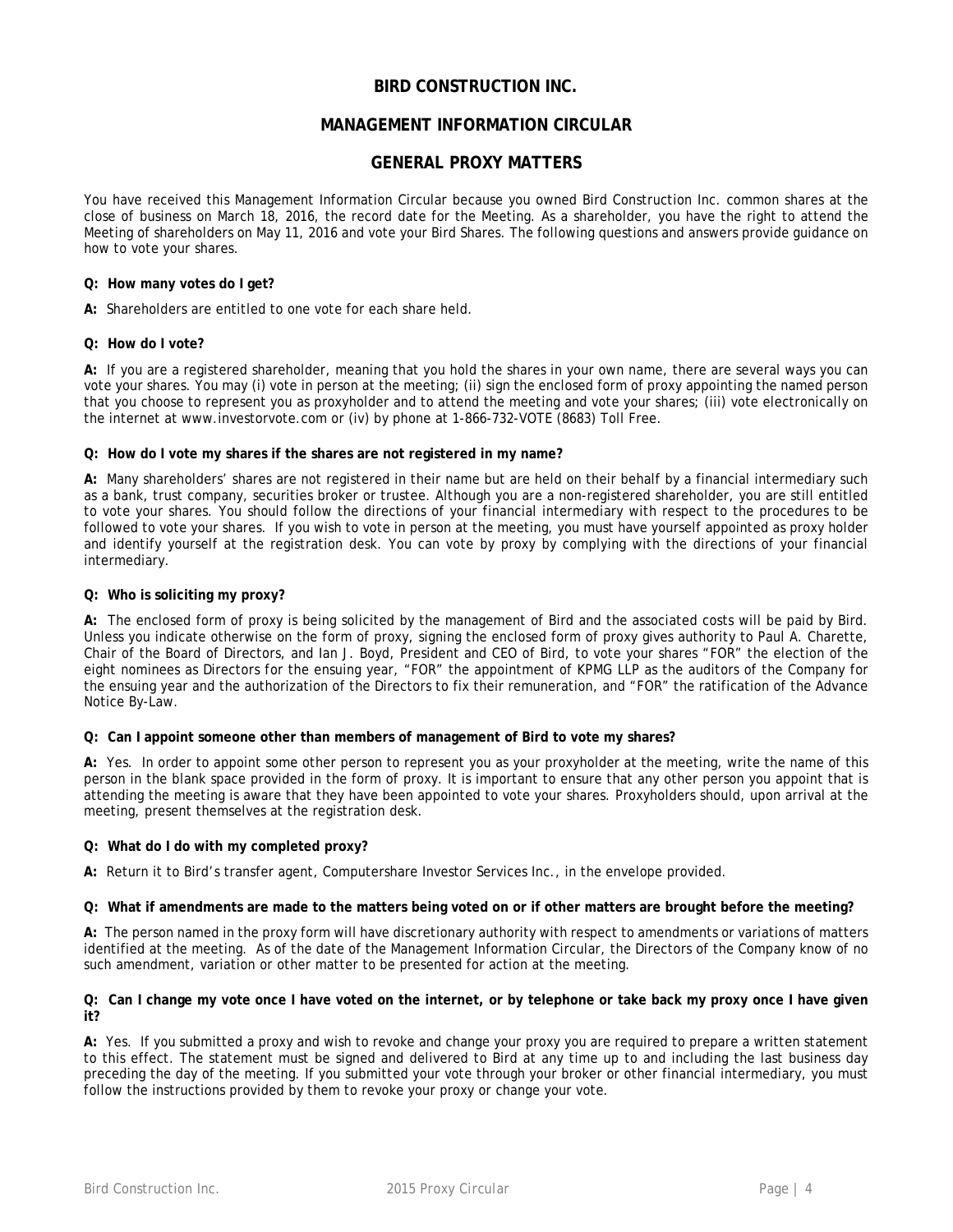### **Q: If I need to contact the transfer agent, how do I reach them?**

**A:** You can contact the transfer agent by mail at: Computershare Investor Services Inc., 8th Floor, 100 University Avenue, Toronto, Ontario, M5J 2Y1 or by telephone within Canada and the United States at 1-800-564-6253.

#### **Q: What percentage of the common shares voted is required to elect the Directors, appoint the auditors and ratify the Advance Notice By-Law?**

**A:** We need a simple majority (at least 50% plus one vote) of all votes cast at the Meeting, whether in person or represented by proxy, to elect the nominated Directors, appoint the auditors and ratify the Advance Notice By-Law.

#### **Q: Who counts the votes?**

**A:** Bird's transfer agent, Computershare Investor Services Inc., counts and tabulates the votes.

#### Q. **Why did the Company's Board of Directors adopt the Advance Notice By-Law?**

A. Similar to other Canadian public companies who have adopted similar by-laws, the framework will help ensure that shareholders can exercise their voting rights in a more orderly, transparent and informed manner by, among other things, ensuring that shareholders of the Company receive adequate notice of director nominations and sufficient information with respect to all nominees.

### **Solicitation of Proxies**

**This Management Information Circular (the "Circular") is furnished in connection with the solicitation of proxies by or on behalf of management of Bird Construction Inc. (the "Company" or "Bird").** References in this Circular to the annual and special meeting of the Company's shareholders ("**Shareholders**") to be held on **Wednesday**, **May 11, 2016 (the** "**Meeting**") include any adjournment(s) or postponement(s) thereof. Solicitations of proxies will be made primarily by mail, but may also be made by newspaper publication, in person or by telephone, fax or oral communication by Directors, officers, employees or agents of the Company or its subsidiaries who will be specifically remunerated therefore. All costs of solicitation will be borne by the Company.

For meetings of shareholders after March 1, 2013, reporting issuers may, but are not required to, use a notice-and-access mechanism to send proxy-related materials to registered holders and beneficial owners of securities. Under this system, meeting materials would not be sent to shareholders and would instead be available online. The Company will not be relying on this notice-and-access mechanism to send proxy-related materials to registered holders and beneficial owners of securities in respect of the Meeting.

### **Appointment of Proxies**

Accompanying this Circular is a form of proxy for registered holders of common shares of the Company ("**Shares**"). The persons named in the enclosed form of proxy are representatives of the Directors and/or officers of the Company. **A Shareholder wishing to appoint a person (who need not be a Shareholder) to represent such Shareholder at the Meeting other than the persons designated in the accompanying form of proxy may do so either by inserting such person's name in the blank space provided in the form of proxy or by completing another form of proxy and, in either case, returning it in accordance with the instructions contained on the form of proxy.** A form of proxy must be received by Computershare Investor Services Inc. (the "**Transfer Agent**") at or prior to 2:30 p.m. (Eastern time) on Monday, May 9, 2016 or if the Meeting is adjourned, not later than 48 hours (excluding Saturdays, Sundays and holidays) before any adjourned meeting. Failure to so deposit a form of proxy shall result in its invalidation.

Only registered holders of Shares, or the persons they appoint as their proxies, are permitted to vote at the Meeting. However, in many cases, Shares beneficially owned by a holder (a "**Non-Registered Holder**") are registered either:

- (i) in the name of an intermediary that the Non-Registered Holder deals with in respect of the Shares. Intermediaries include banks, trust companies, securities dealers or brokers, and trustees or administrators of self-administered RRSPs, RRIFs, RESPs and similar plans; or
- (ii) in the name of a clearing depository (such as CDS Clearing and Depository Services Inc. or "CDS").

In accordance with Canadian securities law, the Company has distributed copies of the Notice of Meeting, this Circular, the form of proxy, and the 2015 Annual Report (collectively, the "**meeting materials**") to CDS and intermediaries for onward distribution to Non-Registered Holders.

Intermediaries are required to forward meeting materials to Non-Registered Holders unless a Non-Registered Holder has waived the right to receive them. Typically, intermediaries will use a service company (such as Broadridge Investor Communications Solutions or "Broadridge") to forward the meeting materials to Non-Registered Holders.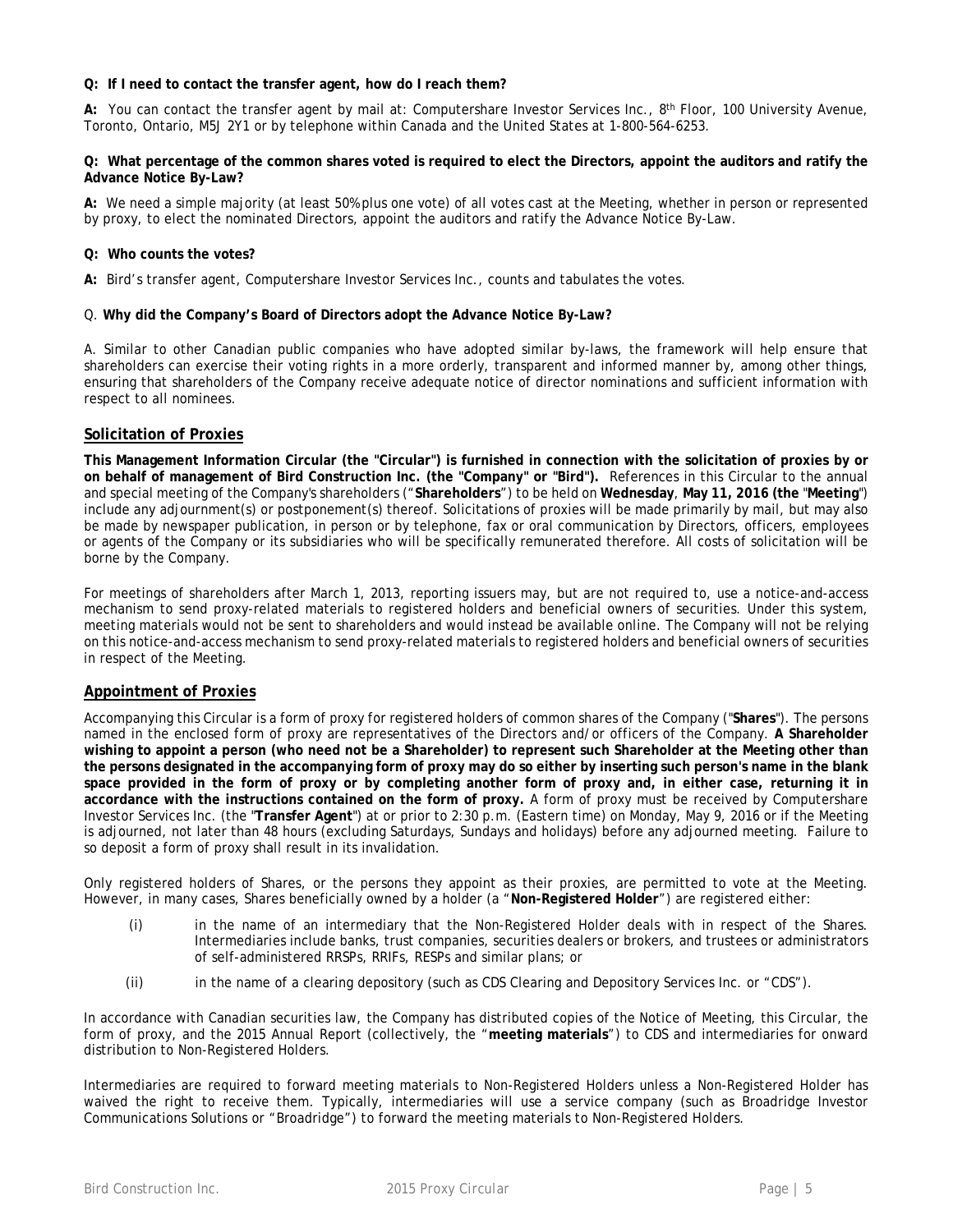Non-Registered Holders who have not waived the right to receive meeting materials will receive either a voting instruction form or, less frequently, a form of proxy. The purpose of these forms is to permit Non-Registered Holders to direct the voting of the Shares they beneficially own. Non-Registered Holders should follow the procedures set out below, depending on which type of form they receive:

- (i) **Voting Instruction Form**. In most cases, a Non-Registered Holder will receive, as part of the meeting materials, a voting instruction form. If the Non-Registered Holder does not wish to attend and vote at the Meeting in person (or have another person attend and vote on the Shareholder's behalf), the voting instruction form must be completed, signed and returned in accordance with the directions on the form. Voting instruction forms sent by Broadridge permit the completion of the voting instruction form by telephone or through the internet at www.proxyvotecanada.com. If a Non-Registered Holder wishes to attend and vote at the Meeting in person (or have another person attend and vote on the Shareholder's behalf), the Non-Registered Holder must complete, sign and return the voting instruction form in accordance with the directions provided and a form of proxy giving the right to attend and vote will be forwarded to the Non-Registered Holder; or
- (ii) **Form of Proxy**. Less frequently, a Non-Registered Holder will receive, as part of the meeting materials, a form of proxy that has already been signed by the intermediary (typically by a facsimile, stamped signature) which is restricted as to the number of Shares beneficially owned by the Non-Registered Holder but which is otherwise not completed. If the Non-Registered Holder does not wish to attend and vote at the Meeting in person (or have another person attend and vote on the Shareholder's behalf), the Non-Registered Holder must complete the form of proxy and deposit it with Broadridge as described above. If a Non-Registered Holder wishes to attend and vote at the Meeting in person (or have another person attend and vote on the Shareholder's behalf), the Non-Registered Holder must strike out the names of the persons named in the proxy and insert the Non-Registered Holder's (or such other person's) name in the blank space provided.

**Non-Registered Holders should follow the instructions on the forms they receive and contact their intermediaries promptly if they need assistance.**

### **Revocation of Proxies**

A registered Shareholder who has given a proxy may revoke the proxy by:

- (a) completing and signing a form of proxy bearing a later date and depositing it with the Transfer Agent as described above; or
- (b) depositing an instrument in writing executed by the Shareholder or by the Shareholder's attorney authorized in writing: (i) at the registered office of the Company at any time up to and including the last business day preceding the day of the Meeting, or any adjournment of the Meeting, at which the proxy is to be used, or (ii) with the Chair of the Meeting prior to the commencement of the Meeting on the day of the Meeting or any adjournment of the Meeting; or
- (c) in any other manner permitted by law.

A Non-Registered Holder may revoke a voting instruction form or a waiver of the right to receive meeting materials and to vote given to an Intermediary at any time by written notice to the Intermediary, except that an Intermediary is not required to act on a revocation of a voting instruction form or of a waiver of the right to receive materials and to vote that is not received by the Intermediary at least seven days prior to the Meeting.

The Board of Directors has fixed the record date for the Meeting as the close of business on **March 18, 2016** (the "**Record Date**"). Each holder of record of Shares as at the Record Date is entitled to receive notice of, to attend and to one vote at the Meeting, or any adjournments or postponements thereof, in respect of each Share held on all matters proposed to come before the Meeting.

# **Signature of Proxy**

A form of proxy must be executed by the Shareholder or his attorney authorized in writing, or if the Shareholder is a corporation, the form of proxy should be signed in its corporate name under its corporate seal by an authorized officer whose title should be indicated. A proxy signed by a person acting as attorney or in some other representative capacity should reflect such person's capacity following his signature and should be accompanied by the appropriate instrument evidencing qualification and authority to act (unless such instrument has been previously filed with the Company).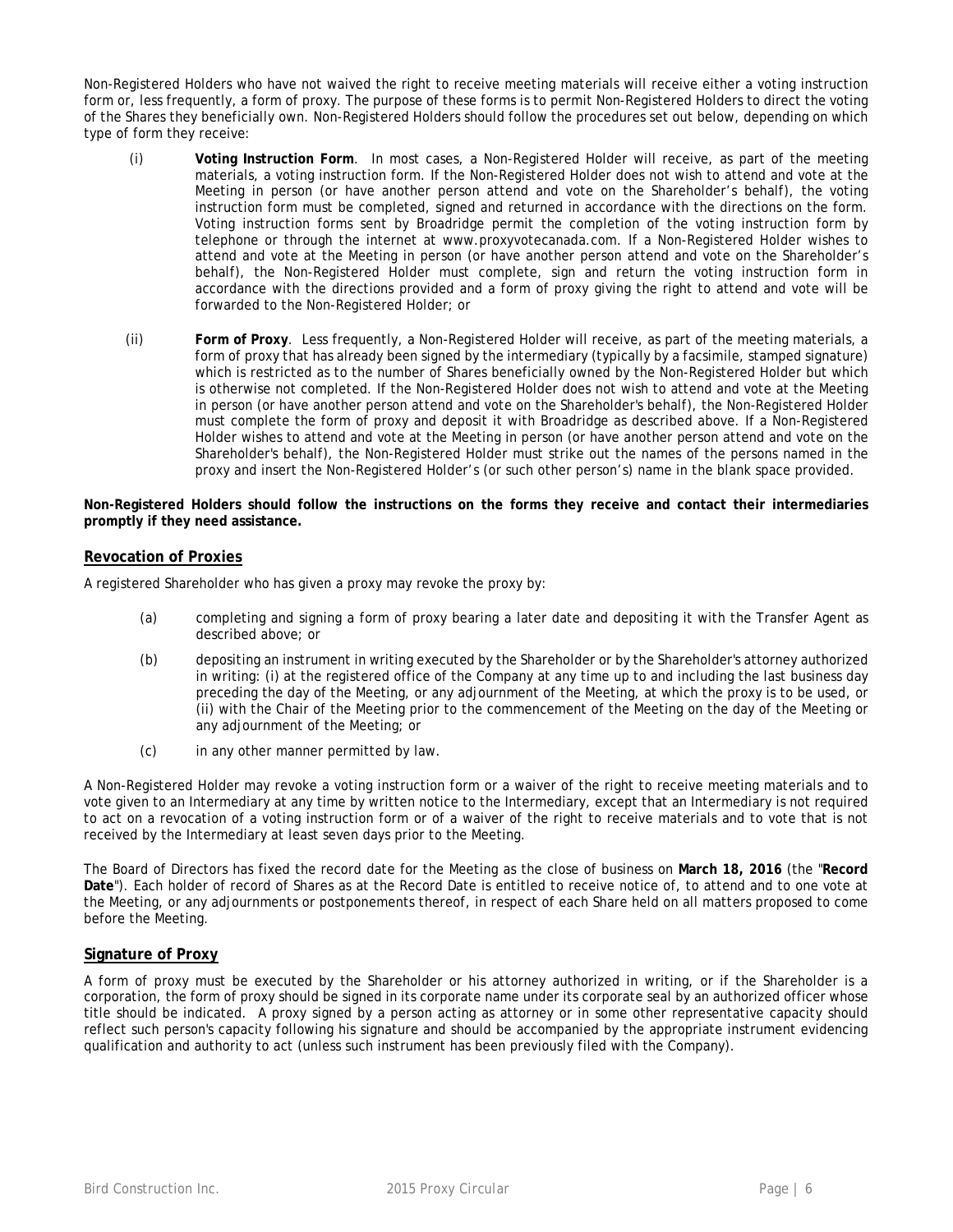# **Voting of Proxies**

The persons designated in the enclosed form of proxy will vote or withhold from voting the Shares in respect of which they are appointed by proxy on any ballot that may be called for in accordance with the instructions of the Shareholder as indicated on the proxy and, if the Shareholder specifies a choice with respect to any matter to be acted upon, the Shares will be voted accordingly. **In the absence of any specification, the Shares represented by properly completed and executed proxies in favour of the management proxy nominees named in the form of proxy will be voted "FOR" each of the matters to be voted on by Shareholders as follows:**

- **"FOR"** the election of the eight nominees as Directors for the ensuing year;
- **"FOR"** the appointment of KPMG LLP as the auditors of the Company for the ensuing year and the authorization of the Directors to fix their remuneration; and
- "**FOR**" the ratification of the Advance Notice By-Law.

**The persons appointed under the form of proxy are conferred with discretionary authority with respect to amendments or variations of those matters specified in the form of proxy and Notice of Meeting and with respect to any other matters which may be properly brought before the Meeting. In the event that amendments or variations to the matters identified in the Notice of Meeting are properly brought before the Meeting, it is the intention of the persons designated in the enclosed form of proxy to vote in accordance with their best judgment on the matter or business.** At the time of printing this Circular, the Directors knew of no such amendment, variation, or other matter.

### **Voting Shares and Principal Holders Thereof**

As at March 18, 2016, 42,516,853 Shares were issued and outstanding. Each Share may be exercised for one vote relating to all matters to come before the Meeting.

To the knowledge of the Directors, as of the date of this Circular, no person or company beneficially owns, directly or indirectly, or exercises control or direction over, shares carrying more than 10% of the voting rights attached to the outstanding shares of the Company.

### **Procedure and Votes Required**

The vote required at the Meeting to approve (i) the appointment of auditors of the Company and authorization of the Directors to fix the remuneration to be paid to the auditors; and (ii) the election of the Directors, is the affirmative vote of the holders of not less than a majority of the Shares represented at the Meeting, whether in person or represented by proxy.

# **MATTERS TO BE ACTED UPON AT THE MEETING**

### **1. Financial Statements**

The audited consolidated financial statements of Bird Construction Inc. for the year ended December 31, 2015 and the auditor's report on those statements were mailed to the Shareholders, with the Notice of Meeting and this Circular and will be presented at the Meeting.

# **2. Election of Directors**

The Board of Directors has determined that the number of Directors of the Company will be fixed at eight. The eight nominees proposed for election as Directors ("**Directors**") are all current Directors. The nominees proposed for election are listed below under "Nominees for Election to Board of Directors". All nominees have established their eligibility and willingness to serve as a Director. The Directors will be elected for a term ending at the Company's next annual meeting or until their successors are elected or appointed.

Unless otherwise indicated, the persons designated in the form of proxy intend to vote for the election of the nominees listed below. If, for any reason at the time of the Meeting any of the nominees are unable to serve and unless otherwise specified, it is intended that the persons designated in the form of proxy will vote in their discretion for a substitute nominee or nominees.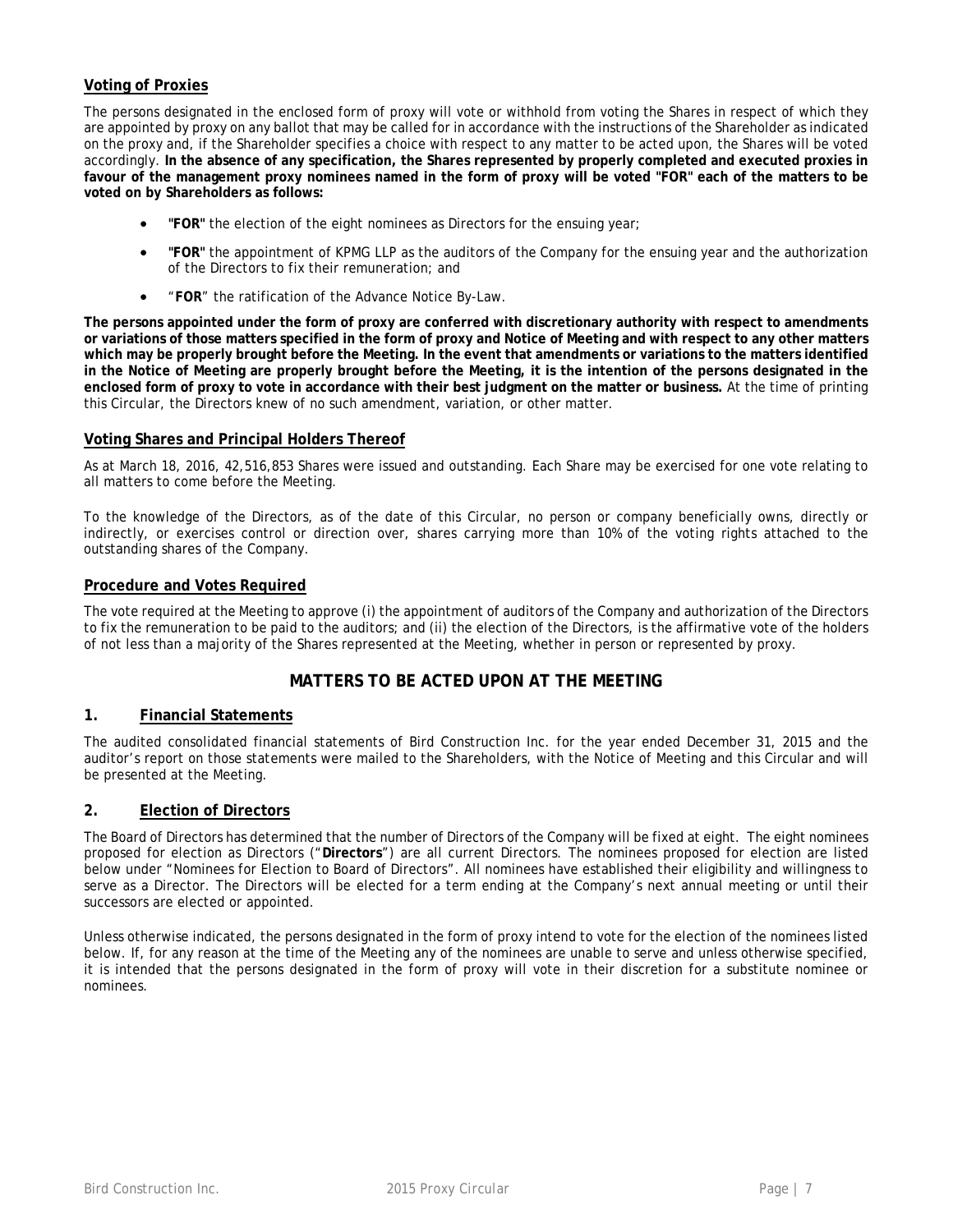# *Policy on Majority Voting*

The Company has previously adopted a majority voting policy with respect to the election of Directors. Accordingly, if any nominee for election as a Director receives, from the Shares voted at the Meeting in person or by proxy, a greater number of Shares withheld than Shares voted in favour of his or her election (a "**Majority Withheld Vote**"), the Director must promptly tender his or her resignation to the Chair, to take effect on acceptance by the Board.

The Human Resources, Safety and Governance Committee (the "**HRS&G Committee**") of the Board will expeditiously consider the Director's offer to resign and make a recommendation to the Board whether to accept it. Within 90 days of the Meeting, the Board will consider the recommendation of the HRS&G Committee and, in so doing, may take into account the factors considered relevant by the HRS&G Committee and such additional information and factors that the Board considers to be relevant. Following the decision of the Board, the Board shall promptly disclose, by way of press release, its decision whether to accept or reject the Director's resignation, including the reasons for rejecting the resignation, if applicable.

This policy does not apply to a contested election of Directors, that is, where the number of nominees exceeds the number of Directors to be elected. Any Director who tenders his or her resignation will not participate in the deliberations of the HRS&G Committee or the Board regarding whether the resignation should be accepted.

### *Nominees for Election to Board of Directors*

The following tables provide relevant information for each person proposed to be nominated for election as a Director. Included in these tables is a brief biography for each nominee, their independence status, their principal occupation, their meeting attendance record in 2015, the number of Shares beneficially owned or controlled by the person and the value of the Director compensation received in 2015, 2014 and 2013.

|                                                                                                  | J. Richard                                                                    |                                                                                                                                                                 | <b>Principal Occupation:</b>                                                                                                                                                                                                                                                                                                                                                                                                                                                                                                                                                                                                                                                                                                                                                                                                                                                                                                                                                                                                                                                                                                                                       | Corporate Director       |            |     |  |  |
|--------------------------------------------------------------------------------------------------|-------------------------------------------------------------------------------|-----------------------------------------------------------------------------------------------------------------------------------------------------------------|--------------------------------------------------------------------------------------------------------------------------------------------------------------------------------------------------------------------------------------------------------------------------------------------------------------------------------------------------------------------------------------------------------------------------------------------------------------------------------------------------------------------------------------------------------------------------------------------------------------------------------------------------------------------------------------------------------------------------------------------------------------------------------------------------------------------------------------------------------------------------------------------------------------------------------------------------------------------------------------------------------------------------------------------------------------------------------------------------------------------------------------------------------------------|--------------------------|------------|-----|--|--|
|                                                                                                  | <b>Bird</b><br>Calgary, AB<br>Canada<br>Independent<br>Director<br>since 1987 |                                                                                                                                                                 | J. Richard Bird retired from Enbridge Inc. in early 2015, having served as Executive Vice President,<br>Chief Financial Officer and Corporate Development, and various other roles, including: Executive Vice<br>President Liquids Pipelines, Senior Vice President Corporate Planning and Development, and Vice<br>President and Treasurer. Mr. Bird has 29 years of experience as an officer of a number of public<br>companies, and serves on the Board of Directors or Trustees of Enbridge Energy Partners L.P., Enbridge<br>Pipelines Inc., Enbridge Income Fund Holdings Inc., Gaz Metro Inc. and Bird Construction Inc. He is a<br>member of the Board of Directors of the Alberta Investment Management Company and Chairman of its<br>audit committee. Mr. Bird is also a member of the Investment Committee of the University of Calgary<br>Board of Governors. He was named Canada's CFO of the Year for 2010. He holds a Bachelor of Arts<br>degree from the University of Manitoba, and a Masters of Business Administration and PhD from the<br>University of Toronto and has completed the Advanced Management Program at Harvard Business School. |                          |            |     |  |  |
|                                                                                                  | <b>Board Skills and Experience</b>                                            |                                                                                                                                                                 |                                                                                                                                                                                                                                                                                                                                                                                                                                                                                                                                                                                                                                                                                                                                                                                                                                                                                                                                                                                                                                                                                                                                                                    |                          |            |     |  |  |
| Managing and Leading Growth<br>Chief Executive Officer/Senior Officer<br><b>Board Governance</b> |                                                                               |                                                                                                                                                                 |                                                                                                                                                                                                                                                                                                                                                                                                                                                                                                                                                                                                                                                                                                                                                                                                                                                                                                                                                                                                                                                                                                                                                                    |                          |            |     |  |  |
| Operations                                                                                       |                                                                               |                                                                                                                                                                 | <b>Financial Literacy</b>                                                                                                                                                                                                                                                                                                                                                                                                                                                                                                                                                                                                                                                                                                                                                                                                                                                                                                                                                                                                                                                                                                                                          | <b>Financial Markets</b> |            |     |  |  |
| Human Resources/Compensation                                                                     |                                                                               |                                                                                                                                                                 | Risk Management                                                                                                                                                                                                                                                                                                                                                                                                                                                                                                                                                                                                                                                                                                                                                                                                                                                                                                                                                                                                                                                                                                                                                    |                          |            |     |  |  |
| Meetings attended in 2015:                                                                       |                                                                               |                                                                                                                                                                 |                                                                                                                                                                                                                                                                                                                                                                                                                                                                                                                                                                                                                                                                                                                                                                                                                                                                                                                                                                                                                                                                                                                                                                    |                          | #          | %   |  |  |
| Board                                                                                            |                                                                               |                                                                                                                                                                 | 8 of 8<br>100<br>100                                                                                                                                                                                                                                                                                                                                                                                                                                                                                                                                                                                                                                                                                                                                                                                                                                                                                                                                                                                                                                                                                                                                               |                          |            |     |  |  |
| Audit Committee                                                                                  |                                                                               |                                                                                                                                                                 | 4 of 4                                                                                                                                                                                                                                                                                                                                                                                                                                                                                                                                                                                                                                                                                                                                                                                                                                                                                                                                                                                                                                                                                                                                                             |                          |            |     |  |  |
| Human Resources, Safety & Governance                                                             |                                                                               |                                                                                                                                                                 |                                                                                                                                                                                                                                                                                                                                                                                                                                                                                                                                                                                                                                                                                                                                                                                                                                                                                                                                                                                                                                                                                                                                                                    |                          | $4$ of $4$ | 100 |  |  |
| <b>Common Shares Beneficially Owned or Controlled:</b>                                           |                                                                               |                                                                                                                                                                 |                                                                                                                                                                                                                                                                                                                                                                                                                                                                                                                                                                                                                                                                                                                                                                                                                                                                                                                                                                                                                                                                                                                                                                    |                          |            |     |  |  |
| # of Common Shares                                                                               |                                                                               | <b>Required Multiple</b><br>Satisfies Director Share<br>$#$ of DSU's<br>of Annual<br><b>Compliance Timeline</b><br><b>Ownership Requirement</b><br>Compensation |                                                                                                                                                                                                                                                                                                                                                                                                                                                                                                                                                                                                                                                                                                                                                                                                                                                                                                                                                                                                                                                                                                                                                                    |                          |            |     |  |  |
| 820,989                                                                                          |                                                                               | $\Omega$                                                                                                                                                        | Yes<br>N/A<br>6x                                                                                                                                                                                                                                                                                                                                                                                                                                                                                                                                                                                                                                                                                                                                                                                                                                                                                                                                                                                                                                                                                                                                                   |                          |            |     |  |  |
| Value of Total Compensation Received:                                                            |                                                                               |                                                                                                                                                                 |                                                                                                                                                                                                                                                                                                                                                                                                                                                                                                                                                                                                                                                                                                                                                                                                                                                                                                                                                                                                                                                                                                                                                                    |                          |            |     |  |  |
| 2015                                                                                             |                                                                               |                                                                                                                                                                 | \$72,400.00                                                                                                                                                                                                                                                                                                                                                                                                                                                                                                                                                                                                                                                                                                                                                                                                                                                                                                                                                                                                                                                                                                                                                        |                          |            |     |  |  |
| 2014                                                                                             |                                                                               |                                                                                                                                                                 | \$62,700.00                                                                                                                                                                                                                                                                                                                                                                                                                                                                                                                                                                                                                                                                                                                                                                                                                                                                                                                                                                                                                                                                                                                                                        |                          |            |     |  |  |
|                                                                                                  | 2013                                                                          |                                                                                                                                                                 |                                                                                                                                                                                                                                                                                                                                                                                                                                                                                                                                                                                                                                                                                                                                                                                                                                                                                                                                                                                                                                                                                                                                                                    | \$56,648.50              |            |     |  |  |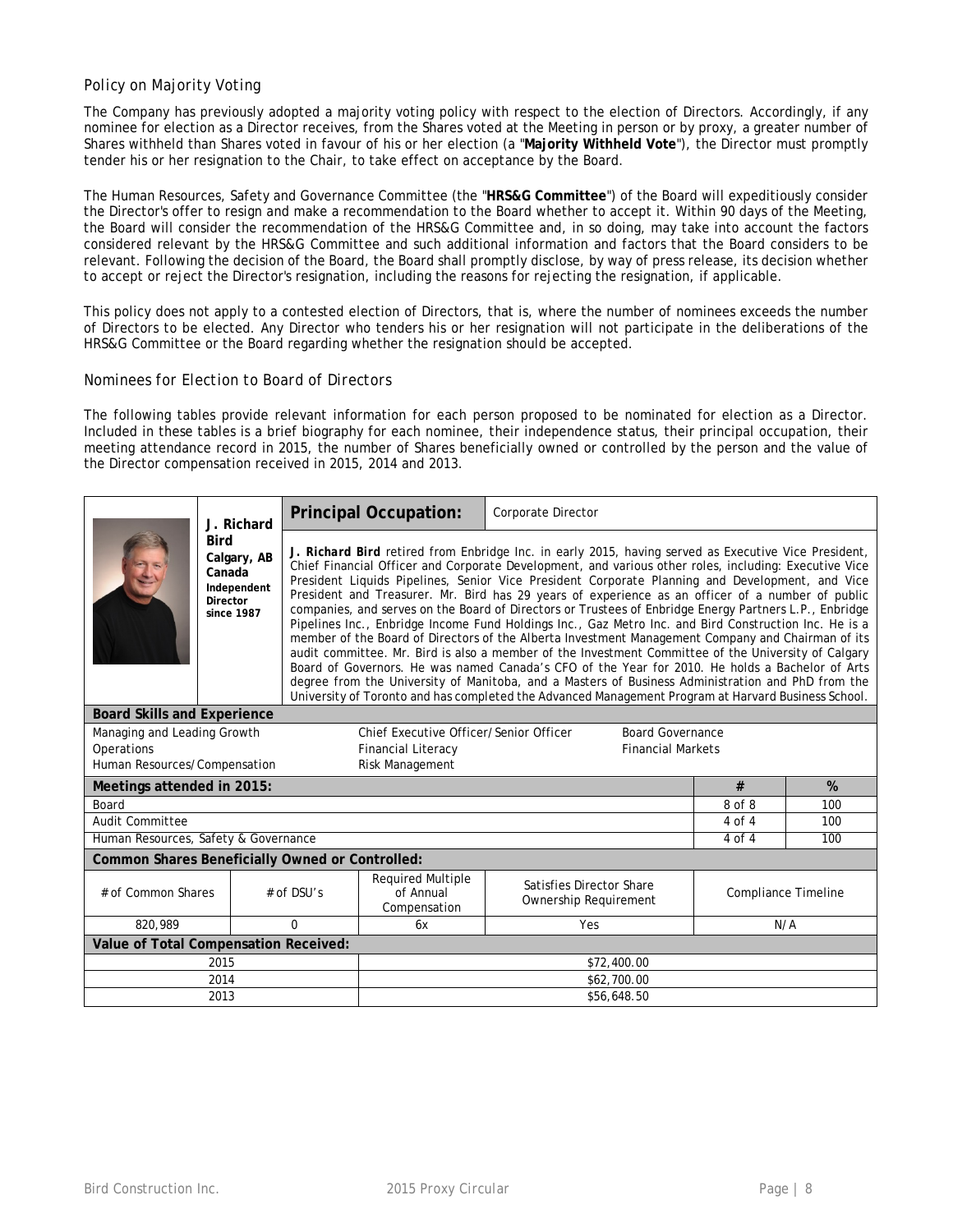|                                                        | lan J. Boyd            |                                                                                                                                                                                                                                                                                                                                                                                                                                                                                                                                                                                                                                                                                                                                                                                                                                                                                                                                                                                                                                                                                                                                                                                                                                                                                                                                                                                              | <b>Principal Occupation:</b>           | President and Chief Executive Officer of Bird Construction Inc. |                          |        |     |  |  |
|--------------------------------------------------------|------------------------|----------------------------------------------------------------------------------------------------------------------------------------------------------------------------------------------------------------------------------------------------------------------------------------------------------------------------------------------------------------------------------------------------------------------------------------------------------------------------------------------------------------------------------------------------------------------------------------------------------------------------------------------------------------------------------------------------------------------------------------------------------------------------------------------------------------------------------------------------------------------------------------------------------------------------------------------------------------------------------------------------------------------------------------------------------------------------------------------------------------------------------------------------------------------------------------------------------------------------------------------------------------------------------------------------------------------------------------------------------------------------------------------|----------------------------------------|-----------------------------------------------------------------|--------------------------|--------|-----|--|--|
|                                                        | Oakville, ON<br>Canada | lan J. Boyd, President and CEO of Bird Construction Inc., graduated with a Bachelor of Civil Engineering<br>from the University of New Brunswick and has accumulated almost 20 years of experience in the general<br>contracting industry in Nova Scotia, New Brunswick and Alberta. Mr. Boyd joined Rideau Construction<br>in 1996 and progressed through the company as a project coordinator, project manager, manager of<br>diversified projects and in 2004, he was appointed as the Vice President and operations manager for<br>the Nova Scotia office. Mr. Boyd became a Bird employee in 2008 when Bird acquired Rideau<br>Construction and shortly thereafter, relocated to Alberta as Project Director. In 2010, Mr. Boyd<br>returned to eastern Canada and was appointed as the Atlantic Vice President and in 2011, assumed the<br>role of Senior Vice President where he was involved in the H.J. O'Connell acquisition. In 2013, Mr. Boyd<br>was appointed to Executive Vice President and Chief Operating Officer, and most recently was<br>appointed as President and Chief Executive Officer of Bird, effective January 1, 2015. Mr. Boyd is a<br>registered professional engineer with the Association of Professional Engineers of Nova Scotia and a<br>past member of the Construction Association of Nova Scotia and the Construction Association of New<br>Brunswick. |                                        |                                                                 |                          |        |     |  |  |
| <b>Board Skills and Experience:</b>                    |                        |                                                                                                                                                                                                                                                                                                                                                                                                                                                                                                                                                                                                                                                                                                                                                                                                                                                                                                                                                                                                                                                                                                                                                                                                                                                                                                                                                                                              |                                        |                                                                 |                          |        |     |  |  |
| Managing and Leading Growth                            |                        |                                                                                                                                                                                                                                                                                                                                                                                                                                                                                                                                                                                                                                                                                                                                                                                                                                                                                                                                                                                                                                                                                                                                                                                                                                                                                                                                                                                              | Chief Executive Officer/Senior Officer |                                                                 | <b>Financial Markets</b> |        |     |  |  |
| Operations                                             |                        |                                                                                                                                                                                                                                                                                                                                                                                                                                                                                                                                                                                                                                                                                                                                                                                                                                                                                                                                                                                                                                                                                                                                                                                                                                                                                                                                                                                              | <b>Financial Literacy</b>              |                                                                 |                          |        |     |  |  |
| Human Resources/Compensation                           |                        |                                                                                                                                                                                                                                                                                                                                                                                                                                                                                                                                                                                                                                                                                                                                                                                                                                                                                                                                                                                                                                                                                                                                                                                                                                                                                                                                                                                              | Risk Management                        |                                                                 |                          |        |     |  |  |
| Meetings attended in 2015:                             |                        |                                                                                                                                                                                                                                                                                                                                                                                                                                                                                                                                                                                                                                                                                                                                                                                                                                                                                                                                                                                                                                                                                                                                                                                                                                                                                                                                                                                              |                                        |                                                                 | #                        | %      |     |  |  |
| Board                                                  |                        |                                                                                                                                                                                                                                                                                                                                                                                                                                                                                                                                                                                                                                                                                                                                                                                                                                                                                                                                                                                                                                                                                                                                                                                                                                                                                                                                                                                              |                                        |                                                                 |                          | 8 of 8 | 100 |  |  |
| <b>Audit Committee</b>                                 |                        |                                                                                                                                                                                                                                                                                                                                                                                                                                                                                                                                                                                                                                                                                                                                                                                                                                                                                                                                                                                                                                                                                                                                                                                                                                                                                                                                                                                              |                                        |                                                                 |                          | n/a    | n/a |  |  |
| Human Resources, Safety & Governance                   |                        |                                                                                                                                                                                                                                                                                                                                                                                                                                                                                                                                                                                                                                                                                                                                                                                                                                                                                                                                                                                                                                                                                                                                                                                                                                                                                                                                                                                              |                                        |                                                                 |                          | n/a    | n/a |  |  |
| <b>Common Shares Beneficially Owned or Controlled:</b> |                        |                                                                                                                                                                                                                                                                                                                                                                                                                                                                                                                                                                                                                                                                                                                                                                                                                                                                                                                                                                                                                                                                                                                                                                                                                                                                                                                                                                                              |                                        |                                                                 |                          |        |     |  |  |
| # of Common Shares                                     |                        | Satisfies Share Ownership<br>Required Multiple of<br># of MTIP Shares<br><b>Compliance Timeline</b><br>Annual Base Salary<br>Requirement                                                                                                                                                                                                                                                                                                                                                                                                                                                                                                                                                                                                                                                                                                                                                                                                                                                                                                                                                                                                                                                                                                                                                                                                                                                     |                                        |                                                                 |                          |        |     |  |  |
| 60,580                                                 |                        | 18.671<br>January 1, 2018<br>6x                                                                                                                                                                                                                                                                                                                                                                                                                                                                                                                                                                                                                                                                                                                                                                                                                                                                                                                                                                                                                                                                                                                                                                                                                                                                                                                                                              |                                        |                                                                 |                          |        |     |  |  |
| Value of Total Compensation Received:                  |                        |                                                                                                                                                                                                                                                                                                                                                                                                                                                                                                                                                                                                                                                                                                                                                                                                                                                                                                                                                                                                                                                                                                                                                                                                                                                                                                                                                                                              |                                        |                                                                 |                          |        |     |  |  |
| 2015                                                   |                        |                                                                                                                                                                                                                                                                                                                                                                                                                                                                                                                                                                                                                                                                                                                                                                                                                                                                                                                                                                                                                                                                                                                                                                                                                                                                                                                                                                                              | \$n/a                                  |                                                                 |                          |        |     |  |  |
| 2014                                                   |                        |                                                                                                                                                                                                                                                                                                                                                                                                                                                                                                                                                                                                                                                                                                                                                                                                                                                                                                                                                                                                                                                                                                                                                                                                                                                                                                                                                                                              | \$n/a                                  |                                                                 |                          |        |     |  |  |
| 2013                                                   |                        |                                                                                                                                                                                                                                                                                                                                                                                                                                                                                                                                                                                                                                                                                                                                                                                                                                                                                                                                                                                                                                                                                                                                                                                                                                                                                                                                                                                              | \$n/a                                  |                                                                 |                          |        |     |  |  |

|                                                                                                              | <b>Principal Occupation:</b><br>Chair of the Board<br>Paul A.                                                                           |                                                                                                                                                                                                                                                                                                                                                                                                                                                                                                                                                                                                                                                                                                                                                                                                                                  |  |              |            |     |  |  |
|--------------------------------------------------------------------------------------------------------------|-----------------------------------------------------------------------------------------------------------------------------------------|----------------------------------------------------------------------------------------------------------------------------------------------------------------------------------------------------------------------------------------------------------------------------------------------------------------------------------------------------------------------------------------------------------------------------------------------------------------------------------------------------------------------------------------------------------------------------------------------------------------------------------------------------------------------------------------------------------------------------------------------------------------------------------------------------------------------------------|--|--------------|------------|-----|--|--|
| Charette<br>Oakville,<br><b>ON</b><br>Canada<br>Director<br>since 1991<br>Independent<br>- September<br>2011 |                                                                                                                                         | Paul A. Charette is the Chair of the Board of Directors. He joined Bird in 1976 as a Project Coordinator<br>and progressed to President and Chief Operating Officer in 1988 and to President and Chief Executive<br>Officer in 1991. Mr. Charette was also appointed as Chair of the Board in 2001. In September 2008,<br>Mr. Charette retired from his position as Chief Executive Officer of Bird. He is a Director of the Colleges<br>and Institutes Canada and he is the past Chair of the Canadian Construction Association ("CCA"). In<br>2004, Mr. Charette was named Ontario Entrepreneur of the Year in Real Estate/Construction by Ernst<br>& Young LLP. In 2010, Mr. Charette was chosen as CCA's Person of the Year. Mr. Charette has a diploma<br>in Civil Technology from Red River College in Winnipeg, Manitoba. |  |              |            |     |  |  |
| <b>Board Skills and Experience:</b>                                                                          |                                                                                                                                         |                                                                                                                                                                                                                                                                                                                                                                                                                                                                                                                                                                                                                                                                                                                                                                                                                                  |  |              |            |     |  |  |
| Managing and Leading Growth                                                                                  | Chief Executive Officer/Senior Officer<br><b>Board Governance</b>                                                                       |                                                                                                                                                                                                                                                                                                                                                                                                                                                                                                                                                                                                                                                                                                                                                                                                                                  |  |              |            |     |  |  |
| Operations                                                                                                   | <b>Financial Markets</b><br><b>Financial Literacy</b>                                                                                   |                                                                                                                                                                                                                                                                                                                                                                                                                                                                                                                                                                                                                                                                                                                                                                                                                                  |  |              |            |     |  |  |
| Human Resources/Compensation                                                                                 |                                                                                                                                         | Risk Management                                                                                                                                                                                                                                                                                                                                                                                                                                                                                                                                                                                                                                                                                                                                                                                                                  |  |              |            |     |  |  |
| Meetings attended in 2015:                                                                                   |                                                                                                                                         |                                                                                                                                                                                                                                                                                                                                                                                                                                                                                                                                                                                                                                                                                                                                                                                                                                  |  |              | #          | %   |  |  |
| Board                                                                                                        |                                                                                                                                         |                                                                                                                                                                                                                                                                                                                                                                                                                                                                                                                                                                                                                                                                                                                                                                                                                                  |  |              | 8 of 8     | 100 |  |  |
| <b>Audit Committee</b>                                                                                       |                                                                                                                                         |                                                                                                                                                                                                                                                                                                                                                                                                                                                                                                                                                                                                                                                                                                                                                                                                                                  |  |              | $4$ of $4$ | 100 |  |  |
| Human Resources, Safety & Governance                                                                         |                                                                                                                                         |                                                                                                                                                                                                                                                                                                                                                                                                                                                                                                                                                                                                                                                                                                                                                                                                                                  |  |              | $4$ of $4$ | 100 |  |  |
| <b>Common Shares Beneficially Owned or Controlled:</b>                                                       |                                                                                                                                         |                                                                                                                                                                                                                                                                                                                                                                                                                                                                                                                                                                                                                                                                                                                                                                                                                                  |  |              |            |     |  |  |
| # of Common Shares                                                                                           | Required Multiple of<br>Satisfies Director Share<br>$#$ of DSU's<br>Compliance Timeline<br>Annual Compensation<br>Ownership Requirement |                                                                                                                                                                                                                                                                                                                                                                                                                                                                                                                                                                                                                                                                                                                                                                                                                                  |  |              |            |     |  |  |
| 150,000                                                                                                      | 0                                                                                                                                       | Yes<br>N/A<br>6x                                                                                                                                                                                                                                                                                                                                                                                                                                                                                                                                                                                                                                                                                                                                                                                                                 |  |              |            |     |  |  |
|                                                                                                              | Value of Total Compensation Received:                                                                                                   |                                                                                                                                                                                                                                                                                                                                                                                                                                                                                                                                                                                                                                                                                                                                                                                                                                  |  |              |            |     |  |  |
| 2015<br>\$137,700.00                                                                                         |                                                                                                                                         |                                                                                                                                                                                                                                                                                                                                                                                                                                                                                                                                                                                                                                                                                                                                                                                                                                  |  |              |            |     |  |  |
| 2014<br>\$131,200.00                                                                                         |                                                                                                                                         |                                                                                                                                                                                                                                                                                                                                                                                                                                                                                                                                                                                                                                                                                                                                                                                                                                  |  |              |            |     |  |  |
| 2013                                                                                                         |                                                                                                                                         |                                                                                                                                                                                                                                                                                                                                                                                                                                                                                                                                                                                                                                                                                                                                                                                                                                  |  | \$127,644.84 |            |     |  |  |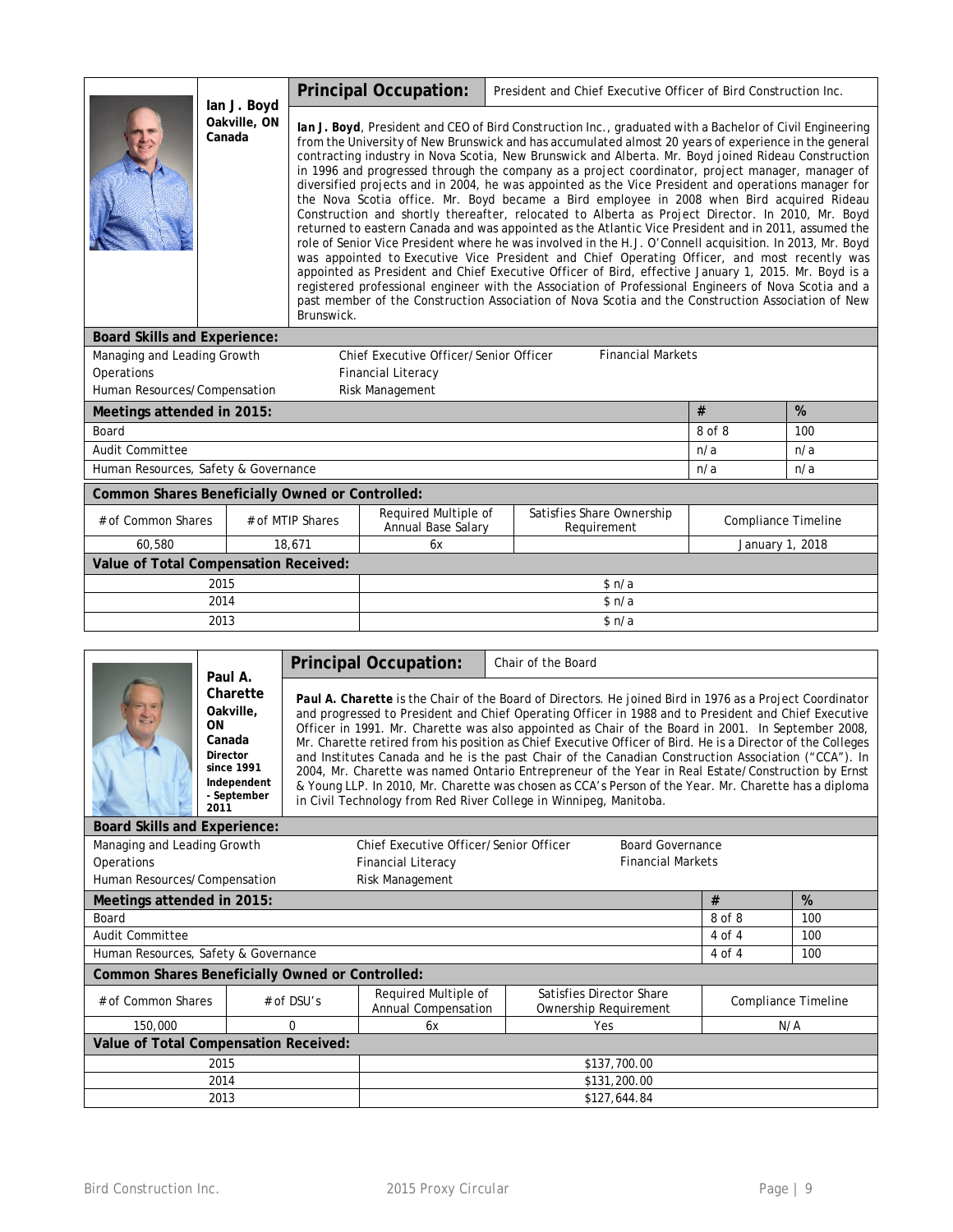|                                                                           |                                                |                                                                            |                                                                                                                                                                                                                                                                                                                                                                                                                                                                                                                                                                                                                                                                                                                                                                                                                                                                                                                                                                                                                                                                                                                                                                                                                                                                                                                                                                                                                                                                                                                | <b>Principal Occupation:</b><br>Corporate Director                                                                                                                                                                                                                                                                                                                                                                                                                                                                                                                                                                                                                                                                                        |     |                                                     |                     |                   |  |
|---------------------------------------------------------------------------|------------------------------------------------|----------------------------------------------------------------------------|----------------------------------------------------------------------------------------------------------------------------------------------------------------------------------------------------------------------------------------------------------------------------------------------------------------------------------------------------------------------------------------------------------------------------------------------------------------------------------------------------------------------------------------------------------------------------------------------------------------------------------------------------------------------------------------------------------------------------------------------------------------------------------------------------------------------------------------------------------------------------------------------------------------------------------------------------------------------------------------------------------------------------------------------------------------------------------------------------------------------------------------------------------------------------------------------------------------------------------------------------------------------------------------------------------------------------------------------------------------------------------------------------------------------------------------------------------------------------------------------------------------|-------------------------------------------------------------------------------------------------------------------------------------------------------------------------------------------------------------------------------------------------------------------------------------------------------------------------------------------------------------------------------------------------------------------------------------------------------------------------------------------------------------------------------------------------------------------------------------------------------------------------------------------------------------------------------------------------------------------------------------------|-----|-----------------------------------------------------|---------------------|-------------------|--|
|                                                                           | Doyle<br>BC.<br>Director                       | D. Greg<br>FCPA, FCA<br>Victoria,<br>Canada<br>Independent<br>since 2003   |                                                                                                                                                                                                                                                                                                                                                                                                                                                                                                                                                                                                                                                                                                                                                                                                                                                                                                                                                                                                                                                                                                                                                                                                                                                                                                                                                                                                                                                                                                                | D. Greg Doyle is a former partner of KPMG LLP. He joined KPMG LLP (formerly Peat Marwick) in 1974,<br>was elected as a Partner in 1982 and Managing Partner of the Winnipeg office in 1985. In 1997, Mr.<br>Doyle transferred to Warsaw, Poland and served as Senior Partner of KPMG Polska until he retired in<br>2003. During his time in Poland, Mr. Doyle also served as the member of the Board of KPMG Europe and<br>the management committee of KPMG Central and Eastern Europe. He is also a Director of the Winnipeg<br>Airports Authority and the Chair of their audit committee. Mr. Doyle holds a Bachelor of Science and<br>Bachelor of Commerce from the University of Manitoba and is a Chartered Professional Accountant. |     |                                                     |                     |                   |  |
| <b>Board Skills and Experience:</b>                                       |                                                |                                                                            |                                                                                                                                                                                                                                                                                                                                                                                                                                                                                                                                                                                                                                                                                                                                                                                                                                                                                                                                                                                                                                                                                                                                                                                                                                                                                                                                                                                                                                                                                                                |                                                                                                                                                                                                                                                                                                                                                                                                                                                                                                                                                                                                                                                                                                                                           |     |                                                     |                     |                   |  |
| Managing and Leading Growth                                               |                                                |                                                                            |                                                                                                                                                                                                                                                                                                                                                                                                                                                                                                                                                                                                                                                                                                                                                                                                                                                                                                                                                                                                                                                                                                                                                                                                                                                                                                                                                                                                                                                                                                                | Chief Executive Officer/Senior Officer                                                                                                                                                                                                                                                                                                                                                                                                                                                                                                                                                                                                                                                                                                    |     | <b>Financial Markets</b>                            |                     |                   |  |
| <b>Board Governance</b>                                                   |                                                |                                                                            |                                                                                                                                                                                                                                                                                                                                                                                                                                                                                                                                                                                                                                                                                                                                                                                                                                                                                                                                                                                                                                                                                                                                                                                                                                                                                                                                                                                                                                                                                                                | <b>Financial Literacy</b>                                                                                                                                                                                                                                                                                                                                                                                                                                                                                                                                                                                                                                                                                                                 |     |                                                     |                     |                   |  |
| Human Resources/Compensation                                              |                                                |                                                                            |                                                                                                                                                                                                                                                                                                                                                                                                                                                                                                                                                                                                                                                                                                                                                                                                                                                                                                                                                                                                                                                                                                                                                                                                                                                                                                                                                                                                                                                                                                                | Risk Management                                                                                                                                                                                                                                                                                                                                                                                                                                                                                                                                                                                                                                                                                                                           |     |                                                     |                     |                   |  |
| Meetings attended in 2015:                                                |                                                |                                                                            |                                                                                                                                                                                                                                                                                                                                                                                                                                                                                                                                                                                                                                                                                                                                                                                                                                                                                                                                                                                                                                                                                                                                                                                                                                                                                                                                                                                                                                                                                                                |                                                                                                                                                                                                                                                                                                                                                                                                                                                                                                                                                                                                                                                                                                                                           |     |                                                     | $\#$                | %                 |  |
| Board                                                                     |                                                |                                                                            |                                                                                                                                                                                                                                                                                                                                                                                                                                                                                                                                                                                                                                                                                                                                                                                                                                                                                                                                                                                                                                                                                                                                                                                                                                                                                                                                                                                                                                                                                                                |                                                                                                                                                                                                                                                                                                                                                                                                                                                                                                                                                                                                                                                                                                                                           |     |                                                     | 8 of 8              | 100               |  |
| Audit Committee                                                           |                                                |                                                                            |                                                                                                                                                                                                                                                                                                                                                                                                                                                                                                                                                                                                                                                                                                                                                                                                                                                                                                                                                                                                                                                                                                                                                                                                                                                                                                                                                                                                                                                                                                                |                                                                                                                                                                                                                                                                                                                                                                                                                                                                                                                                                                                                                                                                                                                                           |     |                                                     | 4 of 4              | 100               |  |
| Human Resources, Safety & Governance                                      |                                                |                                                                            |                                                                                                                                                                                                                                                                                                                                                                                                                                                                                                                                                                                                                                                                                                                                                                                                                                                                                                                                                                                                                                                                                                                                                                                                                                                                                                                                                                                                                                                                                                                |                                                                                                                                                                                                                                                                                                                                                                                                                                                                                                                                                                                                                                                                                                                                           |     |                                                     | 4 of 4              | 100               |  |
| <b>Common Shares Beneficially Owned or Controlled:</b>                    |                                                |                                                                            |                                                                                                                                                                                                                                                                                                                                                                                                                                                                                                                                                                                                                                                                                                                                                                                                                                                                                                                                                                                                                                                                                                                                                                                                                                                                                                                                                                                                                                                                                                                |                                                                                                                                                                                                                                                                                                                                                                                                                                                                                                                                                                                                                                                                                                                                           |     |                                                     |                     |                   |  |
| # of Common Shares                                                        |                                                | # of DSU's                                                                 |                                                                                                                                                                                                                                                                                                                                                                                                                                                                                                                                                                                                                                                                                                                                                                                                                                                                                                                                                                                                                                                                                                                                                                                                                                                                                                                                                                                                                                                                                                                | Required Multiple of<br>Annual Compensation                                                                                                                                                                                                                                                                                                                                                                                                                                                                                                                                                                                                                                                                                               |     | Satisfies Director Share<br>Ownership Requirement   | Compliance Timeline |                   |  |
| 55,500                                                                    |                                                |                                                                            | 20,725                                                                                                                                                                                                                                                                                                                                                                                                                                                                                                                                                                                                                                                                                                                                                                                                                                                                                                                                                                                                                                                                                                                                                                                                                                                                                                                                                                                                                                                                                                         | 6x                                                                                                                                                                                                                                                                                                                                                                                                                                                                                                                                                                                                                                                                                                                                        |     | Yes                                                 |                     | N/A               |  |
|                                                                           | Value of Total Compensation Received:          |                                                                            |                                                                                                                                                                                                                                                                                                                                                                                                                                                                                                                                                                                                                                                                                                                                                                                                                                                                                                                                                                                                                                                                                                                                                                                                                                                                                                                                                                                                                                                                                                                |                                                                                                                                                                                                                                                                                                                                                                                                                                                                                                                                                                                                                                                                                                                                           |     |                                                     |                     |                   |  |
|                                                                           | 2015<br>2014                                   |                                                                            | \$88,150.00                                                                                                                                                                                                                                                                                                                                                                                                                                                                                                                                                                                                                                                                                                                                                                                                                                                                                                                                                                                                                                                                                                                                                                                                                                                                                                                                                                                                                                                                                                    |                                                                                                                                                                                                                                                                                                                                                                                                                                                                                                                                                                                                                                                                                                                                           |     |                                                     |                     |                   |  |
|                                                                           | 2013                                           |                                                                            |                                                                                                                                                                                                                                                                                                                                                                                                                                                                                                                                                                                                                                                                                                                                                                                                                                                                                                                                                                                                                                                                                                                                                                                                                                                                                                                                                                                                                                                                                                                | \$78,550.00<br>\$71,852.16                                                                                                                                                                                                                                                                                                                                                                                                                                                                                                                                                                                                                                                                                                                |     |                                                     |                     |                   |  |
|                                                                           |                                                |                                                                            |                                                                                                                                                                                                                                                                                                                                                                                                                                                                                                                                                                                                                                                                                                                                                                                                                                                                                                                                                                                                                                                                                                                                                                                                                                                                                                                                                                                                                                                                                                                | <b>Principal Occupation:</b><br>Corporate Director                                                                                                                                                                                                                                                                                                                                                                                                                                                                                                                                                                                                                                                                                        |     |                                                     |                     |                   |  |
|                                                                           | Canada<br>2011                                 | Bonnie D.<br><b>DuPont</b><br>Calgary, AB<br>Independent<br>Director since | Bonnie D. DuPont was appointed as a Director effective January 1, 2011. Ms. DuPont is retired from<br>Enbridge Inc. where she served for 12 years as the senior executive responsible for information<br>technology, human resources, public and government affairs, corporate governance matters, and<br>corporate social responsibility (CSR). She holds a Bachelor's degree (Great Distinction) from the<br>University of Regina and earned her Master's degree at the University of Calgary. She is a Fellow of<br>the Institute of Corporate Directors, and a 2006 graduate of the ICD Corporate Directors' Education<br>Program. She is also a Certified Human Resources Professional (CHRP) and is a member of the<br>International Women's Forum (IWF). Ms. DuPont was named to the top 100 Most Powerful Women in<br>Canada list each year from 2001 to 2006, and in 2007, was inducted into the Top 100 Hall of Fame.<br>In 2008, she was presented with an Honorary Doctor of Laws from the University of Regina and in 2011<br>was presented with an Honorary Bachelors Degree in Technology by the Southern Alberta Institute of<br>Technology. Ms. DuPont lectures in the Directors' Education Program offered by the Institute of<br>Corporate Directors and is the Chair of the Board of Governors at the University of Calgary. She also<br>serves on the board of NavCanada, is The Chair of the Human Resources & Compensation Committee<br>and serves as well on the Governance Committee. |                                                                                                                                                                                                                                                                                                                                                                                                                                                                                                                                                                                                                                                                                                                                           |     |                                                     |                     |                   |  |
| <b>Board Skills and Experience:</b>                                       |                                                |                                                                            |                                                                                                                                                                                                                                                                                                                                                                                                                                                                                                                                                                                                                                                                                                                                                                                                                                                                                                                                                                                                                                                                                                                                                                                                                                                                                                                                                                                                                                                                                                                |                                                                                                                                                                                                                                                                                                                                                                                                                                                                                                                                                                                                                                                                                                                                           |     |                                                     |                     |                   |  |
| Managing and Leading Growth<br>Operations<br>Human Resources/Compensation |                                                |                                                                            |                                                                                                                                                                                                                                                                                                                                                                                                                                                                                                                                                                                                                                                                                                                                                                                                                                                                                                                                                                                                                                                                                                                                                                                                                                                                                                                                                                                                                                                                                                                | Chief Executive Officer/Senior Officer<br><b>Financial Literacy</b><br>Risk Management                                                                                                                                                                                                                                                                                                                                                                                                                                                                                                                                                                                                                                                    |     | <b>Board Governance</b><br><b>Financial Markets</b> |                     |                   |  |
| Meetings attended in 2015:                                                |                                                |                                                                            |                                                                                                                                                                                                                                                                                                                                                                                                                                                                                                                                                                                                                                                                                                                                                                                                                                                                                                                                                                                                                                                                                                                                                                                                                                                                                                                                                                                                                                                                                                                |                                                                                                                                                                                                                                                                                                                                                                                                                                                                                                                                                                                                                                                                                                                                           |     |                                                     | $\#$                | %                 |  |
| Board                                                                     |                                                |                                                                            |                                                                                                                                                                                                                                                                                                                                                                                                                                                                                                                                                                                                                                                                                                                                                                                                                                                                                                                                                                                                                                                                                                                                                                                                                                                                                                                                                                                                                                                                                                                |                                                                                                                                                                                                                                                                                                                                                                                                                                                                                                                                                                                                                                                                                                                                           |     |                                                     | 8 of 8              | 100               |  |
| Audit Committee                                                           |                                                |                                                                            |                                                                                                                                                                                                                                                                                                                                                                                                                                                                                                                                                                                                                                                                                                                                                                                                                                                                                                                                                                                                                                                                                                                                                                                                                                                                                                                                                                                                                                                                                                                |                                                                                                                                                                                                                                                                                                                                                                                                                                                                                                                                                                                                                                                                                                                                           |     |                                                     | 4 of 4              | 100               |  |
|                                                                           | Human Resources, Safety & Governance<br>4 of 4 |                                                                            |                                                                                                                                                                                                                                                                                                                                                                                                                                                                                                                                                                                                                                                                                                                                                                                                                                                                                                                                                                                                                                                                                                                                                                                                                                                                                                                                                                                                                                                                                                                |                                                                                                                                                                                                                                                                                                                                                                                                                                                                                                                                                                                                                                                                                                                                           | 100 |                                                     |                     |                   |  |
| <b>Common Shares Beneficially Owned or Controlled:</b>                    |                                                |                                                                            |                                                                                                                                                                                                                                                                                                                                                                                                                                                                                                                                                                                                                                                                                                                                                                                                                                                                                                                                                                                                                                                                                                                                                                                                                                                                                                                                                                                                                                                                                                                |                                                                                                                                                                                                                                                                                                                                                                                                                                                                                                                                                                                                                                                                                                                                           |     |                                                     |                     |                   |  |
| # of Common Shares                                                        |                                                |                                                                            | Required Multiple of<br>Satisfies Director Share<br># of DSU's<br>Compliance Timeline<br>Annual Compensation<br>Ownership Requirement                                                                                                                                                                                                                                                                                                                                                                                                                                                                                                                                                                                                                                                                                                                                                                                                                                                                                                                                                                                                                                                                                                                                                                                                                                                                                                                                                                          |                                                                                                                                                                                                                                                                                                                                                                                                                                                                                                                                                                                                                                                                                                                                           |     |                                                     |                     |                   |  |
| 19,000                                                                    |                                                |                                                                            | 19,478                                                                                                                                                                                                                                                                                                                                                                                                                                                                                                                                                                                                                                                                                                                                                                                                                                                                                                                                                                                                                                                                                                                                                                                                                                                                                                                                                                                                                                                                                                         | 6x                                                                                                                                                                                                                                                                                                                                                                                                                                                                                                                                                                                                                                                                                                                                        |     | No <sup>(1)</sup>                                   |                     | September 1, 2015 |  |
| Value of Total Compensation Received:                                     |                                                |                                                                            |                                                                                                                                                                                                                                                                                                                                                                                                                                                                                                                                                                                                                                                                                                                                                                                                                                                                                                                                                                                                                                                                                                                                                                                                                                                                                                                                                                                                                                                                                                                |                                                                                                                                                                                                                                                                                                                                                                                                                                                                                                                                                                                                                                                                                                                                           |     |                                                     |                     |                   |  |
|                                                                           | 2015                                           |                                                                            |                                                                                                                                                                                                                                                                                                                                                                                                                                                                                                                                                                                                                                                                                                                                                                                                                                                                                                                                                                                                                                                                                                                                                                                                                                                                                                                                                                                                                                                                                                                |                                                                                                                                                                                                                                                                                                                                                                                                                                                                                                                                                                                                                                                                                                                                           |     | \$83,900.00                                         |                     |                   |  |
|                                                                           | 2014                                           |                                                                            |                                                                                                                                                                                                                                                                                                                                                                                                                                                                                                                                                                                                                                                                                                                                                                                                                                                                                                                                                                                                                                                                                                                                                                                                                                                                                                                                                                                                                                                                                                                |                                                                                                                                                                                                                                                                                                                                                                                                                                                                                                                                                                                                                                                                                                                                           |     | \$74,550.00                                         |                     |                   |  |
| 2013                                                                      |                                                |                                                                            |                                                                                                                                                                                                                                                                                                                                                                                                                                                                                                                                                                                                                                                                                                                                                                                                                                                                                                                                                                                                                                                                                                                                                                                                                                                                                                                                                                                                                                                                                                                | \$65,608.89                                                                                                                                                                                                                                                                                                                                                                                                                                                                                                                                                                                                                                                                                                                               |     |                                                     |                     |                   |  |

*(1) While Ms. DuPont did not fully satisfy the minimum Director equity ownership requirements at December 31, 2015, she acquired 1,500 additional common shares of Bird Construction Inc. on March 18, 2016 and, with that acquisition, calculating her total share ownership at the December 31, 2015 closing price of \$13.00, she now satisfies the Company's equity ownership requirements.*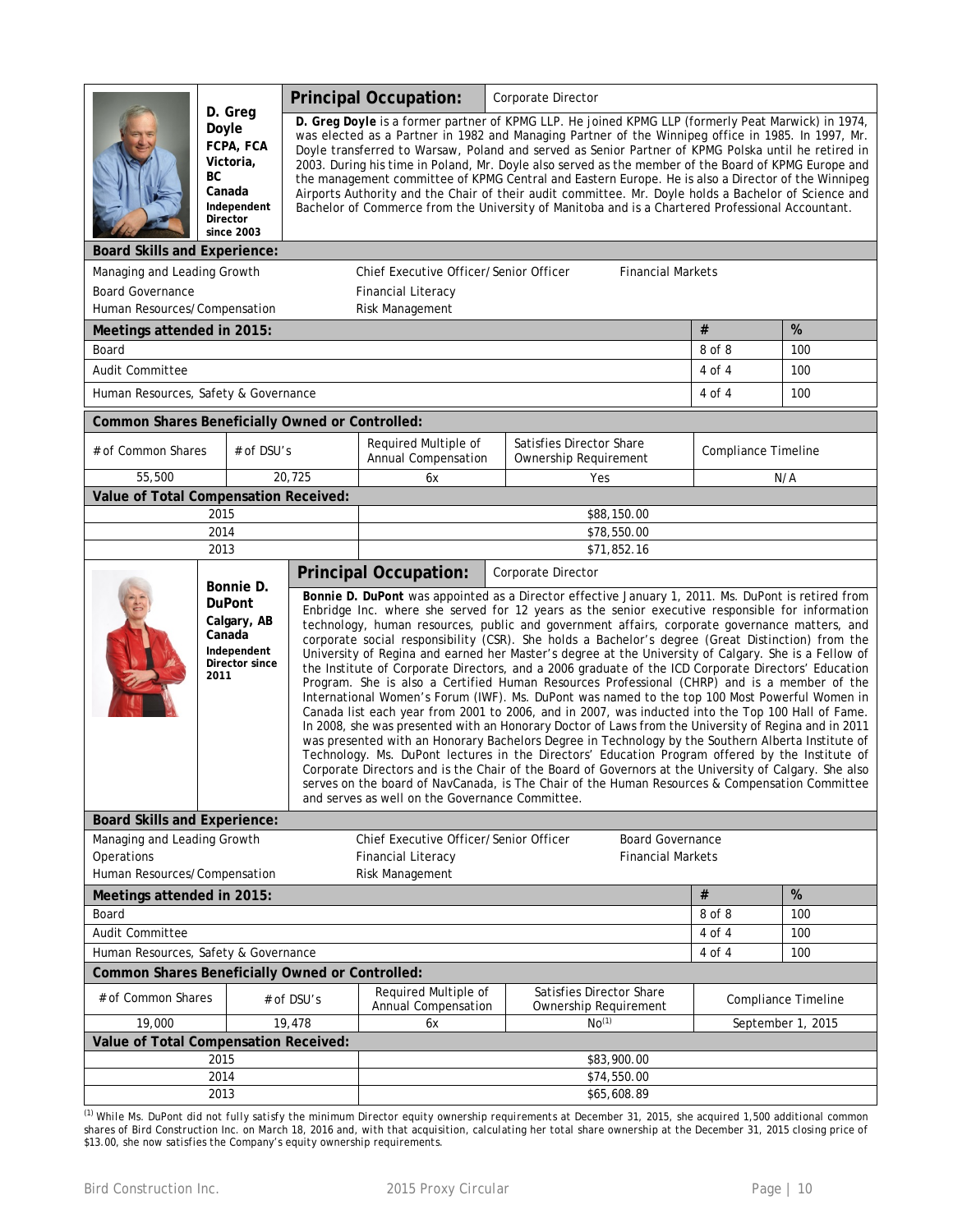|                                                 |                                                                                               |              | <b>Principal Occupation:</b><br>Corporate Director                                                                                                                                                                                                                                                                                                                                                                                                                                                                                                                                                                                                                                                                                                                                                                                                                                                                                  |             |                                                   |                         |            |                            |  |
|-------------------------------------------------|-----------------------------------------------------------------------------------------------|--------------|-------------------------------------------------------------------------------------------------------------------------------------------------------------------------------------------------------------------------------------------------------------------------------------------------------------------------------------------------------------------------------------------------------------------------------------------------------------------------------------------------------------------------------------------------------------------------------------------------------------------------------------------------------------------------------------------------------------------------------------------------------------------------------------------------------------------------------------------------------------------------------------------------------------------------------------|-------------|---------------------------------------------------|-------------------------|------------|----------------------------|--|
|                                                 | Ron D.<br>Munkley<br>Toronto.<br>ON<br>Canada<br>Independent<br><b>Director</b><br>since 2011 |              | Ron D. Munkley was appointed as a Director in October 2011. He retired in 2009 as vice chair and Head<br>of the Power and Utility Business of CIBC World Markets where he had acted as advisor on most Canadian<br>utility and independent power transactions since joining CIBC World Markets in 1998. Mr. Munkley was<br>named as a top Global Investment Banker by Brendan Wood International in 2008/9. Prior to 1998, Mr.<br>Munkley was employed at Enbridge Consumers Gas for 27 years, culminating as Chair, President and<br>Chief Executive Officer. He led Consumers Gas through deregulation and restructuring in the 1990s.<br>Mr. Munkley is also a Director of Fortis Inc., where he is Chair of the Governance Committee, and he is<br>the Lead Director at Greystone Capital Management Inc. He holds a B.Sc. Hons. (Eng.) from Queens<br>University and PDO certification from the Canadian Securities Institute. |             |                                                   |                         |            |                            |  |
| <b>Board Skills and Experience:</b>             |                                                                                               |              |                                                                                                                                                                                                                                                                                                                                                                                                                                                                                                                                                                                                                                                                                                                                                                                                                                                                                                                                     |             |                                                   |                         |            |                            |  |
| Managing and Leading Growth                     |                                                                                               |              | Chief Executive Officer/Senior Officer                                                                                                                                                                                                                                                                                                                                                                                                                                                                                                                                                                                                                                                                                                                                                                                                                                                                                              |             |                                                   | <b>Board Governance</b> |            |                            |  |
| Operations<br><b>Financial Literacy</b>         |                                                                                               |              |                                                                                                                                                                                                                                                                                                                                                                                                                                                                                                                                                                                                                                                                                                                                                                                                                                                                                                                                     |             | <b>Financial Markets</b>                          |                         |            |                            |  |
| Human Resources/Compensation                    |                                                                                               |              | Risk Management                                                                                                                                                                                                                                                                                                                                                                                                                                                                                                                                                                                                                                                                                                                                                                                                                                                                                                                     |             |                                                   |                         |            |                            |  |
| Meetings attended in 2015:                      |                                                                                               |              |                                                                                                                                                                                                                                                                                                                                                                                                                                                                                                                                                                                                                                                                                                                                                                                                                                                                                                                                     | #           |                                                   |                         |            | %                          |  |
| Board                                           |                                                                                               |              |                                                                                                                                                                                                                                                                                                                                                                                                                                                                                                                                                                                                                                                                                                                                                                                                                                                                                                                                     |             |                                                   |                         | 8 of 8     | 100                        |  |
| Audit Committee                                 |                                                                                               |              |                                                                                                                                                                                                                                                                                                                                                                                                                                                                                                                                                                                                                                                                                                                                                                                                                                                                                                                                     |             |                                                   |                         | $4$ of $4$ | 100                        |  |
| Human Resources, Safety & Governance            |                                                                                               |              |                                                                                                                                                                                                                                                                                                                                                                                                                                                                                                                                                                                                                                                                                                                                                                                                                                                                                                                                     |             |                                                   |                         | 4 of 4     | 100                        |  |
| Common Shares Beneficially Owned or Controlled: |                                                                                               |              |                                                                                                                                                                                                                                                                                                                                                                                                                                                                                                                                                                                                                                                                                                                                                                                                                                                                                                                                     |             |                                                   |                         |            |                            |  |
| # of Common Shares                              |                                                                                               | $#$ of DSU's | Required Multiple of<br>Annual Compensation                                                                                                                                                                                                                                                                                                                                                                                                                                                                                                                                                                                                                                                                                                                                                                                                                                                                                         |             | Satisfies Director Share<br>Ownership Requirement |                         |            | <b>Compliance Timeline</b> |  |
| 20,000                                          |                                                                                               | 15,974       | September 1, 2015<br>6x<br>Yes                                                                                                                                                                                                                                                                                                                                                                                                                                                                                                                                                                                                                                                                                                                                                                                                                                                                                                      |             |                                                   |                         |            |                            |  |
| Value of Total Compensation Received:           |                                                                                               |              |                                                                                                                                                                                                                                                                                                                                                                                                                                                                                                                                                                                                                                                                                                                                                                                                                                                                                                                                     |             |                                                   |                         |            |                            |  |
| 2015                                            |                                                                                               |              | \$67,400.00                                                                                                                                                                                                                                                                                                                                                                                                                                                                                                                                                                                                                                                                                                                                                                                                                                                                                                                         |             |                                                   |                         |            |                            |  |
| 2014                                            |                                                                                               |              | \$62,400.00                                                                                                                                                                                                                                                                                                                                                                                                                                                                                                                                                                                                                                                                                                                                                                                                                                                                                                                         |             |                                                   |                         |            |                            |  |
| 2013                                            |                                                                                               |              |                                                                                                                                                                                                                                                                                                                                                                                                                                                                                                                                                                                                                                                                                                                                                                                                                                                                                                                                     | \$54,051.77 |                                                   |                         |            |                            |  |

|                                                        | Paul R.                                                      |                  | <b>Principal Occupation:</b>                                                                                                                                                                                                                                                                                                                                                                                                                                                                                                                                                                                                                                                                                                                                                                                                                                                                                                                                                                                                                                                                                                                                                                                                       |  | Vice Chair of Bird Construction Inc. |     |     |  |  |
|--------------------------------------------------------|--------------------------------------------------------------|------------------|------------------------------------------------------------------------------------------------------------------------------------------------------------------------------------------------------------------------------------------------------------------------------------------------------------------------------------------------------------------------------------------------------------------------------------------------------------------------------------------------------------------------------------------------------------------------------------------------------------------------------------------------------------------------------------------------------------------------------------------------------------------------------------------------------------------------------------------------------------------------------------------------------------------------------------------------------------------------------------------------------------------------------------------------------------------------------------------------------------------------------------------------------------------------------------------------------------------------------------|--|--------------------------------------|-----|-----|--|--|
|                                                        | Raboud<br>Toronto,<br>ON<br>Canada<br>Director<br>since 2008 |                  | Paul R. Raboud is the Vice Chair of Bird Construction Inc. Mr. Raboud was appointed as a Director in<br>September 2008. He obtained a Bachelor of Science in Civil Engineering from the University of Alberta<br>where he was awarded the gold medal in civil engineering. He earned a Masters of Science in Civil<br>Engineering from the University of Washington and an MBA from the University of Alberta. He is a<br>registered Professional Engineer with the Association of Professional Engineers of Ontario. Mr. Raboud<br>joined Bird in 1984 in the Toronto office. He progressed through Bird as a field engineer, estimator,<br>project manager and assistant district manager. In 1990, he was appointed manager of the Vancouver<br>District, and in 2000, returned to the corporate office in Toronto as Executive Vice President. He was<br>appointed President and Chief Operating Officer in March 2006 and appointed Chief Executive Officer<br>in September 2008. In June 2010, Mr. Raboud stepped down from his position as Chief Executive Officer<br>into the role of Vice Chair of the Company. Mr. Raboud is a Director of the Ontario General Contractors<br>Association and Stephenson's Holdings Inc. |  |                                      |     |     |  |  |
|                                                        | <b>Board Skills and Experience:</b>                          |                  |                                                                                                                                                                                                                                                                                                                                                                                                                                                                                                                                                                                                                                                                                                                                                                                                                                                                                                                                                                                                                                                                                                                                                                                                                                    |  |                                      |     |     |  |  |
| Managing and Leading Growth                            |                                                              |                  | Chief Executive Officer/Senior Officer                                                                                                                                                                                                                                                                                                                                                                                                                                                                                                                                                                                                                                                                                                                                                                                                                                                                                                                                                                                                                                                                                                                                                                                             |  | <b>Board Governance</b>              |     |     |  |  |
| Operations                                             |                                                              |                  | <b>Financial Literacy</b>                                                                                                                                                                                                                                                                                                                                                                                                                                                                                                                                                                                                                                                                                                                                                                                                                                                                                                                                                                                                                                                                                                                                                                                                          |  | <b>Financial Markets</b>             |     |     |  |  |
| Human Resources/Compensation                           |                                                              |                  | Risk Management                                                                                                                                                                                                                                                                                                                                                                                                                                                                                                                                                                                                                                                                                                                                                                                                                                                                                                                                                                                                                                                                                                                                                                                                                    |  |                                      |     |     |  |  |
| Meetings attended in 2015:                             |                                                              |                  |                                                                                                                                                                                                                                                                                                                                                                                                                                                                                                                                                                                                                                                                                                                                                                                                                                                                                                                                                                                                                                                                                                                                                                                                                                    |  |                                      | #   | %   |  |  |
| Board                                                  |                                                              |                  | 8 of 8                                                                                                                                                                                                                                                                                                                                                                                                                                                                                                                                                                                                                                                                                                                                                                                                                                                                                                                                                                                                                                                                                                                                                                                                                             |  |                                      |     | 100 |  |  |
| <b>Audit Committee</b>                                 |                                                              |                  |                                                                                                                                                                                                                                                                                                                                                                                                                                                                                                                                                                                                                                                                                                                                                                                                                                                                                                                                                                                                                                                                                                                                                                                                                                    |  |                                      | n/a | n/a |  |  |
| Human Resources, Safety & Governance                   |                                                              |                  |                                                                                                                                                                                                                                                                                                                                                                                                                                                                                                                                                                                                                                                                                                                                                                                                                                                                                                                                                                                                                                                                                                                                                                                                                                    |  |                                      | n/a | n/a |  |  |
| <b>Common Shares Beneficially Owned or Controlled:</b> |                                                              |                  |                                                                                                                                                                                                                                                                                                                                                                                                                                                                                                                                                                                                                                                                                                                                                                                                                                                                                                                                                                                                                                                                                                                                                                                                                                    |  |                                      |     |     |  |  |
| # of Common Shares                                     |                                                              | # of MTIP Shares | Required Multiple of<br>Satisfies Share Ownership<br><b>Compliance Timeline</b><br>Annual Base Salary<br>Requirement                                                                                                                                                                                                                                                                                                                                                                                                                                                                                                                                                                                                                                                                                                                                                                                                                                                                                                                                                                                                                                                                                                               |  |                                      |     |     |  |  |
| 210,648                                                |                                                              | 9.957            | N/A<br>3x<br>Yes                                                                                                                                                                                                                                                                                                                                                                                                                                                                                                                                                                                                                                                                                                                                                                                                                                                                                                                                                                                                                                                                                                                                                                                                                   |  |                                      |     |     |  |  |
| Value of Total Compensation Received:                  |                                                              |                  |                                                                                                                                                                                                                                                                                                                                                                                                                                                                                                                                                                                                                                                                                                                                                                                                                                                                                                                                                                                                                                                                                                                                                                                                                                    |  |                                      |     |     |  |  |
| 2015                                                   |                                                              |                  | \$n/a                                                                                                                                                                                                                                                                                                                                                                                                                                                                                                                                                                                                                                                                                                                                                                                                                                                                                                                                                                                                                                                                                                                                                                                                                              |  |                                      |     |     |  |  |
| 2014                                                   |                                                              |                  | \$n/a                                                                                                                                                                                                                                                                                                                                                                                                                                                                                                                                                                                                                                                                                                                                                                                                                                                                                                                                                                                                                                                                                                                                                                                                                              |  |                                      |     |     |  |  |
| 2013                                                   |                                                              |                  | \$n/a                                                                                                                                                                                                                                                                                                                                                                                                                                                                                                                                                                                                                                                                                                                                                                                                                                                                                                                                                                                                                                                                                                                                                                                                                              |  |                                      |     |     |  |  |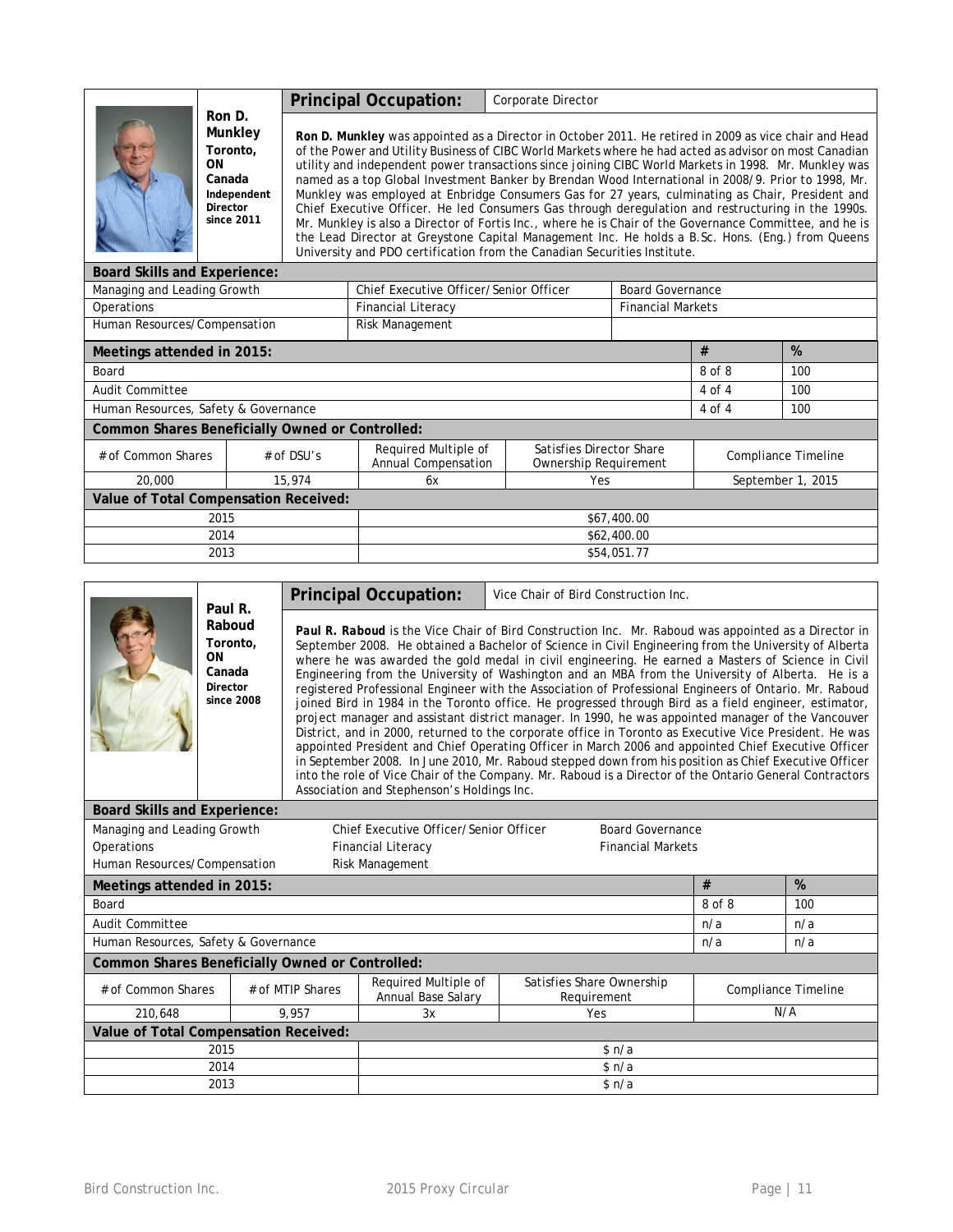|                                                | Arni C.                                                                         |              | <b>Principal Occupation:</b>                                      | President, Shelter Canadian Properties Limited, a real estate<br>development and management company                                                                                                                                                                                                                                                                                                                                                                                                       |            |                            |  |  |  |
|------------------------------------------------|---------------------------------------------------------------------------------|--------------|-------------------------------------------------------------------|-----------------------------------------------------------------------------------------------------------------------------------------------------------------------------------------------------------------------------------------------------------------------------------------------------------------------------------------------------------------------------------------------------------------------------------------------------------------------------------------------------------|------------|----------------------------|--|--|--|
|                                                | Thorsteinson<br>Winnipeg, MB<br>Canada<br>Independent<br>Director since<br>1991 | designation. |                                                                   | Arni C. Thorsteinson has been the President of Shelter Canadian Properties Limited, a diversified<br>real estate development and management company, since 1990. He joined a predecessor company<br>in 1976. He is also a Director or trustee of Lanesborough Real Estate Investment Trust, Temple<br>Hotels Inc. and Onex Corporation. Mr. Thorsteinson holds a Bachelor of Commerce (Honours) and a<br>Doctor of Laws, honoris causa, from the University of Manitoba and a Chartered Financial Analyst |            |                            |  |  |  |
| <b>Board Skills and Experience:</b>            |                                                                                 |              |                                                                   |                                                                                                                                                                                                                                                                                                                                                                                                                                                                                                           |            |                            |  |  |  |
| Managing and Leading Growth                    |                                                                                 |              | Chief Executive Officer/Senior Officer<br><b>Board Governance</b> |                                                                                                                                                                                                                                                                                                                                                                                                                                                                                                           |            |                            |  |  |  |
| Operations                                     |                                                                                 |              | <b>Financial Literacy</b><br><b>Financial Markets</b>             |                                                                                                                                                                                                                                                                                                                                                                                                                                                                                                           |            |                            |  |  |  |
| Human Resources/Compensation                   |                                                                                 |              | Risk Management                                                   |                                                                                                                                                                                                                                                                                                                                                                                                                                                                                                           |            |                            |  |  |  |
| Meetings attended in 2015:                     |                                                                                 |              |                                                                   | #                                                                                                                                                                                                                                                                                                                                                                                                                                                                                                         | %          |                            |  |  |  |
| Board                                          |                                                                                 |              |                                                                   | 8 of 8                                                                                                                                                                                                                                                                                                                                                                                                                                                                                                    | 100        |                            |  |  |  |
| <b>Audit Committee</b>                         |                                                                                 |              |                                                                   | $4$ of $4$                                                                                                                                                                                                                                                                                                                                                                                                                                                                                                | 100        |                            |  |  |  |
| Human Resources, Safety & Governance           |                                                                                 |              |                                                                   |                                                                                                                                                                                                                                                                                                                                                                                                                                                                                                           | $4$ of $4$ | 100                        |  |  |  |
| Common Share Beneficially Owned or Controlled: |                                                                                 |              |                                                                   |                                                                                                                                                                                                                                                                                                                                                                                                                                                                                                           |            |                            |  |  |  |
| # of Common Shares<br>$#$ of DSU's             |                                                                                 |              | Required Multiple of<br>Annual Compensation                       | Satisfies Director Share<br>Ownership Requirement                                                                                                                                                                                                                                                                                                                                                                                                                                                         |            | <b>Compliance Timeline</b> |  |  |  |
| 103,500                                        | 16,480                                                                          |              | N/A<br>Yes<br>6x                                                  |                                                                                                                                                                                                                                                                                                                                                                                                                                                                                                           |            |                            |  |  |  |
| Value of Total Compensation Received:          |                                                                                 |              |                                                                   |                                                                                                                                                                                                                                                                                                                                                                                                                                                                                                           |            |                            |  |  |  |
| 2015                                           |                                                                                 |              | \$73,400.00                                                       |                                                                                                                                                                                                                                                                                                                                                                                                                                                                                                           |            |                            |  |  |  |
| 2014                                           |                                                                                 |              | \$62,700.00                                                       |                                                                                                                                                                                                                                                                                                                                                                                                                                                                                                           |            |                            |  |  |  |
| 2013                                           |                                                                                 |              | \$53,605.27                                                       |                                                                                                                                                                                                                                                                                                                                                                                                                                                                                                           |            |                            |  |  |  |

# *Director Independence*

The Board of Directors has determined that the number of Directors of the Company will be fixed at eight. Each of the Directors is a business and community leader, which provides the Company with a depth and range of business knowledge useful to the Company. Six of the eight Directors, or 75%, are considered independent under guidelines published by the Canadian Securities Administrators. Mr. Boyd and Mr. Raboud are not independent Directors because they are employed by the Company in the capacities of President & CEO and Vice Chair, respectively. The Board believes that a sufficient number of the Directors are independent of the Company.

The Board and its Committees regularly hold in-camera sessions as part of the regularly scheduled Board and Committee meetings. Management is not present for these in-camera sessions. In addition, no material company decision can be approved without the approval of the independent Directors.

| <b>Director Nominee</b> | Independent  | Non-Independent | Reason for Non-Independence |
|-------------------------|--------------|-----------------|-----------------------------|
| J. Richard Bird         |              |                 |                             |
| lan J. Boyd             |              | v               | President & CEO of Company  |
| Paul A. Charette        | ✓            |                 |                             |
| D. Greg Doyle           | $\checkmark$ |                 |                             |
| Bonnie D. DuPont        | ✓            |                 |                             |
| Ron D. Munkley          | ✓            |                 |                             |
| Paul R. Raboud          |              | ✓               | Vice Chair of Company       |
| Arni C. Thorsteinson    | ✓            |                 |                             |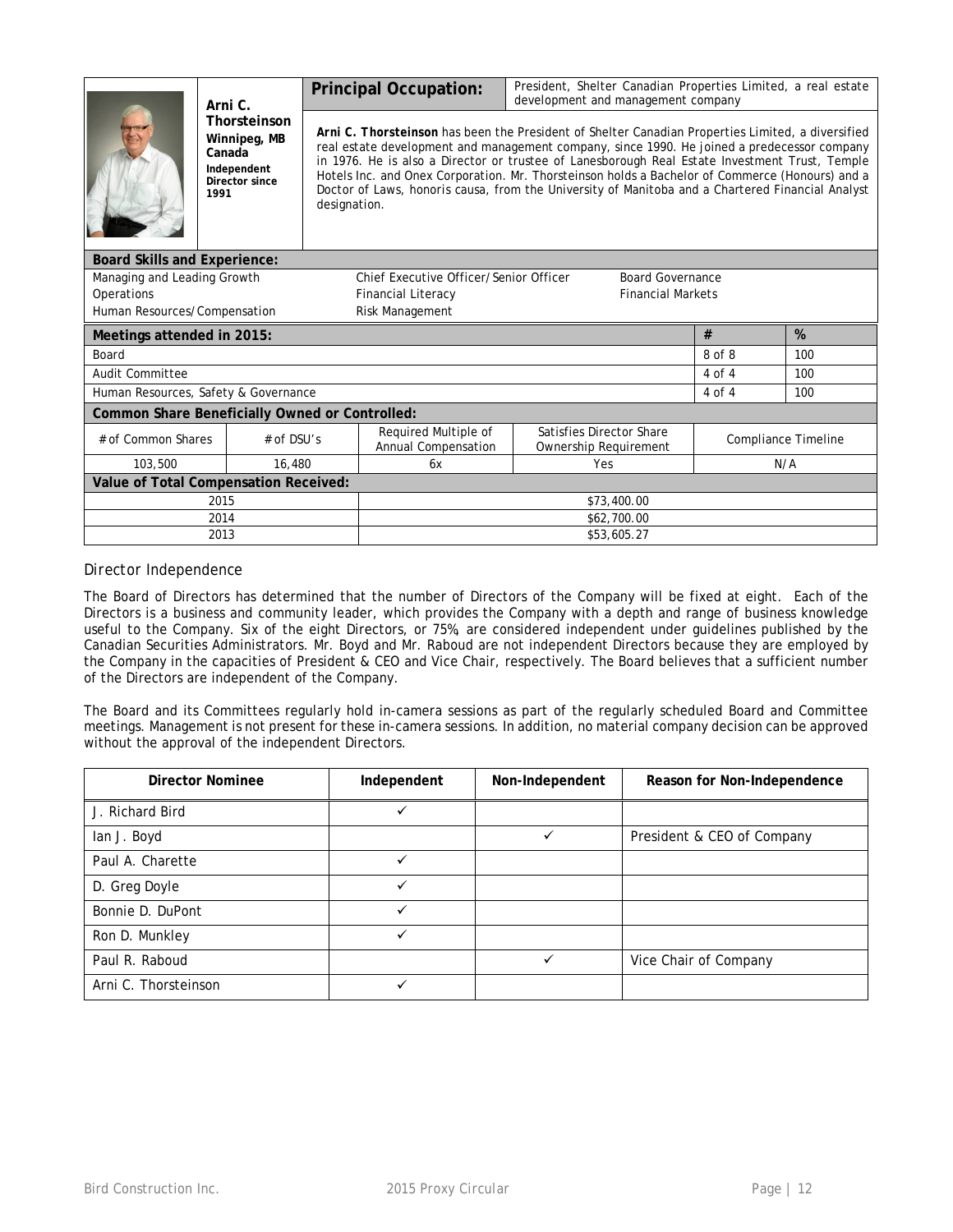# *Board Committee Membership*

| <b>Director</b>             | <b>Audit Committee</b> | Human Resources, Safety and<br><b>Governance Committee</b> |
|-----------------------------|------------------------|------------------------------------------------------------|
| J. Richard Bird             |                        |                                                            |
| Paul A. Charette            | $\checkmark$           |                                                            |
| D. Greg Doyle               | Committee Chair        | ✓                                                          |
| Bonnie D. DuPont            | ✓                      | Committee Chair                                            |
| Ron D. Munkley              | $\checkmark$           |                                                            |
| Arni C. Thorsteinson        | $\checkmark$           | ✓                                                          |
| <b>Management Directors</b> |                        |                                                            |
| lan J. Boyd                 |                        |                                                            |
| Paul R. Raboud              |                        |                                                            |

# **3. Ratification of Advance Notice By-Law**

At the Meeting, Shareholders will be asked to ratify and confirm, by ordinary resolution attached hereto as Schedule A, the adoption and implementation of By-Law 3 (the "**Advance Notice By-Law**") relating to the nomination of individuals for election as directors of Bird Construction Inc., the full text of which is set forth in Schedule B to the accompanying management information circular. The Advance Notice By-Law was adopted by the Board of Directors on December 7, 2015, and became effective on that same date, subject to approval and ratification of the Shareholders at the Meeting.

Among other things, the Advance Notice By-Law establishes deadlines by which shareholders must give notice to the Company of nominations of individuals for election as directors of Bird Construction Inc. prior to any annual or special meeting of shareholders where directors are to be elected, and sets out the information that a shareholder must provide in the notice including the name, age and business address of the proposed nominee, as well as his or her principal occupation or employment, residency status and shareholdings in the Company. No person will be eligible for election as a director of the Company unless nominated in accordance with the provisions of the Advance Notice By-Law.

The Advance Notice By-Law provides a transparent process for shareholders to follow for the nomination of directors and sets out a reasonable time frame relating to the notification of intention to nominate directors and for providing the accompanying information. The Advance Notice By-Law will help ensure that shareholders can exercise their voting rights in a more orderly, transparent and informed manner by, among other things, ensuring that shareholders of the Company receive adequate notice of director nominations and sufficient information with respect to all nominees.

Although the Advance Notice By-Law came into effect on December 7, 2015, Shareholders must confirm the Advance Notice By-Law at the Meeting. If Shareholders do not approve the ordinary resolution confirming the adoption of the Advance Notice By-Law, it will no longer be valid. In order to be passed, the resolution confirming the Advance Notice By-Law must be passed by an affirmative vote of a majority of the votes cast at the Meeting. The Board recommends that you vote "**FOR**" the adoption of the resolution confirming the Advance Notice By-Law. Unless otherwise instructed, the persons designated in the form of proxy and voting instruction form intend to vote FOR the adoption of the resolution confirming the Advance Notice By-Law.

# **COMPENSATION OF DIRECTORS**

The Board is responsible for developing and implementing the Directors' compensation plan and has delegated the responsibility for Director compensation to the HRS&G Committee.

The HRS&G Committee reviews the Directors' compensation plan every year. As part of this review, the Committee considers the time commitment and experience required of members of our Board and the Director compensation paid by a group of comparable public companies when it sets the compensation. The committee reports its findings to the Board and makes any recommendations for the Board's approval. In addition, the Committee may retain a compensation consultant to assist in its review of Director compensation on an as needed basis. No consultant was retained in 2015.

The compensation plan is designed to:

- attract and retain the most qualified individuals to serve as Directors;
- compensate Directors for the risks and responsibilities the Directors assume;
- offer compensation that is competitive with other comparable public companies; and
- align the interests of Directors with those of the Company's shareholders.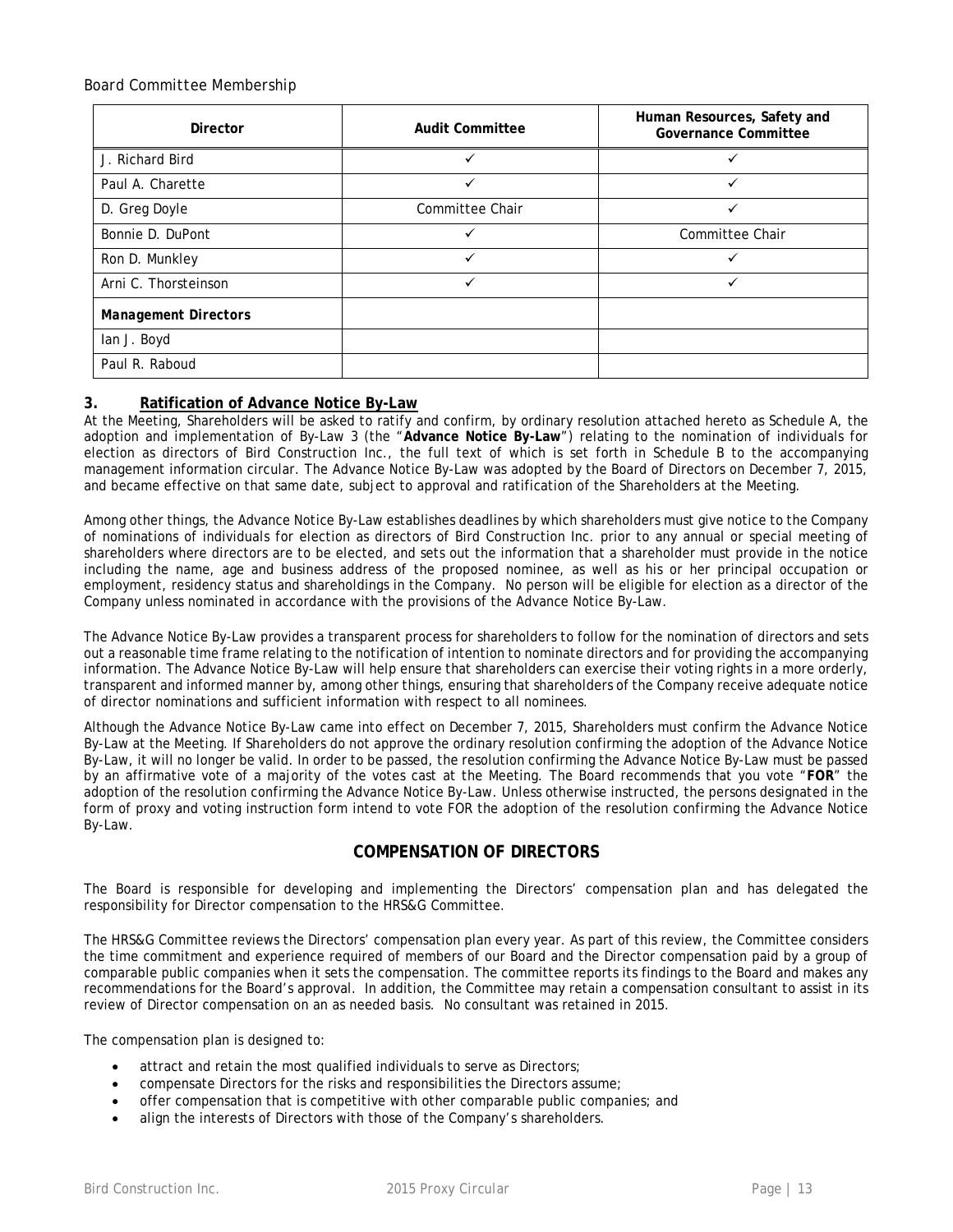Director compensation for the Chair of the Board consists of an annual fee, which reflects the additional time spent by him on Board matters, as well as the skills and experience he brings to the Company. Each other non-employee Director receives an annual fee and an additional fee for membership on each Committee (Audit and HRS&G), as applicable. In addition, the Chair of each Committee (Audit and HRS&G) each receive an additional annual fee to compensate them for the additional time spent managing the affairs of the particular Committee. Each Director also receives a per diem meeting attendance fee. Director compensation also includes participation in the Deferred Share Unit Plan, described below.

# **Deferred Share Unit Plan**

Non-employee Directors participate in a Deferred Share Unit Plan ("**DSU Plan**") providing for the issuance of Deferred Share Units ("**DSUs**"). The DSU Plan came into effect on January 1, 2013.

The DSU Plan was established to allow non-employee Directors of the Company to participate in the long-term success of the Company and to promote a greater alignment of the interests between the non-employee Directors and the Shareholders of the Company. Prior to the implementation of the DSU Plan, non-employee Directors only received cash compensation in the form of annual fees and meeting attendance fees.

Under the terms of the plan, each Director will be credited with DSUs in satisfaction of at least 50% of their Director fees. The remaining balance of a Director's fee will continue to be paid in cash. Directors who have satisfied their minimum equity ownership requirements can elect to receive all of their Director's fees in cash. The number of DSUs awarded will be determined by dividing the applicable amount of their Director's fee by the volume weighted average trading price of the Company's common shares for the five trading days prior to the applicable date. Directors may elect to receive up to 100% of their fees in the form of DSUs. Each Director's DSU account will be credited with dividend equivalents in the form of additional DSUs on any dividend payment date in respect of which cash dividends are paid on the common shares of the Company. The DSUs will be redeemed by the Company for cash at the time a Director ceases to be a Director of the Company. The cash settlement amount will equal the number of DSUs held by the Director, multiplied by the volume weighted average trading price of the Company's common shares for the five trading days prior to the redemption date.

Each DSU will be an unfunded unsecured obligation of the Company. The DSU Plan is only available to non-employee Directors. Directors who are employees of the Company do not participate in the DSU Plan or any other form of Director compensation and instead participate in plans for executives of the Company, described below under "Compensation of Executive Officers".

Although the Company's executive compensation program is designed primarily around pay for performance, Director compensation is based on annual retainers which helps ensure our Directors are unbiased when making decisions.

In 2015, Directors who were not an officer of the Company were entitled to receive the following fees:

| Position                                               | <b>Annual Retainer</b> |
|--------------------------------------------------------|------------------------|
|                                                        | \$124,000              |
|                                                        | \$45,000               |
| Audit Committee Members (Except Board Chair)           | \$5,800                |
| Human Resources, Safety and Governance Committee       | \$5,800                |
|                                                        | \$14,752               |
| Human Resources, Safety and Governance Committee Chair | \$10,500               |

### **NOTES:**

- In addition to the above fees, Directors receive Meeting attendance fees in the amount of \$1,800 per diem.
- $(2)$  Directors travelling from out of province to a Meeting receive an additional fee of \$1,000.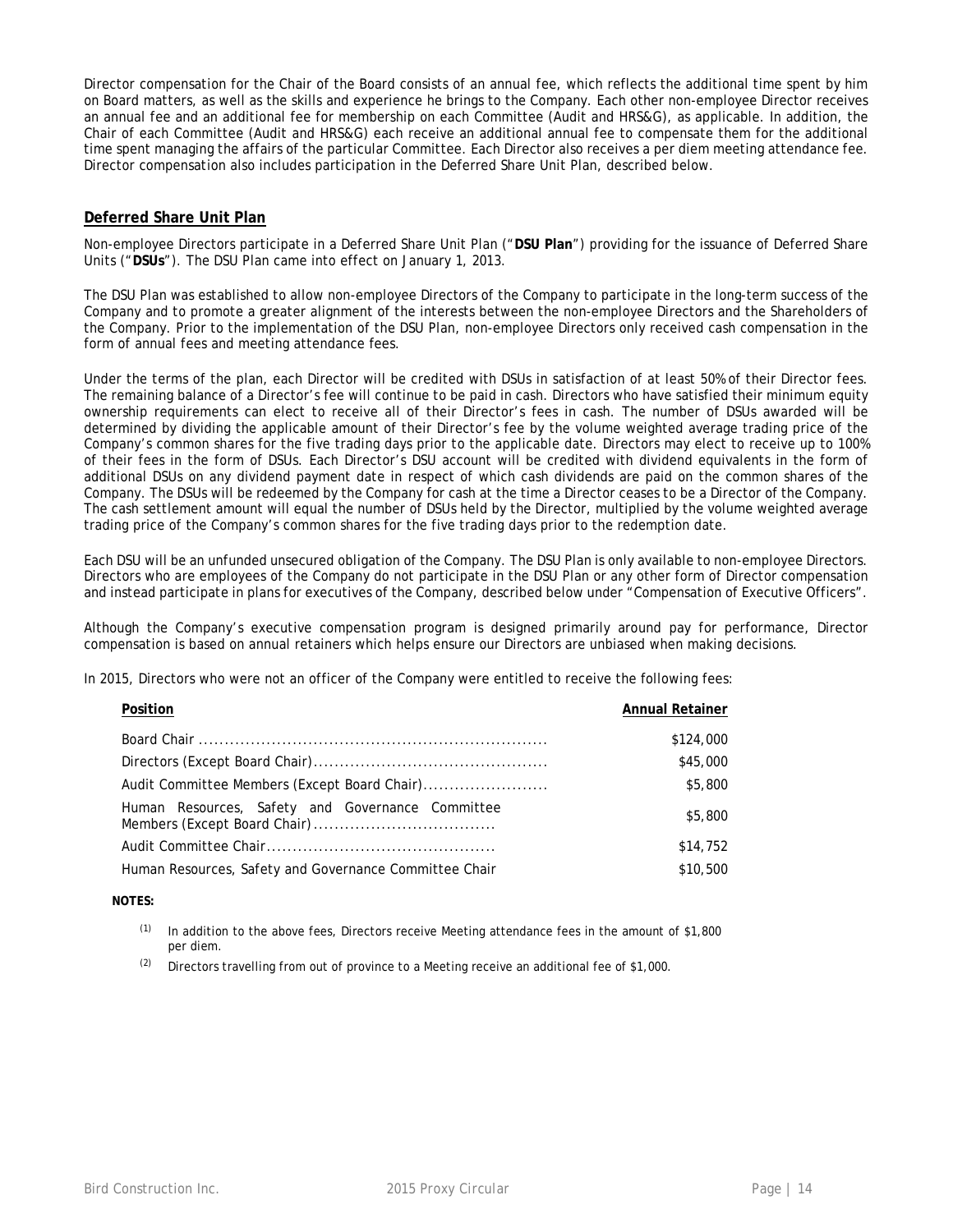# **Director Compensation Table**

|                      |                    |              |              |               |            | Form of Settlement |            |
|----------------------|--------------------|--------------|--------------|---------------|------------|--------------------|------------|
|                      |                    | Other        | Dividends on |               |            |                    |            |
| Director             | <b>Fees Earned</b> | Compensation | <b>DSUs</b>  | Total         | Cash       | $DSU$ $(\#)$       | Amount     |
| U. Richard Bird      | 72,400.00          |              |              | 72,400.00 \$  | 72,400.00  |                    |            |
| Paul A. Charette     | 137,700.00         |              |              | 137,700.00 \$ | 137,700.00 |                    |            |
| D. Greg Doyle        | 88,150.00          |              | 12,176.11 \$ | 100,326.11    |            | 8,733.06           | 100,326.11 |
| Bonnie D. DuPont     | 83,900.00          |              | 11,402.67 \$ | 95,302.67     |            | 8,292.62           | 95,302.67  |
| Ronald D. Munkley    | 67,400.00          |              | 9,415.97 \$  | 76,815.97     |            | 6,694.89           | 76,815.97  |
| Arni C. Thorsteinson | 73,400.00          |              | 9,552.06 \$  | 82,952.06     |            | 7.209.73           | 82,952.06  |

The following table shows the cumulative number of DSUs held under the DSU Plan by each non-employee Director at December 31, 2015. The value of the units is based on the closing price of the common shares listed on the TSX on December 31, 2015 of \$13.00.

|                      |                | Market Value of the |
|----------------------|----------------|---------------------|
| <b>IDirector</b>     | Number of DSUs | <b>DSUs Held</b>    |
| U. Richard Bird      | 0.000          | 0.00                |
| Paul A. Charette     | 0.000          | 0.00                |
| D. Greg Doyle        | 20,725.051     | 269,425.66          |
| Bonnie D. DuPont     | 19,478.417     | 253,219.42          |
| Ronald D. Munkley    | 15,974.527     | 207,668.85          |
| Arni C. Thorsteinson | 16,480.600     | 214, 247. 79        |

# **BOARD SKILLS AND EXPERIENCE**

The current nominees for election as Director collectively have the expertise and experience to oversee and govern the strategic, operational, financial and governance affairs of the Company. Nominees to the Board are selected based on their experience, insight, knowledge, independent judgment and business acumen. The following summarizes the key skills that the Board should, as a whole, possess to carry out its mandate.

### *Managing and Leading Growth*

Experience in developing strategic direction and leading growth initiatives.

### *Chief Executive Officer/Senior Officer*

Experience as a Chief Executive Officer or senior officer of an organization.

### *Board Governance*

Experience as a board member of a publicly-listed company or major organization and experience on one or more board committees.

# *Operations*

Knowledge of the construction industry including the market, competition, and operational and regulatory issues.

### *Financial Literacy*

Experience in financial accounting, reporting and internal financial controls, in particular in respect of public companies.

### *Financial Markets*

Knowledge of the debt and equity markets including exposure to mergers and acquisitions.

### *Human Resources/Compensation*

Understanding of the design of compensation and benefit plans and employment standards legislation.

### *Risk Management*

Experience with identifying principal risks and the design and implementation of appropriate systems to manage risk.

The Board of Directors has a Human Resources, Safety and Governance Committee ("**HRS&G Committee"**). The committee members' names are listed above under "Board Committee Membership".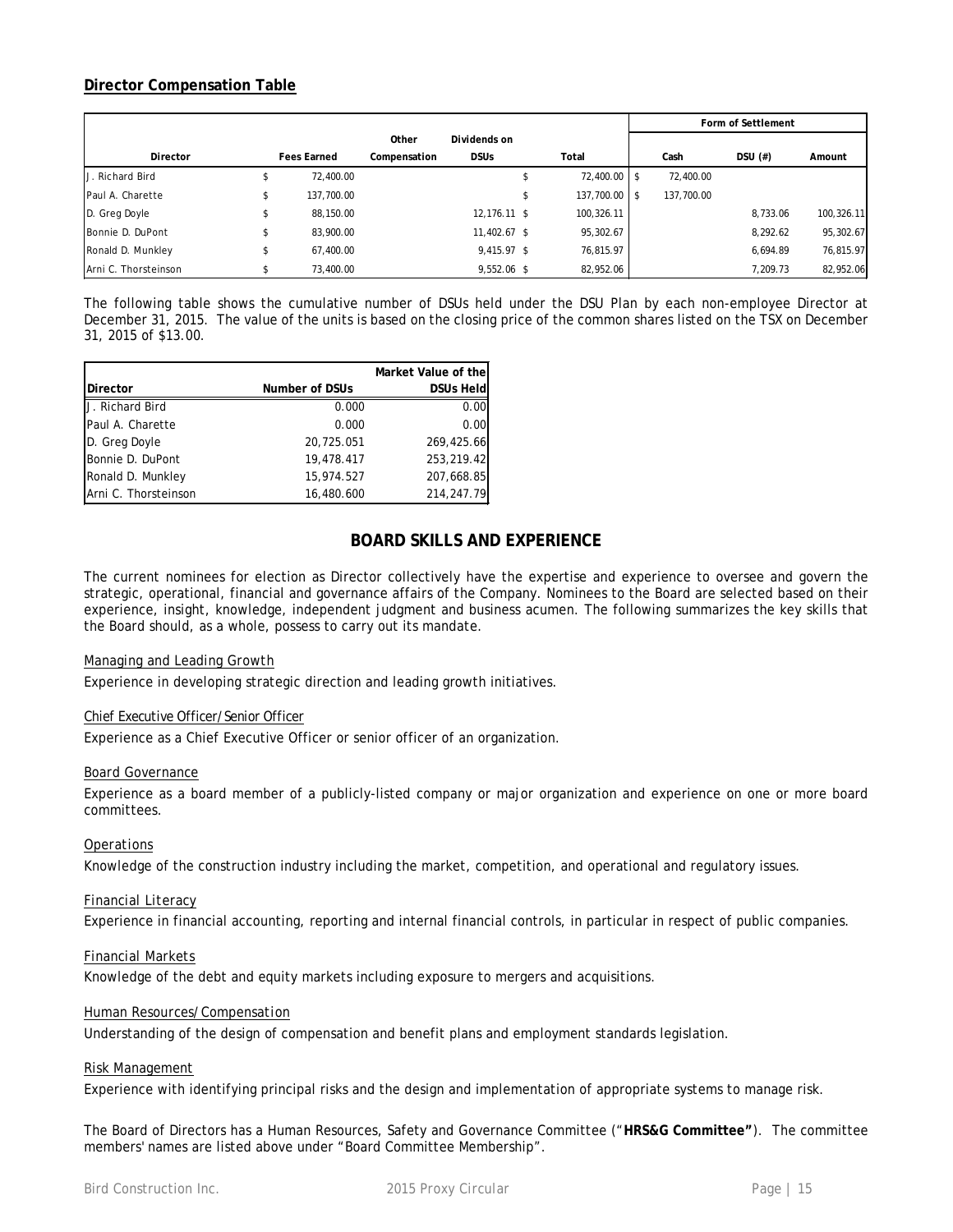The Board of Directors has an Audit Committee. The Audit Committee charter is included in the appendices to the Company's Annual Information Form dated March 14, 2016. The committee members' names are listed above under "Board Committee Membership". The Company's Audit Committee has also established a policy on the scope of services that may be provided by the Company's external auditors and a hiring policy with respect to persons previously employed by the Company's external auditors.

# **INDEBTEDNESS OF DIRECTORS, OFFICERS AND EMPLOYEES**

The Company, including its subsidiaries, does not provide financial assistance to Directors, officers or employees for the purchase of Shares. In addition, loans are not typically made to Directors, officers or employees of the Company or its subsidiaries for any other reason, except in extraordinary circumstances when considered advisable by the Board. As of March 14, 2016, there was no indebtedness owing to the Company or its subsidiaries by any Director, executive officer or senior officer of the Company or its subsidiaries, except for (1) a non-interest bearing loan from Bird Construction Inc. provided to Mr. Boyd; and (2) a non-interest bearing loan from Bird Construction Inc. provided to Mr. Paul Bergman, Vice President & District Manager, Winnipeg.

The loan to Mr. Boyd was provided in connection with his appointment as President & Chief Executive Officer of Bird to assist him with the cost of relocating to Toronto. The loan in the amount of \$550,000 at December 31, 2015 (\$550,000 at March 14, 2016) is due in full on December 12, 2019 or, if Mr. Boyd's employment is terminated for any reason before that date, upon such termination. The loan is secured by a charge on the title of Mr. Boyd's residence and is immediately repayable should any of Mr. Boyd's interest in the property be transferred.

The loan to Mr. Bergman is being provided in connection with his appointment as an Executive Officer of Bird to assist him with the cost of relocating to Toronto. The loan in the amount of \$500,000 will be due in full on August 14, 2021 or, if Mr. Bergman's employment is terminated by Mr. Bergman before that date, upon such termination. The loan is to be secured by a charge on the title of Mr. Bergman's residence and will immediately become repayable should any of Mr. Bergman's interest in the property be transferred. At March 14, 2016, the amount advanced to Mr. Bergman under this loan was \$500,000.

# **DIRECTORS' AND OFFICERS' LIABILITY INSURANCE**

The Company indemnifies its Directors and officers against losses arising from claims against them for their acts, errors or omissions and the Company maintains liability insurance for its Directors and officers in the event they are sued in relation to the performance of their duties as Directors or officers of the Company and its subsidiaries, including legal defense costs.

The policy element for such liability and indemnification was \$25 million in 2015 (\$25 million — 2014). The premium paid in 2015 was \$76,375 and there is no retention/deductible for claims against individual Directors or officers.

# **INTERESTS OF INFORMED PERSONS IN MATERIAL TRANSACTIONS**

During 2015, Bird was involved in construction contracts with Shelter Canadian Properties Limited or companies affiliated with it. Shelter Canadian Properties Limited is controlled by the family of Mr. Thorsteinson, a Director of the Company. All contracts with Shelter Canadian Properties Limited or companies affiliated with them were completed on construction terms typical in the industry.

# **APPOINTMENT OF AUDITOR**

The Board of Directors and management of the Company recommend that KPMG LLP be re-appointed as auditors of the Company for the 2016 fiscal year at remuneration to be fixed by the Directors. KPMG LLP has served as auditors of the Company or one of its predecessors for over 40 years. **In the absence of contrary instructions, the Directors and/or officers named as proxyholders in the enclosed proxy intend to vote FOR the appointment of KPMG LLP as auditors, to hold office for a one-year term at remuneration to be fixed by the Directors.**

Information regarding the Audit Committee and its members is contained in the Company's Annual Information Form dated March 14, 2016. Specifically, please refer to the sections in the Annual Information Form entitled "Directors and Executive Officers", "Audit Committee Information" and "Appendix B – Audit Committee Charter".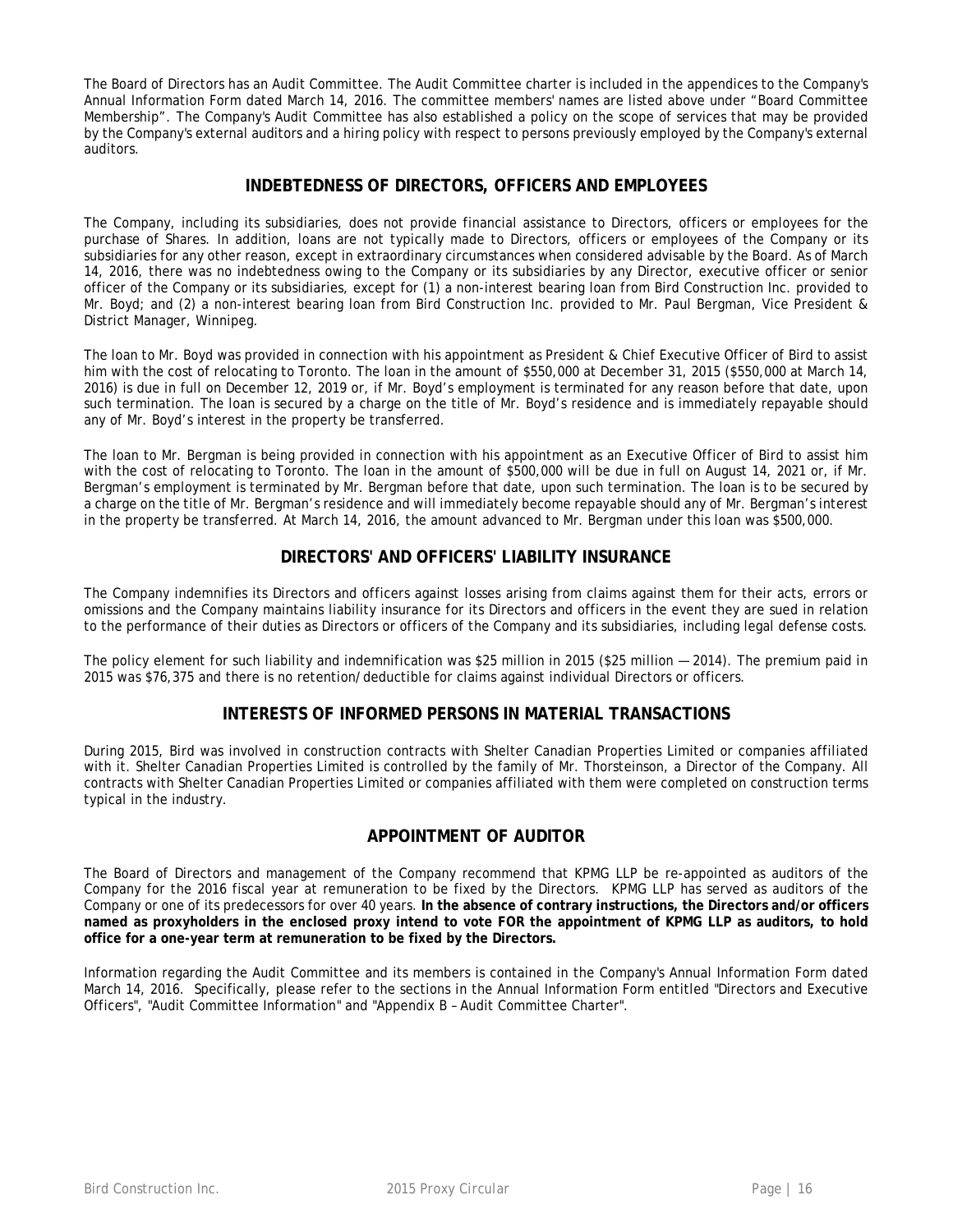# **CORPORATE GOVERNANCE**

### **Board Oversight of Corporate Governance**

This section of the Circular discusses the importance of good governance to the Company, our Shareholders, customers and our employees. It contains a description of our governance philosophy, policies and practices and role of the Board and the two Board Committees.

The Board of Directors has adopted, as their approach to corporate governance, the guidelines set out in National Instrument 58-101 - Disclosure of Corporate Governance Practices, National Instrument 51-110 – Audit Committees, and National Policy 58-201 - Corporate Governance Guidelines.

As of the date of the Circular, the Board believes we are in full compliance with all Canadian governance regulations, rules and standards that apply to us.

### **Ethical Business Conduct**

A strong culture of ethical conduct is central to good governance at Bird. The Company and its Board are committed to conducting their activities in accordance with the highest standards of business ethics. These standards are intended to provide guidance and help in recognizing and dealing with ethical issues, provide mechanisms to report unethical conduct, and to help foster a culture of honesty and accountability. The Board of Directors has developed a written Director Code of Ethics. A copy of this code may be obtained by making a request in writing to the Company. The Board of Directors has developed a written Employee Code of Ethics applicable to employees of the Company. Compliance with the codes is monitored by the HRS&G Committee of the Company. Management reports all violations of the code at each Board Meeting and immediately reports any significant violations to the Chair of the HRS&G Committee. The codes address conflicts of interest, use of corporate assets, confidentiality and compliance with laws and regulations.

### **Health and Safety**

As befitting of a Company that started out as a family business, critical to Bird's successful growth is our continued commitment to the health and safety of the employees who work on our sites and in our offices every day. This is a critical component of our operational strategy, a core company value, and a key corporate social responsibility.

Our commitment goes beyond this; at Bird, we understand that a corporate commitment to safety also pays tremendous dividends in both business and human capital. In addition to reducing related health and safety costs, reducing property damage and improving loss management outcomes, a robust safety program contributes to employees and other stakeholders feeling more valued and engaged. This, in turn, produces a stronger commitment to product and service quality, improved productivity and client satisfaction.

From planning to execution, effective communication, documentation, orientation, training, and ongoing review and analysis of our activities and processes is vigorously undertaken to ensure continuous improvement in all facets of our operations. This approach better prepares and supports all of our workers and managers to act as safety leaders in the construction industry.

In a highly competitive business environment, resourcing remains one of the greatest challenges facing the construction industry. Bird's commitment to the health and safety of our employees and partners enhances both employee recruitment and retention and serves to provide a strategic competitive advantage, allowing us to continue to successfully pursue and execute challenging work.

### **Conflict of Interest**

The codes of conduct also describe a process to disclose any potential conflict of interest and to ensure independent judgment regarding Board discussions and decision making. In situations of conflict of interest, the Director will be excused from that portion of the Meeting where the matter involving the conflict is being discussed, and the Director will not be in attendance and will not cast a vote when the matter is voted on.

### **Meetings of the Board of Directors**

The Board of Directors meets at least once in each quarter, with additional meetings held when appropriate. Meetings of the Board may be held by teleconference, or other electronic means, as needed to discharge their responsibilities. However, in most instances these meetings are in person. The Board of Directors also meets annually to review and approve the business plan of the Company.

# **Insider Trading**

Our insider trading and reporting guidelines place restrictions on insiders, including Directors, as to when they can trade Shares. The guidelines, which fulfill our obligations to stock exchanges and regulators, include the following measures: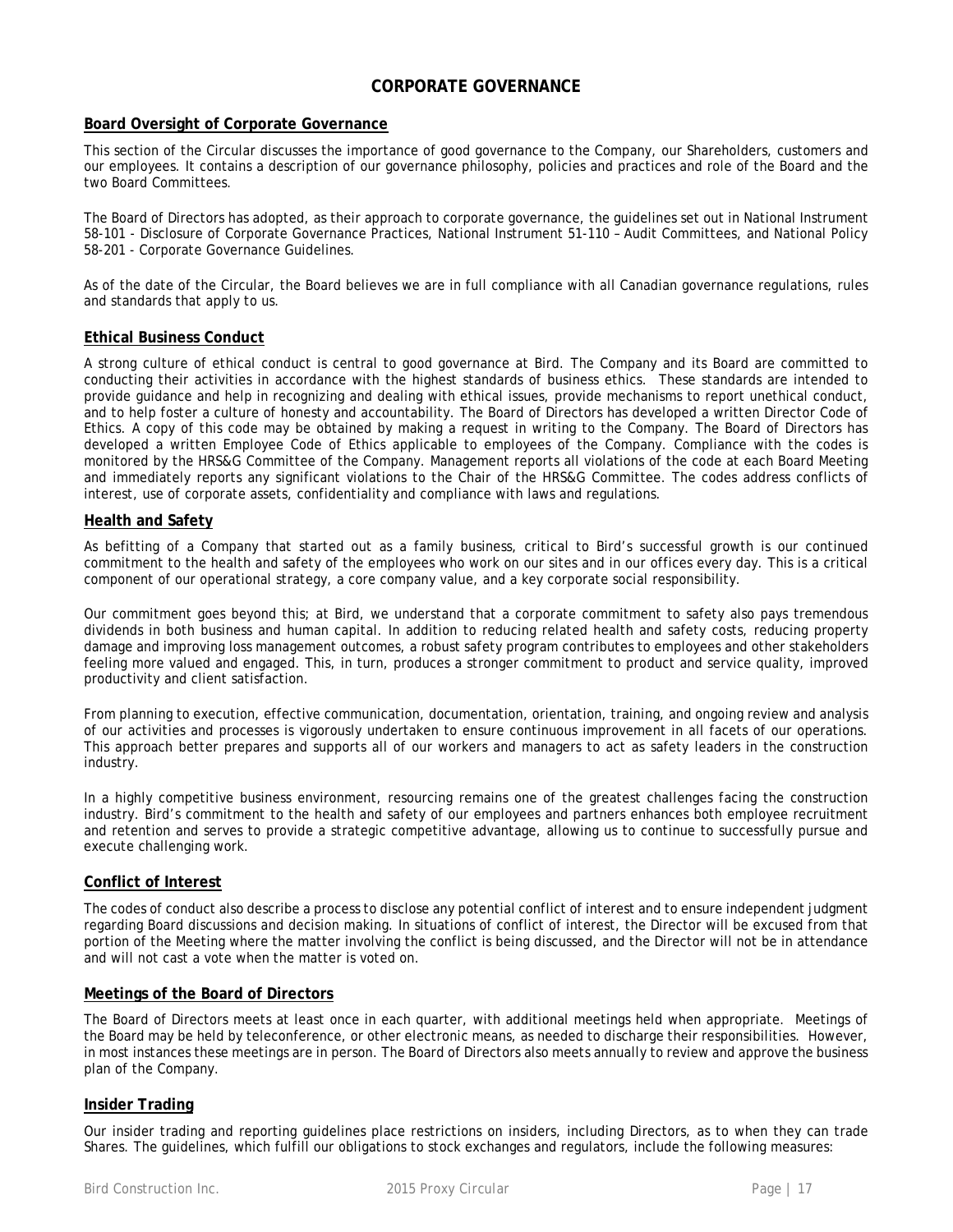- Having quarterly blackout periods when Directors and officers cannot trade in Bird Shares. For Directors, these begin when the Board package is mailed to Directors. For officers, these begin on the first scheduled date for the quarterly review of District profitability. Black out periods end for both at the close of trading on the second trading day after we issue the news release to disclose our financial results. Blackout periods may also be implemented at other times, at the discretion of the Company when it is deemed necessary.
- Encouraging Directors and officers to pre-clear transactions with the Corporate Secretary's office.

### **Whistleblower Policy**

The Company has a Whistleblower Policy which gives employees and others the opportunity to report complaints about accounting, reporting, internal controls, including any perceived unethical business conduct directly to the Chair of the Audit Committee on a confidential basis. At each quarterly Meeting, the Chair of the Audit Committee informs the Board about any complaints received and, if there are complaints, recommends how each complaint should be handled. The Board has discretion to hire independent advisors (outside legal counsel, independent auditors and others) to help investigate the matter. In 2015, there were no complaints made under the Whistleblower Policy.

### **Meeting in Camera**

The Board and the Committees hold in-camera meetings regularly, without officers and management present. These sessions enable the Board and Committees to discuss issues in a candid and independent manner without the influence of senior management. To make sure the Board functions independently of management, the Board has the flexibility to meet with external consultants without the presence of management whenever they see fit.

### **Orientation and Continuing Education**

The responsibility for the orientation and continuing education of the Directors is delegated to the HRS&G Committee. New Directors are provided with full orientation on the Company's organizational structure, the structure and role of the Board and its committees including duties and responsibilities, the Company's corporate policies and by-laws, the Code of Ethics, and the Company's current business plan. On an ongoing basis, presentations are made and reports are provided to the Board and each committee on various aspects of the Company's operations. The objective is to ensure that new Directors fully understand the role of the Board and its committees as well as the contribution individual Directors are expected to make (including, in particular, the commitment of time and resources that the Company expects from its Directors) and understand the nature and operation of the Company's affairs and business.

All Directors are encouraged to attend educational programs to enhance their Board membership, as they feel appropriate, and the costs of each program will be paid by the Company. In 2015, independent Directors attended a total of 15 separate programs.

# **Nomination of Directors**

The Board, as a whole, is responsible for identifying and recommending candidates for election to the Board. The skills and attributes described above under "Board Skills and Experience" are considered from time to time and the Board determines whether the Board can, and should, be strengthened by adding a particular skill set or knowledge base in light of the anticipated growth and development of the Company. Moreover, the Board recognizes the benefits of promoting diversity at the Board level. Diverse perspectives contribute to innovation and growth opportunities. The Board believes that diversity comes, not only through gender diversity, but also through different skills and experiences, regional diversity and industrial diversity. While the Board may not be actively recruiting new members at a given time, the Board regularly discusses possible skill sets that would be desirable and considers potential candidates that may be able to satisfy the needs when so required.

### **Board Evaluation**

The HRS&G Committee is responsible for evaluating the performance of the Board, the Audit Committee, the HRS&G Committee, the Board Chair and individual Directors on a regular basis. In 2015, all of the Directors completed a confidential questionnaire to evaluate the effectiveness of the Board and its Committees and suggested ideas for improving performance. In 2016, the Chair of the Board will conduct informal discussions with individual Directors. As a result of these discussions, the Board may, as appropriate, adopt any worthwhile improvements to the governance of the Company including without limitation relating to the conduct of meetings, director education, and the annual setting of Board objectives. The next formal evaluation will be conducted in 2017. The questionnaire is designed to provide constructive input to improve overall Board performance. The Chair of the HRS&G Committee presents the results to the Board who discuss the results and develop recommendations, as appropriate. From time to time, the Chair of the Board meets informally with each Director to discuss their individual and overall Board performance.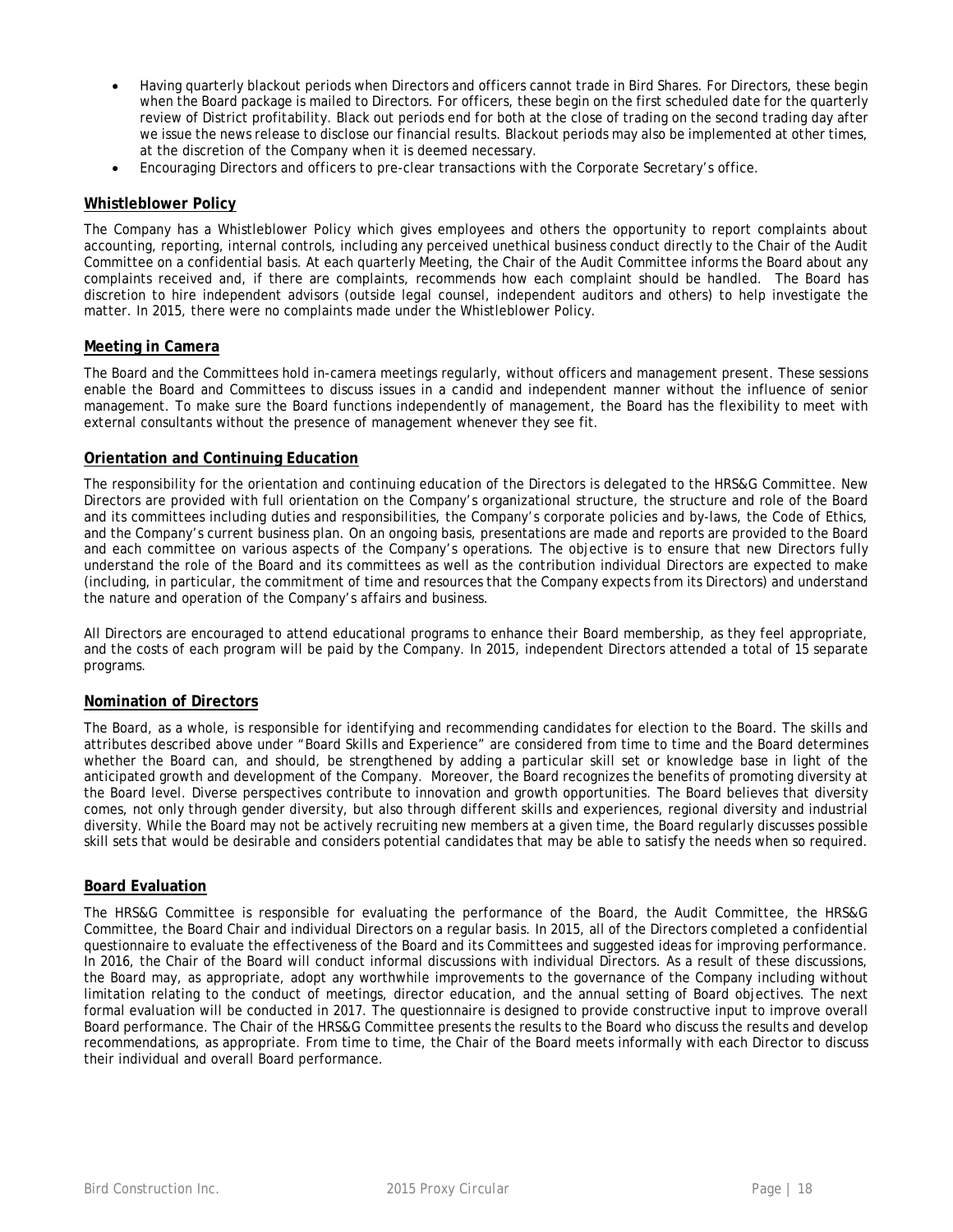# **Women in Leadership Positions**

The Board has not adopted a written policy regarding the identification and nomination of women Directors. The Board is of the view that a number of skills and attributes are important when seeking new Directors. An overview of these skills and attributes is described above under "Board Skills and Experience". The Board is also of the view that diversity among Board members is important but that gender is only one element of ensuring a diverse board. Currently, one of the eight Directors (Ms. Bonnie D. DuPont) is a woman, representing 12.5% of the number of Directors. Ms. DuPont was elected to the Board in 2011 and, while the Board did consider it a positive element that she is a woman, Ms. DuPont was sought out and asked to join the Board in particular because of her strong governance background, her experience in human resource matters and her experience as a senior executive of a public company. The Board has not adopted a specific target for the number of women on the Board. The Company assesses Director candidates on a case by case basis and does not believe that strict adherence to a target ultimately results in the best Board composition. In a similar fashion, the Board takes the same approach when considering the slate of Directors it wishes to nominate for re-election to the Board.

The company has not adopted a specific target regarding the number of women in senior executive positions. Promotions and new hires to senior executive positions are made purely based on merit and achievements within the Company for promotions or achievements external to the Company for new hires. Currently, there are no women in executive officer positions at the Company and its subsidiaries. The Company would be prepared to promote or hire women into more senior positions; however, given the low percentage of women in the construction industry, compared to the percentage of women in the workforce generally, the Company does not believe it is appropriate at this time to have a specific target percentage of women in senior executive positions.

While the company will seek out external candidates to fill senior executive positions where considered necessary or appropriate, Bird has a long history of promoting from within the Company to leadership positions. Almost all of our current senior executives have a long history with Bird, building on their skills and experience with the Company. In 2011, Bird developed an internal program, the Bird Leadership Academy, where existing employees of Bird complete a four session, twelve day leadership program. Five per cent of the employees who have completed this program have been women and female employees are encouraged, wherever possible, to participate in the program.

Traditionally, the construction industry has been, and still is, a male dominated business; however, the promotion of females into the construction industry is increasing. Twenty-one per cent of Bird's employees are women. Bird recruits the majority of its new employees from post-secondary institutions across the country. Representatives of the Company attend career fairs and other functions in an effort to identify qualified future employees. The Company will select female candidates should they have the skill sets required. Bird also recognizes that not all roles within the Company or at the executive level require experience in the construction industry. For example, while experience in the construction industry may be an asset, individuals working in Bird's finance and legal departments do not necessarily require construction-industry experience to succeed. These are areas where Bird views that there is increased ability to increase diversity of its workforce where opportunities to make new hires arise.

# **Board Renewal**

The Board does not believe it is appropriate to establish fixed term limits for Directors and, as such, it has not adopted such a policy for Directors. Advocates of term limits believe that they contribute to the effectiveness and accountability of boards, by ensuring continuous refreshment and independence from management. However, we believe that term limits pose the disadvantage of losing the contribution of Directors who have valuable business experience upon which to draw and who have been able to develop, over a period of time, insight into the Company and its industry. These Directors continue to provide a significant contribution to the Board and the Company. The Board is of the view that thoughtful governance processes and robust Director assessment processes are better mechanisms for ensuring independence, accountability and Board effectiveness. A Director's length of service is one factor to be considered in an annual assessment of the effectiveness of the individual Directors and Board as a whole, but is not determinative.

The Board has adopted a retirement policy whereby Directors are expected to retire and not seek re-election at the annual shareholders' meeting occurring after they turn 75. This policy may be waived by the Board in special circumstances. In its annual assessment of the effectiveness of the Board and individual Directors, the Board considers the contribution of each Director so that, as a Director approaches the mandatory retirement age, the Board can better determine whether it would be appropriate to waive the retirement policy in respect of a Director. This annual assessment also helps the Board determine, where appropriate, which Directors should not seek re-election even before age 75 and to prepare for succession in a timely manner.

The tenure of existing non-employee Directors ranges from five to twenty-nine years. On an annual basis, the Board, as a whole, assesses the effectiveness of each Director taking into account his or her age and tenure, as well as his or her contribution to the Board and the desired skills and experience that the Board believes are necessary and appropriate.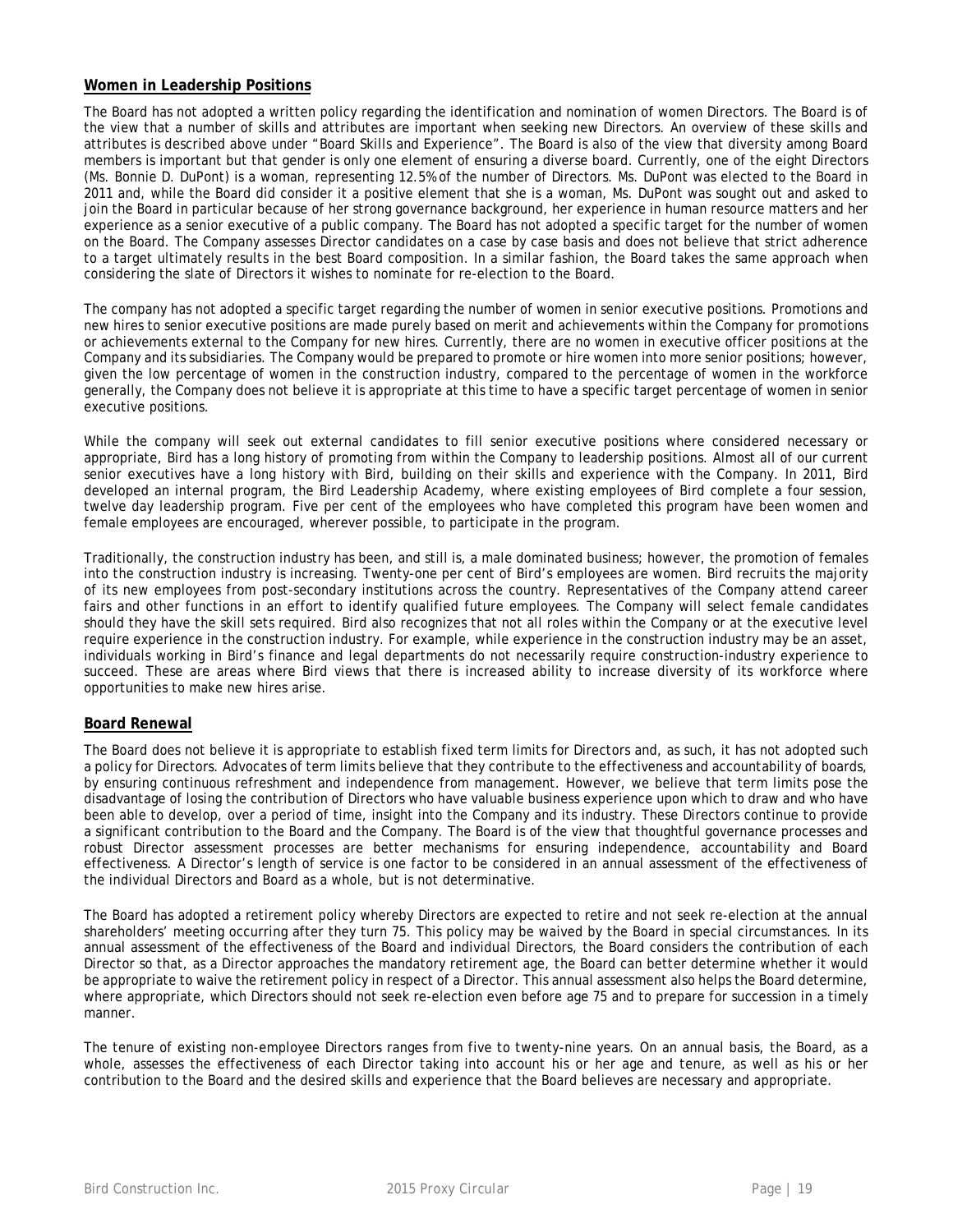# **Position Descriptions**

The Board of Directors has developed written position descriptions for the Chair of the Board, the Chair of each of the Committees and the President and Chief Executive Officer. The duties and responsibilities of the Chair of the Board include the following:

*Chair* 

- i. Establishing procedures to govern the Board's work, including the location and time of meetings of the Board and the procedures to be followed with respect to meetings of the Board, including determining who may be present at such meetings in addition to the Directors and the Corporate Secretary;
- ii. Ensuring the Board has adequate resources, especially by way of full, timely and relevant information to support its decision-making requirements;
- iii. Working with the chairs of the Board committees to coordinate the schedule of meetings for such committees;
- iv. Ensuring that delegated committee functions are carried out and reported to the Board;
- v. Attending, as required, all meetings of Board committees;
- vi. Meeting periodically with the Corporate Secretary to review governance issues, including the level of communication between management and the Board; and
- vii. Carrying out such other duties as may be reasonably requested by the Board as a whole, depending on its evolving needs and circumstances.

# **Corporate Cease Trade Orders or Bankruptcies**

Except as outlined below, to the knowledge of the Company, within the past ten years, no proposed Directors or executive officers of Bird Construction Inc. have (a) served as a director, chief executive officer or chief financial officer of any company that was subject to a "cease trade" or similar order, or an order denying the relevant company access to any exemption under securities legislation, which remained in effect for more than 30 consecutive days (an "**Order**"), and that was issued (i) while the proposed nominee was acting as director, chief executive officer or chief financial officer, or (ii) after the proposed nominee ceased to be a director, chief executive officer or chief financial officer and which resulted from an event that occurred while the proposed nominee was a director, chief executive officer or chief financial officer, (b) served as a director or executive officer of any company that, while the proposed nominee was acting in that capacity, or within a year after the proposed nominee ceased to act in that capacity, became bankrupt, made a proposal under any legislation relating to bankruptcy or insolvency or was subject to or instituted any proceedings, arrangement or compromise with creditors or had a receiver, receiver manager or trustee appointed to hold the company's assets, or (c) become bankrupt, made a proposal under any legislation relating to bankruptcy or insolvency, or become subject to or instituted any proceedings, arrangement or compromise with creditors, or had a receiver, receiver manager or trustee appointed to hold his or her assets.

Mr. Thorsteinson is now and has in the past ten years been a chief executive officer of certain non-publicly-traded limited partnerships and other entities that were the subject of cease trade orders issued by securities regulatory authorities in certain provinces of Canada, including Alberta, British Columbia, Ontario and Quebec, resulting generally from a failure to file financial statements or a failure to comply with disclosure obligations. Certain entities against which these orders were issued are now no longer active or, in other cases, Mr. Thorsteinson's involvement with such entities has ceased. In other cases, certain of these entities have now been able to obtain discretionary relief from filing requirements; however, this relief does not apply to prior transgressions, and therefore, in some cases, these orders remain in force. To obtain information regarding cease trade orders issued by a particular securities regulatory authority, investors should contact the securities regulatory authorities that issued the orders.

The foregoing information, not being within the knowledge of Bird Construction Inc., has been furnished by the respective proposed and current Directors and executive officers of Bird Construction Inc.

### **Penalties or Sanctions**

Except as outlined above under "Corporate Cease Trade Orders or Bankruptcies", to the knowledge of the Company, no proposed Director or executive officer of Bird Construction Inc., nor any personal holding company thereof owned or controlled by them; (i) has been subject to any penalties or sanctions imposed by a court relating to securities legislation or by a securities regulatory authority or has entered into a settlement agreement with a securities regulatory authority, or (ii) has been subject to any other penalties or sanctions imposed by a court or regulatory body that would likely be considered important to a reasonable investor in making an investment decision.

# **Personal Bankruptcies**

To the knowledge of the Company, in the last ten years, no proposed Director or executive officer of Bird Construction Inc., nor any personal holding company thereof owned or controlled by them, has become bankrupt, made a proposal under any legislation relating to bankruptcy or insolvency, has become subject to or instituted any proceedings, arrangement or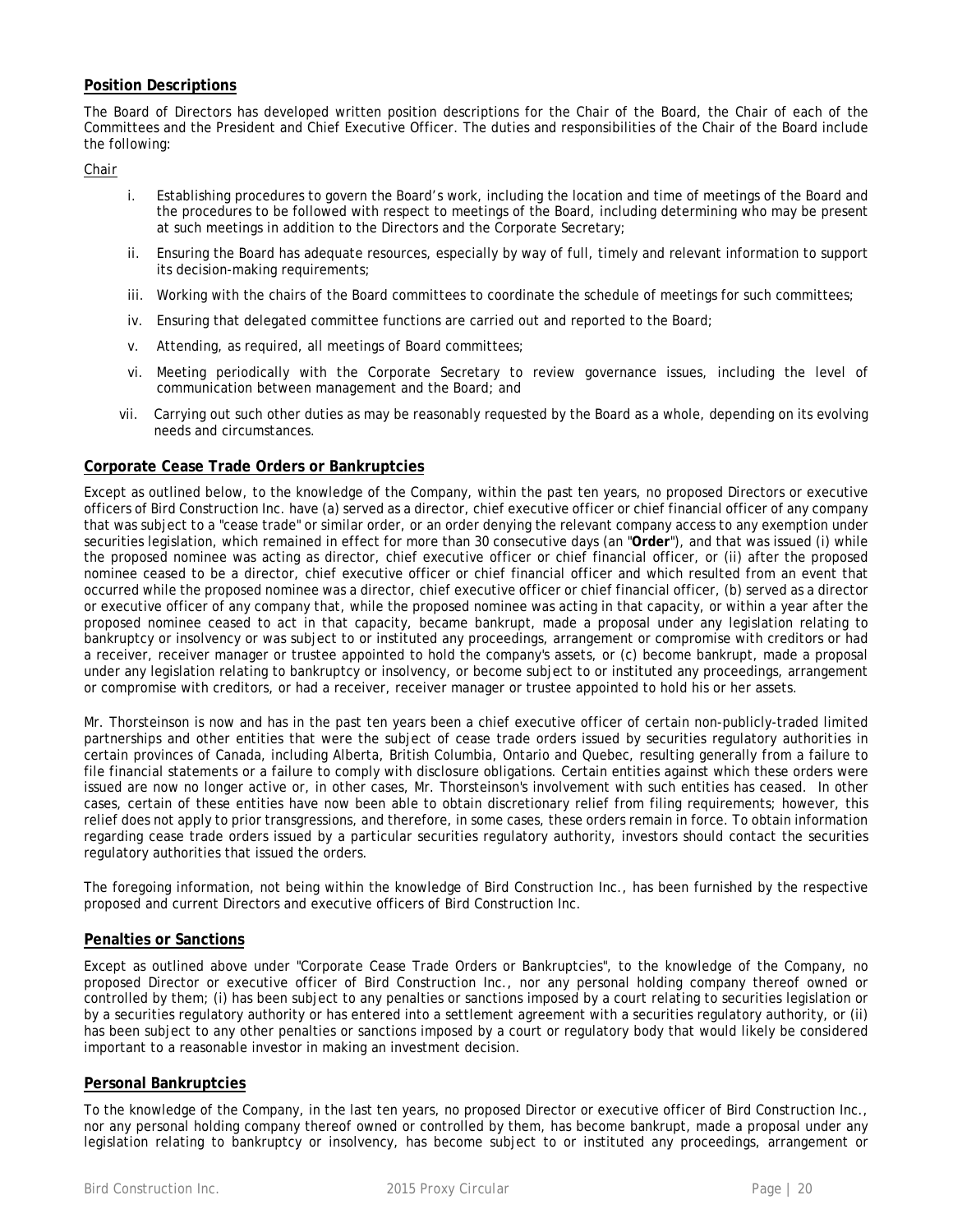compromise with creditors, or had a receiver, receiver manager or trustee appointed to hold his or her assets or the assets of his or her holding company.

### **Board of Directors Mandate**

#### **CORE RESPONSIBILITIES**

#### *Board of Directors*

The core responsibilities of the Board include stewardship and oversight in the following areas:

*i. Strategic Planning and Annual Business Plan*

The Board ensures that the Company adopts a strategic and annual planning process to guide its activities. The Board meets periodically to review the plans. In addition, at each regular Meeting, the Board reviews the Company's overall business strategies, its business plan, as well as major strategic initiatives to evaluate whether the Company's proposed actions are generally in accordance with its objectives.

*ii. Identification of Principal Risks*

The Board, directly and through the Audit Committee and the HRS&G Committee, reviews the principal risks of the Company's business and the appropriateness of the systems put in place to manage these risks.

*iii. Selection and Remuneration of the CEO and the Senior Management Team*

The Board is responsible for selecting the CEO and for approving the selection of the members of the senior management team. Communication with the management team is generally through the CEO and the Board is responsible for judging the effectiveness of the CEO. The Board is also responsible for providing an effective system of remuneration. These functions are performed with the benefit of advice from the HRS&G Committee.

*iv. Succession Planning*

On a regular basis the Board reviews a succession plan, developed by management, addressing the policies and principles for selecting a successor to the CEO and other key senior management positions, both in an emergency situation and in the ordinary course of business. The succession plan should include an assessment of the experience, performance, skills and planned career paths for possible successors to the CEO currently in the Company's senior management.

#### *v. Financial Reporting and Internal Controls*

The Board, acting through the Audit Committee, oversees the financial reporting and disclosures of the Company. This includes:

- a. Approval of the quarterly and annual earnings press releases and related disclosure documents;
- b. Monitoring the implementation of appropriate internal control systems to ensure the accuracy and timeliness of financial information; and
- c. Monitoring and administration of the Whistleblower Policy, which provides for an anonymous method of delivering complaints, including with respect to accounting, internal control and auditing matters.

#### *vi. Financial Planning and Investments*

*a. Business Plan*

Review and approve the Company's Annual Business Plan, including the annual Operating and Capital Budgets. Review periodic financial forecasts.

*b. Investment Opportunities*

Review and assess investment opportunities of a value exceeding management's authority, in accordance with procedures established by the Board from time-to-time.

*c. Guidelines and Policies*

Review and approve guidelines and policies for the investing of cash in money market products and marketable securities and review reports from management on the results of such investments against established policies and benchmarks.

*d. Additional Funds for Investment*

Review and assess management's plans with respect to raising additional funds, whether through debt or capital, in accordance with procedures established by the Board from time-to-time.

A copy of the Board Mandate is attached as Schedule C to this Management Information Circular.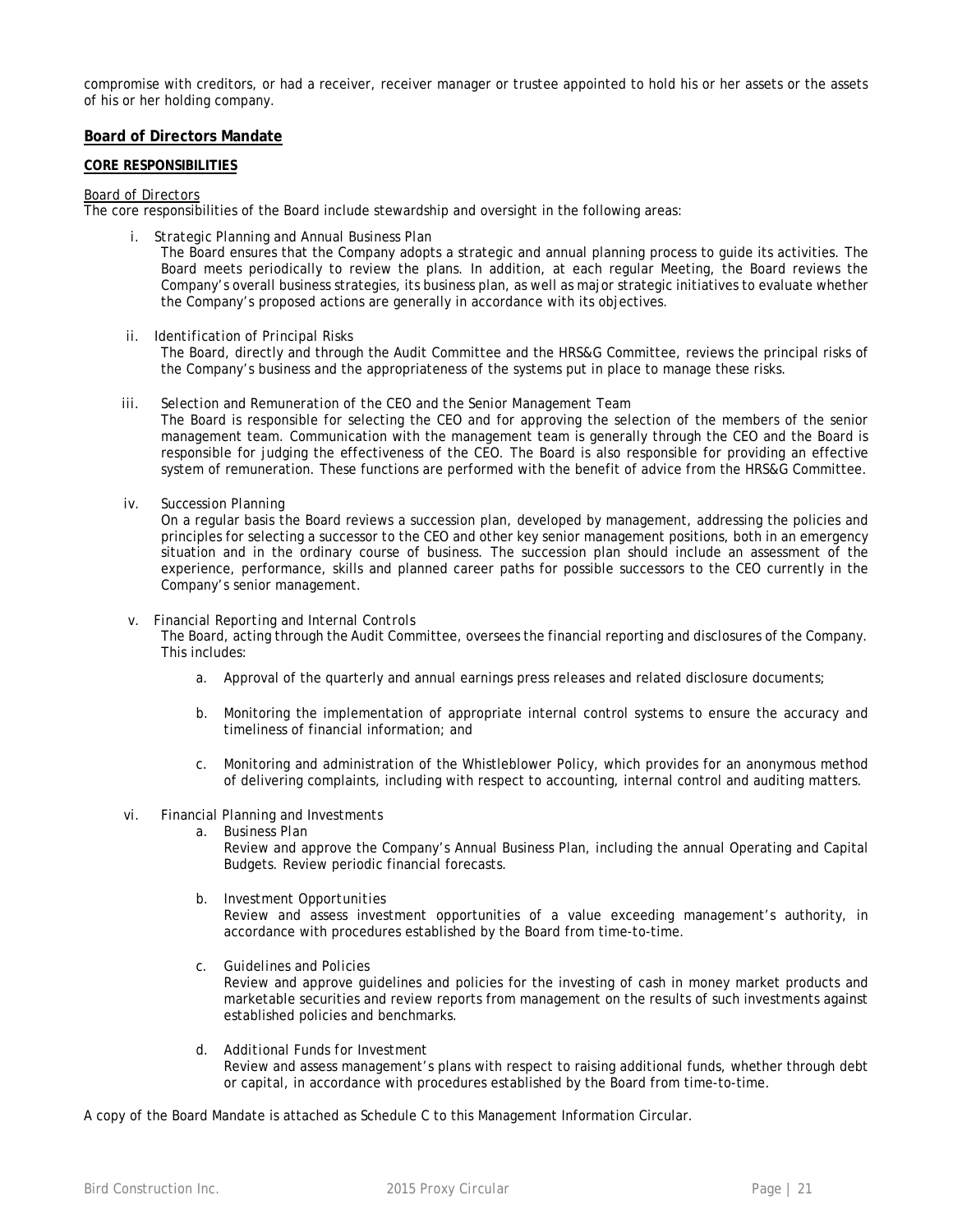The Board carries out many of its responsibilities through the Audit Committee and the HRS&G Committee.

The Audit Committee assists the Board in overseeing:

- the integrity of the Company's financial statements and financial reporting process;
- the integrity of the internal control systems relating to financial reporting;
- the relationship with the Company's external auditors; and
- compliance with financial and legal regulatory requirements.

Details of the Audit Committee Charter can be found in the Company's Annual Information Form located on SEDAR.

The HRS&G Committee assist the Board in overseeing the Company's:

- development of and compliance with Human Resources policies and practices;
- development of and compliance with safety and health policies and practices;
- development of compensation and benefit policies;
- policies and procedures designed to provide for effective and efficient corporate governance; and
- succession planning for the CEO and other key officers.

# **COMPENSATION OF EXECUTIVE OFFICERS**

### **Compensation Discussion and Analysis**

### *Objectives of the Executive Compensation Program*

The goal of Bird's Executive Compensation Program ("**Executive Compensation Program**") is to attract and retain high-level performing executives and provide incentives for them to earn profits for the Shareholders of the Company similar to the incentive resulting from holding an ownership interest in the Company. The Executive Compensation Program was designed under the direction of the HRS&G Committee. This committee's responsibilities pertaining to executive compensation include:

- recommending to the Board of Directors the CEO's salary, profit sharing distribution and the award of stock options;
- reviewing and recommending to the Board of Directors the salaries, profit sharing distributions and award of stock options recommended by the CEO for other executive officers; and
- reviewing the design of the Executive Compensation Program on an annual basis and periodically conducting a review of its competitiveness.

### *Design of the Executive Compensation Program*

The Executive Compensation Program emphasizes pay-for-performance and is designed to provide incentives to management to increase the amount of income and cash available to Shareholders of the Company. This pay-for-performance mandate results in a compensation program that:

- aligns the interest of Bird's executive officers (the "**Executive Officers**") with both the short and long-term interests of the Shareholders;
- provides pay that varies depending on financial performance of the Company as well as the performance of each Executive Officer; and
- can be easily understood by the Executive Officers and the Company's Shareholders.

### *Elements of the Executive Compensation Program*

Compensation for the Executive Officers currently consists of five elements:

- 1. Base salaries;
- 2. Annual cash profit sharing pursuant to the profit sharing plan ("**Profit Sharing Plan**");
- 3. Amounts payable under the medium-term incentive plan ("**MTIP**");
- 4. Amounts earned under the stock option plan (the "**Stock Option Plan**"); and
- 5. Benefits.

The basic philosophy of Bird in the design of its Executive Compensation Program is to pay for performance. This approach directly ties a significant portion of each Executive Officer's remuneration to their respective performance in any given year and balances the compensation payout with the corresponding net income return to Shareholders. The primary drivers of the Program are base salaries and cash profit sharing, including profit sharing paid through the MTIP. The philosophy is to generally keep base salaries at, or slightly below, market and to provide greater upside potential through the Profit Sharing Plan when performance is good which, in turn, helps balance compensation expense with market cycles. The Company's benefit plans are intended to be at about market, with no significant impact on the other components of the Program. The Stock Option Plan is used periodically to supplement the other components of the Executive Compensation Program at the discretion of the Board when employee engagement and shareholder value can both be achieved through the issuances of options.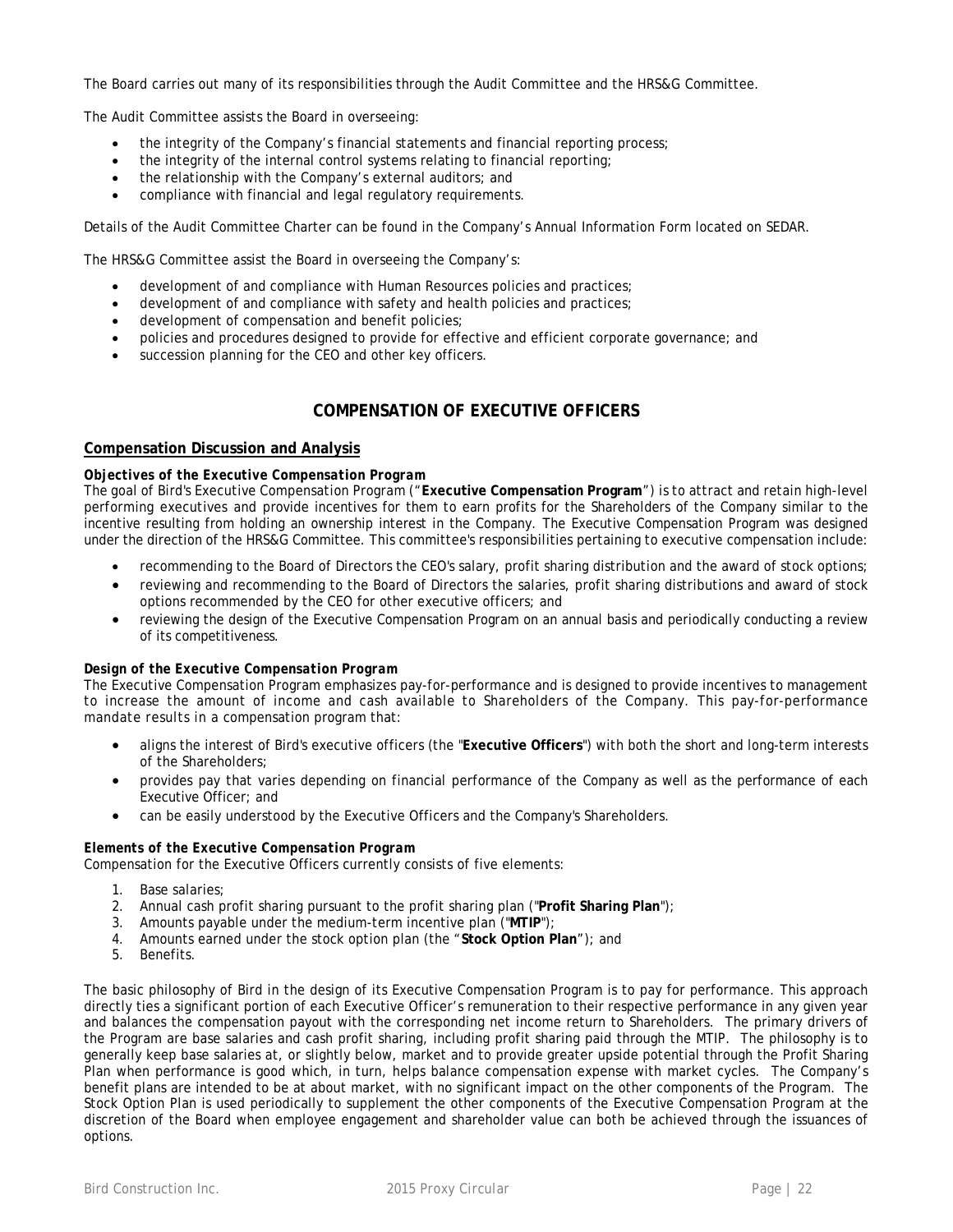#### *Compensation Review*

In 2012, the HRS&G Committee undertook a detailed review of the executive compensation as part of a Total Compensation Review of the Company conducted by a compensation consultant reporting to a sub-committee of the HRS&G Committee. During 2014, the HRS&G Committee reviewed that prior work and concluded that no significant changes were needed in respect of 2015 compensation. In 2015, the HRS&G Committee conducted an executive compensation review to evaluate the reasonableness of the Executive Compensation Program. After an evaluation of proposals received from a number of industryleading compensation consultants, the Company entered into an agreement with Mercer (the "**Consultant**") to conduct the Executive Compensation Program Review and make recommendations, if any, that they felt were reasonable for consideration by the HRS&G Committee. Detailed terms of reference were developed, including the required deliverables at the conclusion of the project. The Consultant evaluated the Company's Executive Compensation Program in accordance with the terms of reference against a benchmark of related industry comparator companies as follows:

#### Related Industry Comparator Group

Aecon Group Inc. Badger Daylighting Inc. Calfrac Well Services Ltd. Enerflex Ltd. Newalta Corp. North American Energy Partners Inc. SNC-Lavalin Group Inc. Stantec Inc. Stuart Olson Inc. Trican Well Services Ltd. WesternOne Inc. WSP Global Inc.

The Related Industry Comparator Group was selected because these organizations represent a reasonable cross section of similar publicly-traded construction, engineering and related companies that have executives in positions that could readily be compared to the Executive Officers at Bird. The Related Industry Comparator Group was proposed to and accepted by the HRS&G Committee during the development of the terms of reference for the Consultant. The Related Industry Comparator Group used in the 2012 review was used as the baseline for development of the Related Industry Comparator Group in 2015, with modifications being made as recommended by the Consultant based on guiding principles established during the development of the terms of reference and for market reasons.

An analysis of the Company's Executive Officer compensation in 2015 showed that, at the time, the Company's three-year average and most recent year total direct compensation fell below the 25<sup>th</sup> percentile range of the Related Industry Comparator Group, well below the 75th percentile determined previously by the Board to be the target total direct compensation for Executive Officers relative to its peers. Based on these findings, the Consultant made recommendations for modification to the Executive Compensation Program and presented these to the HRS&G Committee.

The HRS&G Committee is now working with the Consultant and Management in a further review of the Company's Executive Compensation Program to ensure that it remains competitive and viable under the current industry conditions. Any approved and adopted modifications to the program will be considered for implementation. In 2015, the amount of consulting fees paid to Mercer was \$172,482. In 2014, no amounts were paid for compensation consultants.

### *Base Salaries*

Base salaries are a component of the overall compensation program for the Executive Officers. As such, it is the intent that base salaries, in conjunction with the other elements of the Executive Compensation Program, are structured so that the total direct compensation of the Executive Officers falls within the benchmark total direct compensation as established by the Company's Board of Directors. Based on the review by the Consultant as noted above, the HRS&G Committee believes that the base salaries for the Company's Executive Officers are below an appropriate range, contributing to the Company's failure to achieve the target total direct compensation established by the Board. As noted above, the HRS&G Committee is now working with the Consultant and Management to further review the Company's Executive Compensation Program inclusive of base salaries. Annual adjustments to base salaries may be considered taking into account the aforementioned benchmark, other data of similar organizations within the construction industry and the Related Industry Comparator Group, all in order to determine the reasonableness of contemplated adjustments.

### *Profit Sharing Plan*

A profit sharing pool for executives of Bird, including the Named Executive Officers ("**NEO**"), is established for each fiscal year, as long as Corporate Shareable Profit (as defined in the Profit Sharing Plan and as described below) exceeds a threshold. The threshold is determined by the Board of Directors at the commencement of each fiscal year. The Executive Profit Sharing Pool is calculated by applying a pre-determined percentage to the amount by which Corporate Shareable Profit exceeds target thresholds. The percentages applied at each threshold decrease as Corporate Shareable Profit increases. The percentages range from 30% at the lower end, after the initial threshold is attained, to 5% at the higher end. This structure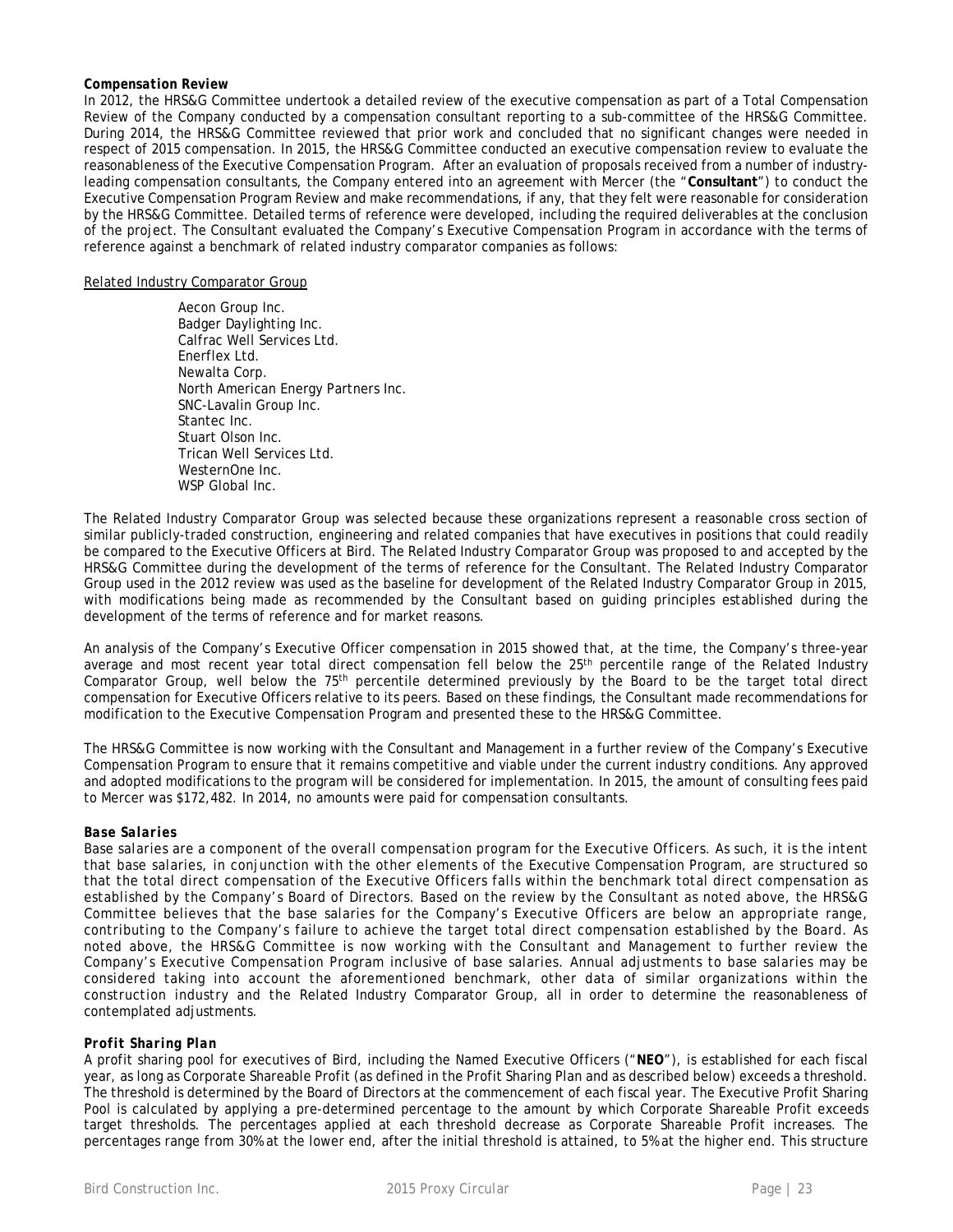provides for a sharing of profit between the Company's Shareholders and Bird's executives, including the NEOs. Should the Executive Sharing Profit Pool be insufficient in a fiscal year, Executive Officers may still be eligible for profit sharing from the total discretionary fund at the discretion of the Board of Directors taking into consideration matters such as unusual factors affecting the financial results and significant accomplishments not reflected in current year financial results.

Corporate Shareable Profit is calculated by aggregating the shareable profits produced by each profit centre in excess of a threshold return on equity, both positive and negative, and then subtracting the calculated profit sharing amount to be allocated to the respective district profit centres and a discretionary fund, as defined in the Profit Sharing Plan. Each NEO's profit sharing amount represents a percentage of the Executive Profit Sharing Pool.

The amount of profit sharing that each Executive Officer is eligible to earn from the Executive Profit Sharing Pool is based on the relative contribution of each position within the Executive Officer group as approved by the Board of Directors. The eligible amount of profit sharing calculated for each Executive Officer is split into two amounts with 75% (80% for the Chief Executive Officer) of the award being earned based on financial performance of the executive group as outlined above and 25% (20% for the Chief Executive Officer) being established as the target award for each Executive Officer based on evaluation of their individual performance related to other non-financial objectives established each year. Non-financial performance objectives for the Executive Officers with operational responsibilities may include, without limitation, conditions relating to work-site safety, client satisfaction, employee turnover, succession planning, strategic planning, and employee development and training.

In 2015, the non-financial performance objectives for the CEO related to the achievement of targeted safety objectives, the continued execution of the Company's strategic and business plans, the formulation of a new strategic plan, the establishment of and update to Bird's succession plan with particular emphasis on executive and senior Management, the development and delivery of the inaugural Bird Site Management Program, development and compliance with risk management programs and timely and accurate financial and operational reporting. The non-financial performance objectives of the Chief Financial Officer (**"CFO"**) in 2015 included the preparation of timely and accurate financial reporting, the maintenance of internal controls over financial reporting and disclosure controls, the review of accounting policies for the Company with respect to new International Financial Reporting Standards (**"IFRS"**) and assistance with the formulation and execution of the Company's strategic plan.

For the 2015 year, the Company's financial results were adversely affected by the non-cash charge to earnings associated with the impairment of goodwill and intangible assts relating to the investment in H.J. O'Connell. The impairment reflects a fundamental deteroriation in the economics and future prospects of the mining sector served by H.J. O'Connell, and not the operational performance achieved in 2015. In 2015, the Executive Officers successfully led a significant shift in the Company's business mix toward increased institutional business in response to the deterioration in the oil and gas sector and mining sector prospects of the industrial business. This included reinforcing the Company's leading position in the PPP sector through successfully securing seven such projects. Taking these matters into consideration, as well as retention and competitiveness, the Board exercised its discretion to supplement the calculated Executive Profit Sharing Pool. In addition, Executive Officers, including the NEO's, may also be eligible for profit sharing payments from other pools depending on their operational responsibilities. During the year, those Executive Officers that were allocated profit sharing were evaluated on their respective non-financial performance objectives, with the majority meeting their objectives, resulting in a full share under the Profit Sharing Plan for the non-financial component of profit sharing.

Upon the determination of each Executive Officer's annual profit sharing amount from the Executive Profit Sharing Pool as calculated above, two-thirds of the amount is paid to the Executive Officer in cash. The remaining one-third of the profit sharing amount is withheld and notionally invested in phantom shares of the Company under the **Medium Term Incentive Program**.

### *Medium Term Incentive Program ("MTIP")*

The MTIP is intended to reward Executive Officers for performance of the business over a medium-term time horizon. The price of each phantom share and the number of phantom shares awarded is based on the weighted average closing price of Shares of the Company during the 10-day trading period immediately preceding the award date. Payouts do not vest with the Executive Officer until November 30 of the third calendar year, following the year to which the profit sharing award, including MTIP, relates. During the unvested period, phantom shares will be deemed to earn dividends ("**Dividends**") equivalent to those that would have been earned had they been Shares of the Company. These Dividends will be notionally reinvested in phantom shares of the Company based on the 10-day weighted average trading price immediately prior to the Dividend payout date.

Upon vesting, the Executive Officer will receive a cash payment equal to the number of phantom shares times the weighted average closing price of the Shares during the 10-day trading period immediately preceding the vesting date. During the unvested period, the interests of the Executive Officers are aligned with those of the Shareholders, as their compensation related to the MTIP is tied to the performance of the Shares.

In the event of an Executive Officer's involuntary termination resulting from disability, death, termination without cause, retirement or a resignation within 180 days of a direct or indirect change of control of the Company, any phantom shares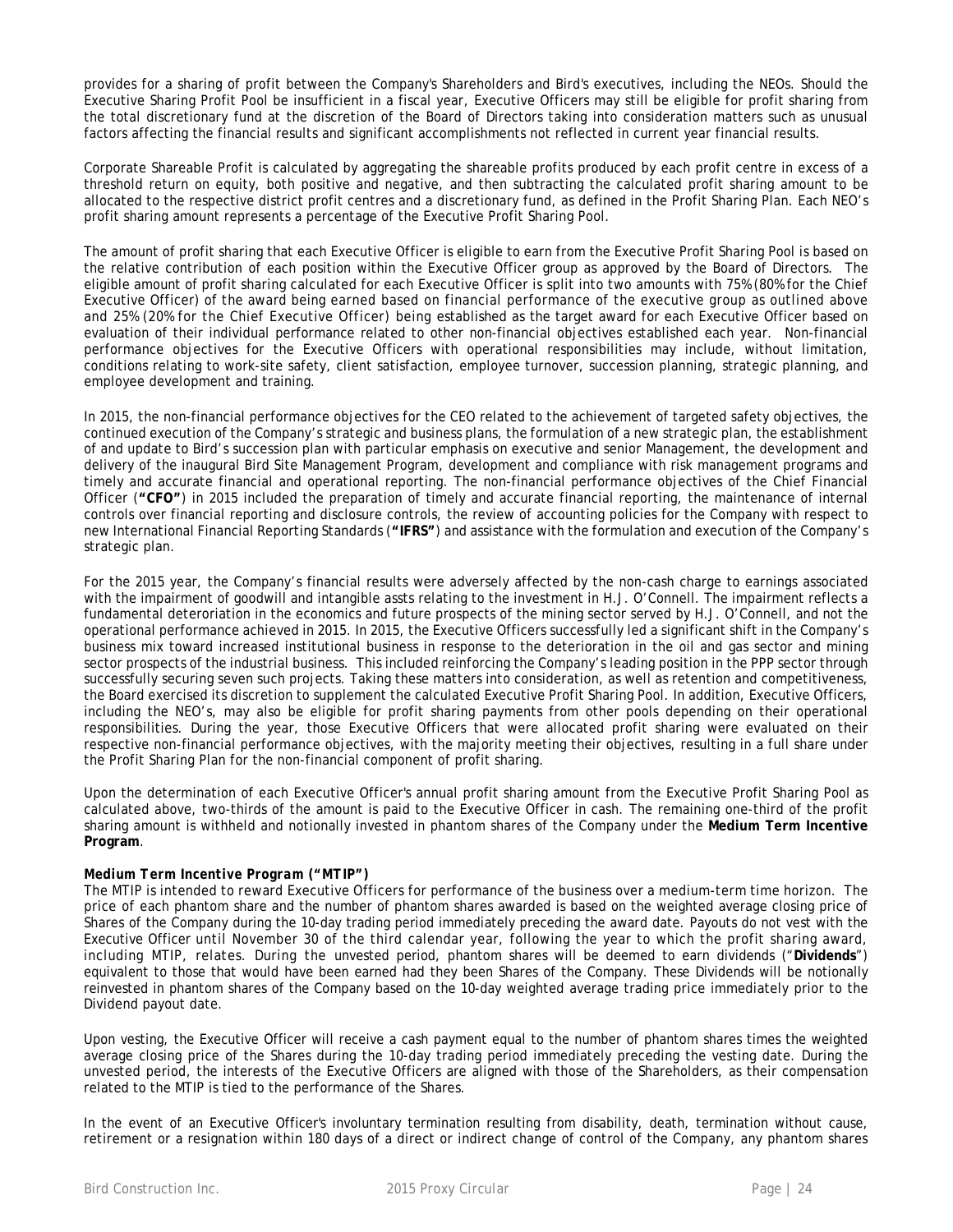held on behalf of the Executive Officer will immediately vest. If an Executive Officer voluntarily resigns, or is terminated for cause, entitlement under the MTIP is forfeited.

### *Stock Option Plan*

The Company's Stock Option Plan is a component of the compensation program that is designed to provide key employees, including Executive Officers, with a long-term incentive that will benefit both the Shareholders and the selected employees. Prior to making a recommendation to the Board for the award of Stock Options, the CEO will take into consideration the current business environment and the ability of this form of compensation to adequately motivate employees for the benefit of the Shareholders. The number of options that may be awarded in any year, if any, to an employee is based on a percentage of that employee's salary, that employee's contribution to the success of the business in the past and their potential in the future, and the amount of any options previously granted to that employee, all subject to review of both the CEO and the Board. The percentage will vary depending on the employee's role in the Company.

The purpose of the Company's Stock Option Plan is to provide executives and other selected employees of the Company and its subsidiaries with a share-related mechanism designed to develop and increase their interest in the growth and development of the Company by providing to them the opportunity to acquire a proprietary interest in the Company through the purchase of Shares. Non-employee Directors of the Company are not eligible to participate in the Stock Option Plan.

The number of Shares issued to insiders pursuant to the Stock Option Plan and all other security-based compensation arrangements (as defined in the Company Manual of the TSX), within any one-year period, shall not exceed 10% of the number of outstanding Shares and the number of Shares issuable to insiders, at any time, pursuant to the Stock Option Plan and all other security-based compensation arrangements, shall not exceed 10% of the number of outstanding Shares. Furthermore, the aggregate number of Shares reserved for issuance pursuant to all options granted to any one optionee shall not exceed 5% of the number of Shares outstanding on a non-diluted basis at the time of such grant.

The exercise price of the options is fixed by the Board at the date of grant and may not be less than the "market price" on the date of grant, as determined in accordance with the Stock Option Plan and applicable TSX rules. Options will vest at the discretion of the Board, which vesting schedule will generally be fixed at the time of grant by the Board. Options granted under the Stock Option Plan may have a term of up to ten years, subject to extension for an additional seven trading days in the event the option would otherwise terminate during or within seven trading days following a trading blackout. The award of options in any year may take into account the number of options previously awarded to any employee.

Options granted under the Stock Option Plan are personal to each optionee and are not assignable, except to "permitted assigns", as defined in National Instrument 45-106 – Prospectus and Registration Exemptions.

The Stock Option Plan provides that in the event that an optionee ceases to be an employee, officer or consultant of the Company or its subsidiary (other than due to a termination for cause or voluntary resignation, other than retirement), the optionee may exercise any unexercised options which had vested and were exercisable within a period of 90 days following such cessation, subject to the earlier expiry of the options, and provided that no options may be exercised beyond the expiry of the maximum term permitted under the Stock Option Plan. In the event that the optionee is terminated for cause or voluntarily resigns (other than due to retirement), the options granted to him or her will terminate immediately. In the event of the death of an optionee, the personal representatives of the optionee may exercise any unexercised options which had vested and were exercisable within a period of one year following such death, subject to the earlier expiry of the options, and provided that no options may be exercised beyond the expiry of the maximum term permitted under the Stock Option Plan.

### *Director and Senior Executive Common Share Ownership Policy*

In 2012, the Board of Directors approved the implementation of minimum equity ownership requirements for the Directors, the President and Chief Executive Officer, Executive Officers, Senior Vice Presidents and Vice Presidents, including all of the NEOs.

These minimum equity ownership requirements are intended to encourage members of senior Management of the Company to have meaningful equity ownership in the Company and thereby more effectively align the interests of senior Management with those of the Shareholders. Common share ownership can be met through direct or indirect ownership of common shares, MTIP phantom shares and Deferred Share Units (DSUs). Compliance with the policy for each individual was determined on the third anniversary date of the implementation of this policy (deemed to be implemented on September 1, 2012) or, for Directors and Senior Executives hired after the implementation date, within three years from the date of appointment to the position.

The minimum equity ownership requirements are as follows:

- *Directors -* Six times annual retainer and other basic fees excluding expenses
- *President and CEO -* Six times base salary
- *Chief Financial Officer, Executive Vice Presidents, Senior Vice Presidents and Vice-Chair -* Three times base salary
- *Other Executives –* One time base salary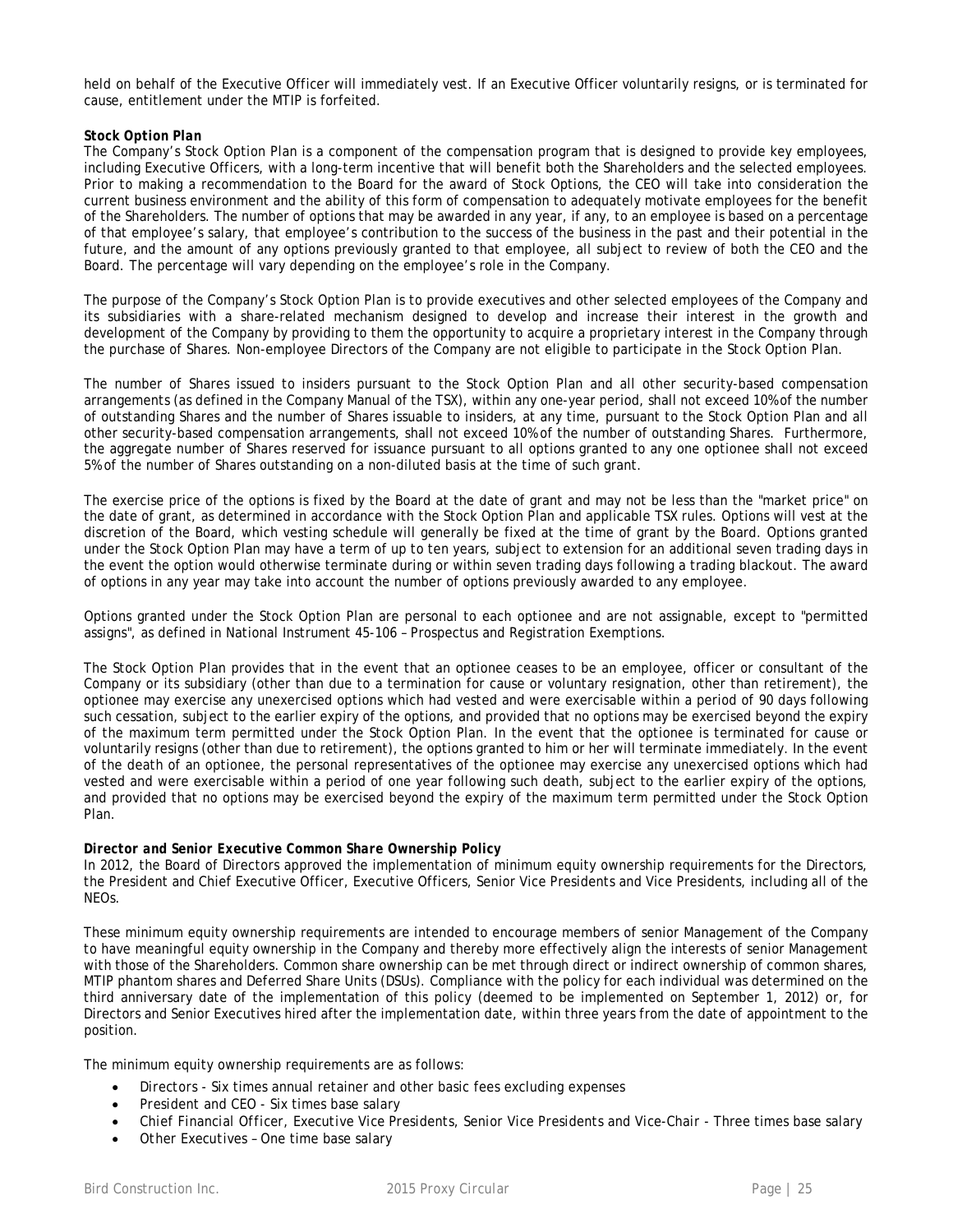A review of the above minimum equity ownership requirements by the Mercer, the compensation consultant (see above), resulted in a finding that the requirements are high relative to the Related Industry Comparator Group.

#### *Benefits*

The benefits program offered to Executive Officers are substantially the same as those offered to all employees of the Company. The benefit program provides for health and dental coverage, life insurance, accidental death and disability programs and longterm income disability protection. The cost of the accidental death and disability and income protection programs are paid entirely by the respective Executive Officer.

#### *Risk Assessment*

Bird's HRS&G Committee of the Board of Directors has actively been involved in the design of the Company's Executive Compensation Program including the establishment of base salaries, the form and amount of profit sharing, the amount awarded under the MTIP program and the amount of options granted under the Company's Stock Option Plan.

The purpose of the HRS&G Committee is to assist the Board of Directors of Bird Construction Inc. in fulfilling its obligations relating to human resources, compensation, safety and governance matters and to establish a plan of continuity and development of senior Management.

All changes to both salary and the amount of the annual profit sharing awards for each executive are reviewed by the HRS&G Committee and subject to Board of Directors' approval. The amount awarded under the MTIP is a prescribed amount of each Executive's profit sharing award. Any changes and awards pursuant to the Company's Stock Option Plan is at the discretion of the Board of Directors, subject to Shareholders' approval where required.

The Board of Directors reviews and manages potential risks associated with the Company's Executive Compensation Program through regular oversight of the Company's compensation policies and practices combined with regular review of the Company's financial results. The following are practices used by the HRS&G Committee and the Board, as applicable, to manage and mitigate potential risks associated with the Company's executive compensation program:

- Upon conclusion of every quarter, the Board, including members of the HRS&G Committee, receives a report summarizing any significant changes to the amount of gross margins reported for projects which were in progress during the quarter, obtaining explanations for any significant variances.
- Construction projects are subject to Board approval prior to tender or proposal submission, or execution of the construction contract, where:
	- o The contract value exceeds \$500 million;
	- o The contract value exceeds \$250 million and the scope of work to be undertaken is outside of the normal course of business for the Company; or
	- o The contract could have an adverse material impact on the Company's balance sheet.

and, the financial performance relating to these projects is reviewed on a quarterly basis.

- All equity investments in Public Private Partnership projects (made by Bird Capital) are subject to approval by the Board.
- All acquisitions are subject to the Board of Directors' approval prior to executing any agreements relating to the transaction.
- All significant purchases of Company assets are subject to Board approval.
- All portfolio investments are governed by Board of Directors' sanctioned investment guidelines. All portfolio investment transactions are summarized for the Board on a quarterly basis.
- As a matter of Audit Committee routine, the Board enquires about regulatory compliance, and the nature and extent of any provisions and contingencies or any other accounting adjustments which are considered outside the norm.
- A review of whistleblower activity is a quarterly Board agenda item.

By engaging in these activities, the Board and the HRS&G Committee can identify any areas where the Executive Officers may be taking undesired risks in the expectation of obtaining short-term gain that may not be beneficial to the Company as a whole. Furthermore, the performance objectives established under the Profit Sharing Plan are designed, as a general rule, to reward Company-wide performance; as well, there is little incentive to engage in behaviour that may produce short-term profit at the expense of other objectives such as safety and strategic planning.

#### *Exposure to Compensation Risk*

The HRS&G Committee of the Board has not identified any unusual risks arising from the Company's executive compensation policies and procedures that could have a material adverse effect on the Company. The Board of Directors' current philosophy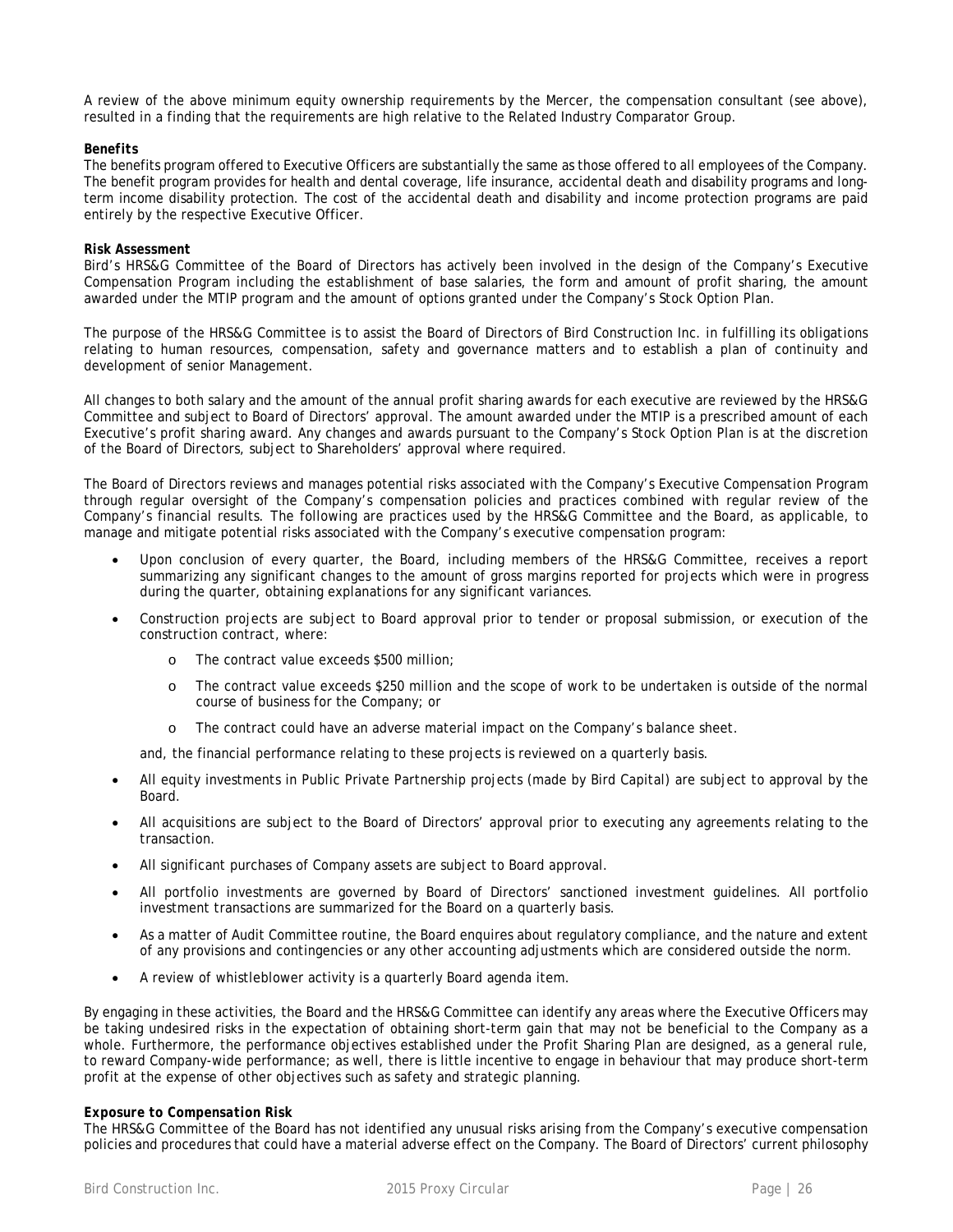and basis for the current executive compensation program has been in existence for many years. Over the years, aside from the adoption of the Stock Option Plan, changes to the Executive Compensation Program have been minor in nature. The NEO compensation program applies to all executives, albeit the allocation of the profit sharing pool will be different. The amount of the profit sharing pool is typically a similar percentage of operating contribution over time.

As noted above, The HRS&G Committee is now working with the Consultant and Management in a further review of the Company's Executive Compensation Program to ensure that it remains competitive and viable under the current industry conditions, and any approved and adopted modifications to the program will be considered for implementation.

The NEOs and Directors are not permitted to purchase financial instruments that are designed to hedge or offset a decrease in the market value of equity securities granted as compensation or held, directly or indirectly by the NEO or Director.

| Director             | Independent | Expertise / Experience                                                                                                                                                                                                                                                                                                                                  |
|----------------------|-------------|---------------------------------------------------------------------------------------------------------------------------------------------------------------------------------------------------------------------------------------------------------------------------------------------------------------------------------------------------------|
| J. Richard Bird      | yes         | Mr. Bird contributes to the committee as a result of his 29-year history as an<br>executive officer of a public company dealing regularly with human resources<br>and compensation matters.                                                                                                                                                             |
| Paul A. Charette     | yes         | Mr. Charette contributes to the committee as a result of his 32 years of<br>experience at the Company in a variety of senior management positions,<br>including Chief Executive Officer. He has a comprehensive understanding of<br>the human resource needs of the Company as well as compensation matters.                                            |
| D. Greg Doyle        | yes         | Mr. Doyle contributes to the committee as a result of his 20-year history as<br>a senior partner of an international firm of accountants dealing regularly<br>with human resources and compensation matters.                                                                                                                                            |
| Bonnie D. DuPont     | yes         | Ms. DuPont holds a Certified Human Resources Professional (CHRP)<br>designation and recently chaired the Human Resources and Compensation<br>Committees of the Bank of Canada, SilverWillow Energy Corporation, the<br>University of Calgary, and Viterra Inc. She is a former Group Vice President<br>responsible for human resources at Enbridge Inc. |
| Ron D. Munkley       | yes         | Mr. Munkley contributes to the committee as a result of his operational and<br>functional responsibility for executive compensation as the COO and CEO of<br>a large public company as well as his experience on the compensation<br>committees of two other commercial Boards where he is currently chair of<br>one of those committees.               |
| Arni C. Thorsteinson | yes         | Mr. Thorsteinson contributes to the committee as a result of his 20-year<br>history as an executive officer of a public company dealing regularly with<br>human resources and compensation matters.                                                                                                                                                     |

### *Composition of Human Resources, Safety and Governance Committee*

# **Summary Compensation Table**

The following table sets forth compensation information for 2015, 2014 and 2013 fiscal years for the CEO, the CFO, two Executive Vice Presidents and the Vice Chair being the NEOs of Bird who served as Executive Officers of Bird during the fiscal year ended December 31, 2015**.**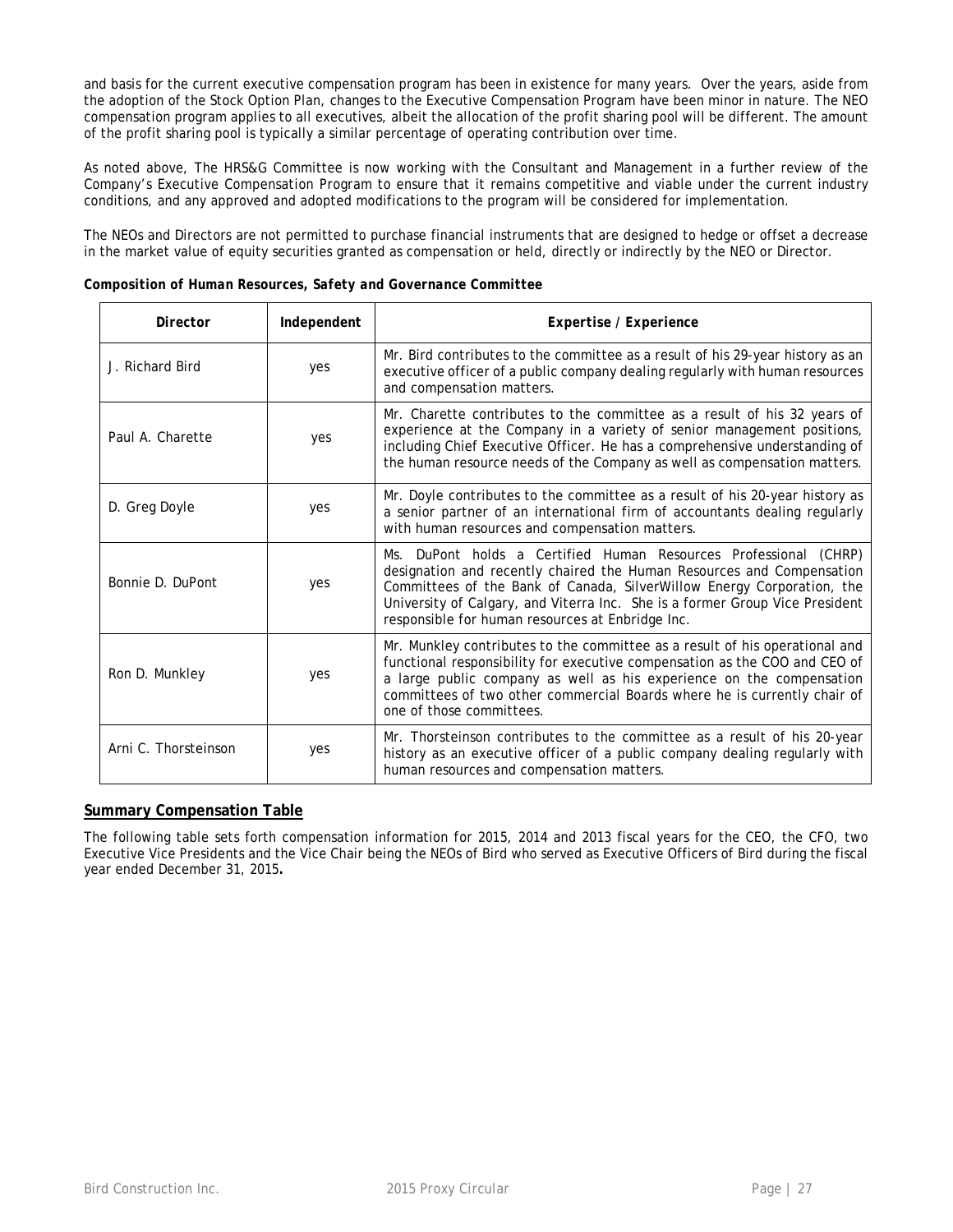|                                     | Annual Compensation |         |                  |                  |             |                          |              |
|-------------------------------------|---------------------|---------|------------------|------------------|-------------|--------------------------|--------------|
|                                     |                     |         | Share-           | Option-          | Annual      |                          |              |
|                                     |                     |         | based            | based            | Profit      | All Other                |              |
|                                     |                     | Salary  | awards           | awards           | Sharing     | Compensation             | Total        |
| Name and Principal Position         | Year                | $($ \$) | $($ \$) $^{(3)}$ | $($ \$) $^{(4)}$ | $(5)^{(1)}$ | $($ \$) $^{(2)}$         | Compensation |
| lan J. Boyd                         | 2015                | 300,000 | 320,000          | 116,000          | 640,000     | 262,629                  | 1,638,629    |
| President & Chief Executive Officer | 2014                | 236,900 | 207,428          |                  | 414,857     |                          | 859,185      |
|                                     | 2013                | 215,000 |                  |                  |             |                          | 215,000      |
| Stephen R. Entwistle                | 2015                | 267,000 | 50,000           |                  | 100,000     |                          | 417,000      |
| Chief Financial Officer & Assistant | 2014                | 259,550 | 38,720           |                  | 77,440      |                          | 375,710      |
| Secretary                           | 2013                | 252,000 |                  |                  |             |                          | 252,000      |
| Paul R. Raboud                      | 2015                | 220,000 | 171,650          |                  | 343,350     |                          | 735,000      |
| Vice Chair                          | 2014                | 200,000 | 110,628          |                  | 221,257     |                          | 531,885      |
|                                     | 2013                | 185,400 |                  |                  |             |                          | 185,400      |
| Gilles G. Royer                     | 2015                | 220,000 | 310,000          |                  | 620,000     | $\overline{\phantom{a}}$ | 1,150,000    |
| <b>Executive Vice President</b>     | 2014                | 206,000 | 276,667          |                  | 553,333     |                          | 1,036,000    |
| Industrial                          | 2013                | 200,000 | 152,610          |                  | 305,220     |                          | 657,830      |
| Ken W. McClure                      | 2015                | 240,000 | 171,650          |                  | 343,350     |                          | 755,000      |
| <b>Executive Vice President</b>     | 2014                | 227,250 | 110,628          |                  | 221,257     |                          | 559,135      |
| Commercial                          | 2013                | 220,650 | 8,333            |                  | 16,667      |                          | 245,650      |

(1) The figures disclosed hereunder represent the annual amounts allocated to the individuals pursuant to Bird's cash settled Profit Sharing Plan for the fiscal year indicated. The cash payment of the allocated amounts occurs after the close of the fiscal year. Refer to the table below for MTIP awards that have not yet vested under Medium Term Incentive Program ("MTIP").

(2) Other compensation, including perquisites and other personal benefits, for each NEO does not exceed \$50,000 or 10% of total salary and profit sharing. The amounts paid to Mr. Boyd in 2015 relate to his relocation to Toronto to become President & CEO of the Company.

(3) This amount represents the amount of the MTIP awards made to the NEO in the applicable year. These awards vest three years after the date of grant. The amount of MTIP cash settled in the fiscal year for each of the NEOs is reported in the table below; Incentive Plan Awards - Value vested and earned in 2015.

(4) Option-based awards represent the grant date fair value of the options granted to the NEO during the year. The fair value of the option-based award is calculated using the generally accepted Black-Scholes valuation model using the assumptions described in the table below. The grant date fair value of option-based awards presented in the compensation table will differ from the compensation expense included for these grants in the Company's financial statements because IFRS accounting standards require the fair value of options awarded to be amortized over the vesting period of the award to arrive at compensation expense in the financial statements.

| Stock Options - Values and Assumptions                 | 2012 Awards | 2015 Awards |
|--------------------------------------------------------|-------------|-------------|
| Weighted Average fair value of the options granted     | \$3.25      | \$1.16      |
| Weighted Average exercise price of options outstanding | \$13.98     | \$11.87     |
| <b>Expected Volatility</b>                             | 39.70%      | 24.90%      |
| Dividend Yield                                         | 5.00%       | 6.4%        |
| <b>Risk Free Interest Rate</b>                         | 1.60%       | 1.4%        |
| Weighted Average Expected life in years                | 4.75        | 4.75        |

### **Outstanding Share-Based Awards**

The MTIP applies to certain members of the management team of the Company, including Executive Officers. The MTIP is intended to reward Management for successful performance of the business over the medium term.

Upon determination of the profit sharing award amount from the Corporate Shareable Profit Pool for each Executive Officer (to be awarded after audited financial results are available early in the following year), one-third of the profit sharing amount will be withheld and notionally invested in phantom shares of the Company. The price of each phantom share and the number of phantom shares awarded will be based on the weighted average closing price of Shares of the Company during the ten-day trading period immediately preceding the award. Payouts will not vest with the Executive Officer until November 30 of the third calendar year following the year in which the services to which the profit sharing award relates. During the unvested period, phantom shares will be deemed to earn Dividends equivalent to those that would have been earned had they been Shares of the Company. These Dividends will be notionally invested in phantom shares of the Company based on the ten-day weighted average trading price immediately prior to the Dividend payout date.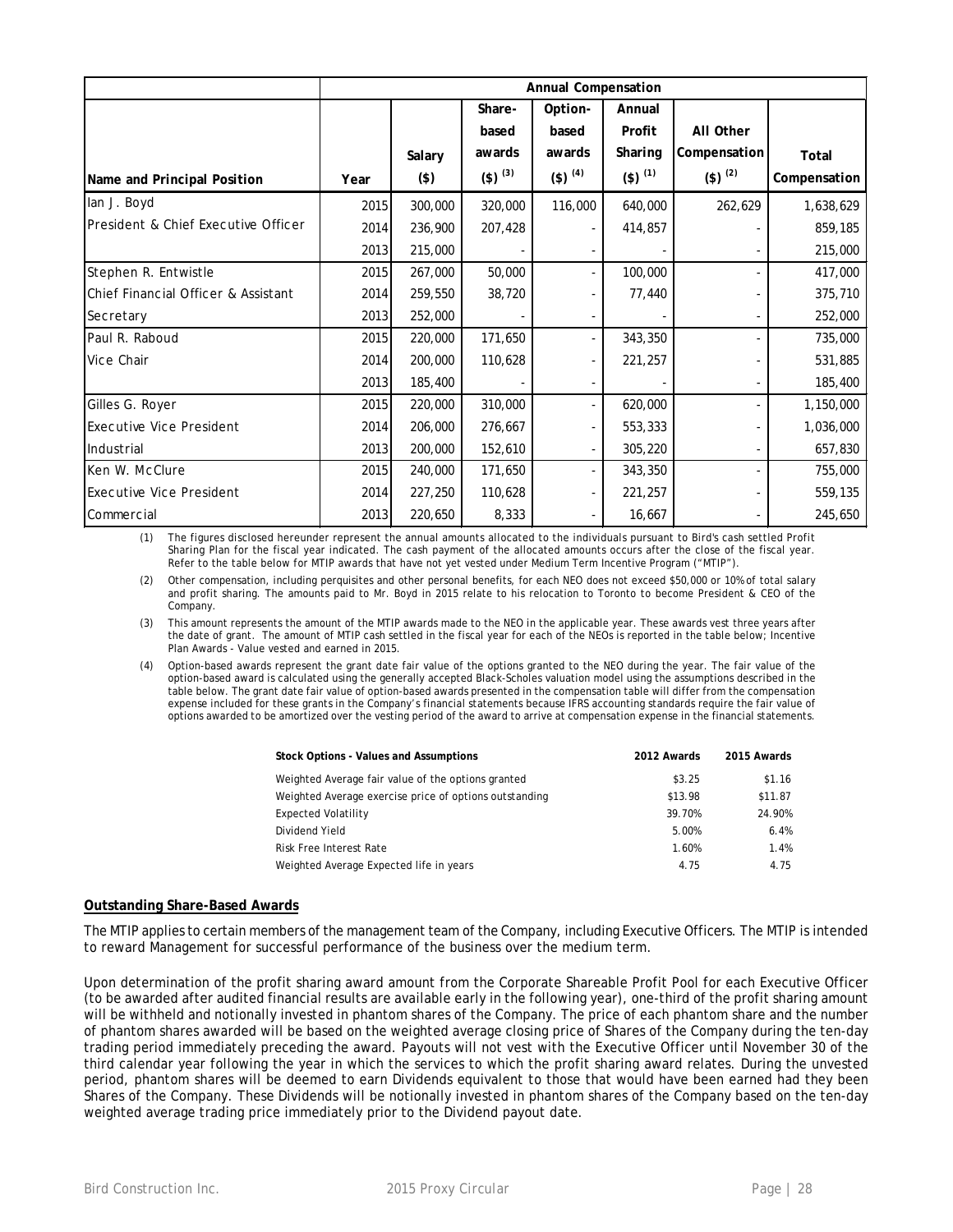Upon vesting, the Executive Officer will receive a payment equal to the number of phantom shares times the weighted average closing price awarded during the prior ten-day trading period immediately preceding the vesting date. No actual Shares will be issued under the MTIP.

In the event of a participant's involuntary termination, termination without cause, retirement, or a participant's resignation within 180 days of a direct or indirect change of control of the Company, any phantom shares held on behalf of the participant will immediately vest. If a participant voluntarily resigns, or is terminated for cause, the participant's entitlements under the MTIP are forfeited.

On March 14, 2016, the Directors approved a discretionary award of \$1,023,300 to the NEOs under the MTIP in respect of the 2015 fiscal year of the Company. The amounts shown in the table below include the 2015 award plus the unvested awards relating to Bird's 2014 and 2013 fiscal years. The number of notional shares issued for 2015 was determined using the weighted average trading price of Bird common shares on the TSX for the ten trading days prior to March 14, 2016. The market value of the shares not vested was based on closing price of the Company's common shares on the TSX at December 31, 2015 of \$13.00 per share.

|                                                                       |                                                                                  | <b>Share-based Awards</b>                                                              | <b>Option-based Awards</b>                                           |                                     |                                   |                                                                   |
|-----------------------------------------------------------------------|----------------------------------------------------------------------------------|----------------------------------------------------------------------------------------|----------------------------------------------------------------------|-------------------------------------|-----------------------------------|-------------------------------------------------------------------|
| Name                                                                  | Number of shares<br>or fraction of<br>shares that have<br>not vested<br>$^{(#)}$ | Market or payout<br>value of share-<br>based awards that<br>have not vested<br>$($ \$) | Number of shares<br>underlying<br>unexercised<br>options<br>$^{(#)}$ | Option exercise<br>price<br>$($ \$) | Option expiry<br>date             | Value of<br>unexercised<br>In-the-Money<br>options (1)<br>$($ \$) |
| lan J. Boyd<br>President & Chief Executive Officer                    | 44,987.200                                                                       | 584,834                                                                                | 50,000<br>100,000                                                    | \$13.98<br>\$11.87                  | March 19, 2019<br>January 1, 2022 | nil<br>113,000                                                    |
| Stephen R. Entwistle<br>Chief Financial Officer & Assistant Secretary | 8,347.278                                                                        | 108,515                                                                                |                                                                      | \$13.98                             | March 19, 2019                    | nil                                                               |
| Paul R. Raboud<br>Vice Chair                                          | 24,074.060                                                                       | 312,963                                                                                | 30,000                                                               | \$13.98                             | March 19, 2019                    | nil                                                               |
| Gilles G. Royer<br>Executive Vice President - Industrial              | 63, 104.538                                                                      | 820,359                                                                                | 50,000                                                               | \$13.98                             | March 19, 2019                    | nil                                                               |
| Ken W. McClure<br><b>Executive Vice President - Commercial</b>        | 24,767.952                                                                       | 321,983                                                                                | 30,000                                                               | \$13.98                             | March 19, 2019                    | nil                                                               |

 $(1)$  Based on the closing price of the common shares listed on the TSX on December 31, 2015, being \$13.00.

As of March 14, 2016, the Directors awarded no additional stock options pursuant to the Company's Stock Option Plan.

### **Incentive Plan Awards – value vested or earned during 2015**

The following table shows the amounts of option-based awards under the Stock Option Plan and the amounts of share-based awards under the MTIP that vested during 2015 and the amounts earned by each of the NEOs in 2015 under non-equity incentive plans, which includes only the Profit Sharing Plan.

| Name                                                                    | Share-based awards -<br>Value vested<br>during the year<br>$($ \$) | Non-equity incentive<br>plan compensation -<br>Value earned<br>during the year<br>$($ \$) | Option-based awards -<br>Value vested<br>during the year (1)<br>$($ \$) |
|-------------------------------------------------------------------------|--------------------------------------------------------------------|-------------------------------------------------------------------------------------------|-------------------------------------------------------------------------|
|                                                                         |                                                                    |                                                                                           |                                                                         |
| lan J. Boyd<br>President and Chief Executive Officer                    | 358,633                                                            | 640,000                                                                                   | 0                                                                       |
| Stephen R. Entwistle<br>Chief Financial Officer and Assistant Secretary | 127,839                                                            | 100,000                                                                                   | 0                                                                       |
| Paul R. Raboud<br>Vice Chair                                            | 354,205                                                            | 343,350                                                                                   | 0                                                                       |
| Gilles G. Royer<br>Executive Vice President - Industrial                | 246.916                                                            | 620,000                                                                                   | 0                                                                       |
| Ken W. McClure<br>Executive Vice President - Commercial                 | 358,633                                                            | 343,350                                                                                   | 0                                                                       |

 $<sup>(1)</sup>$  One-quarter of the stock options granted in March 2012 vested on March 14, 2015 when the closing price for the shares on the</sup> TSX was \$13.52.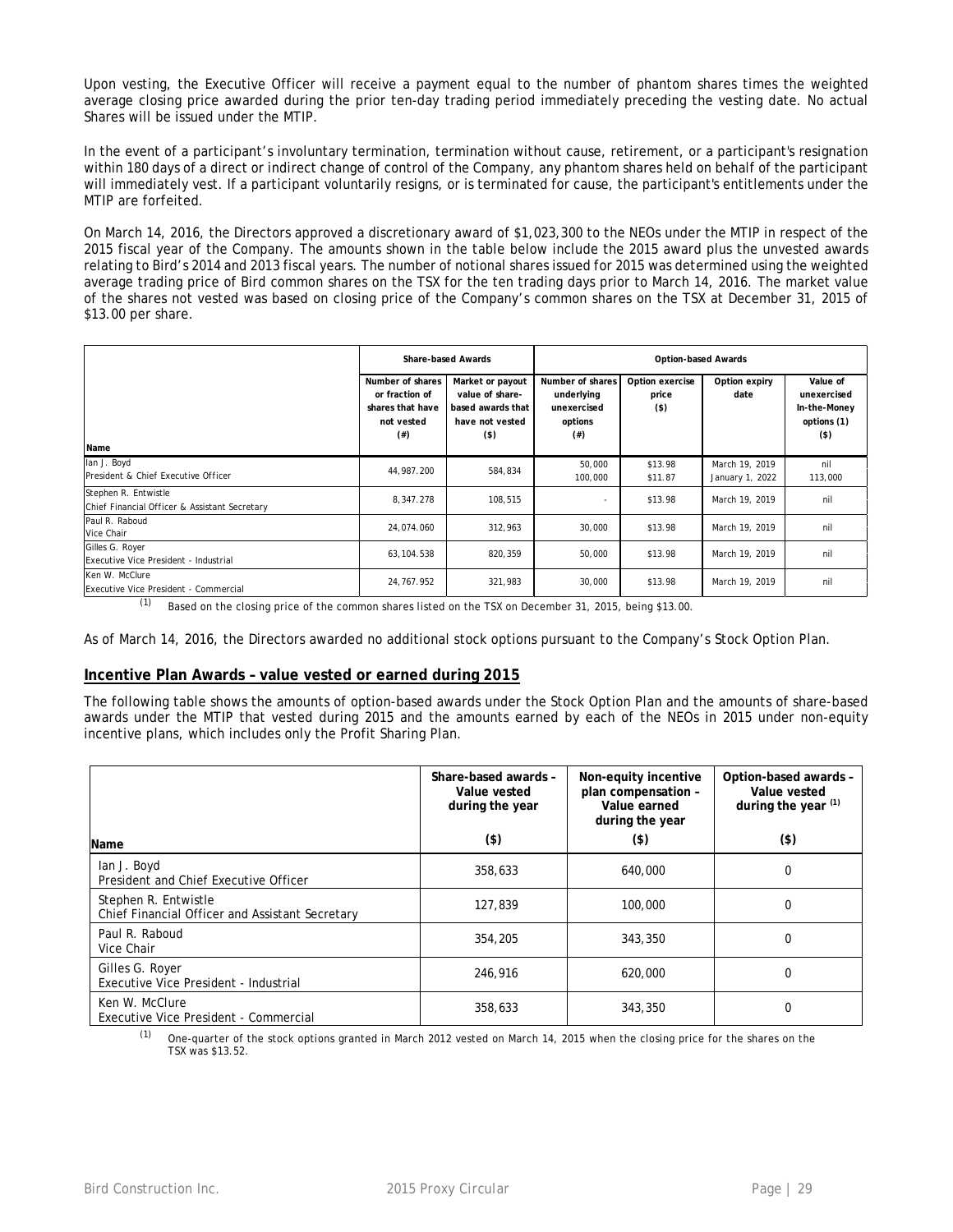# **Stock-Based Compensation**

The following table provides information on the Company's stock-based compensation plans under which equity securities of the Company are authorized for issuance as at December 31, 2015. The Company does not have equity compensation plans that have not been approved by its Shareholders.

| <b>Plan Category</b><br>Equity compensation<br>plan approved by<br>security holders (Stock<br>Option Plan) | Number of securities<br>to be issued upon<br>exercise of<br>outstanding options | Weighted-average<br>exercise price of<br>outstanding options | Number of securities remaining<br>available for future issuance under<br>equity compensation plans (excluding<br>securities to be issued upon exercise<br>of outstanding options) |
|------------------------------------------------------------------------------------------------------------|---------------------------------------------------------------------------------|--------------------------------------------------------------|-----------------------------------------------------------------------------------------------------------------------------------------------------------------------------------|
| 2012 Awards                                                                                                | 560,000                                                                         | \$13.98                                                      | 3,655,385                                                                                                                                                                         |
| 2015 Awards                                                                                                | 100,000                                                                         | \$11.87                                                      | 3,555,385                                                                                                                                                                         |

| <b>General Summary Table</b>                                                                               |           |         |         |
|------------------------------------------------------------------------------------------------------------|-----------|---------|---------|
| Total Number of Common Shares Reserved Under the Stock Option Plan                                         | 4,215,385 |         |         |
|                                                                                                            | 2013      | 2014    | 2015    |
| Number of Stock Options Granted                                                                            | 0         | 0       | 100,000 |
| Number of Employees Granted Stock Options                                                                  | 0         | 0       |         |
| Number of Stock Options Granted in the year as a<br>Percentage of Outstanding common shares at December 31 | 0%        | 0%      | 0.24%   |
| Number of Stock Options Outstanding as a<br>Percentage of Outstanding common shares at December 31         | 1.47%     | 1.39%   | 1.55%   |
| Average Weighted Exercise Price of Stock Options Outstanding                                               | \$13.98   | \$13.98 | \$13.66 |
| Number of Stock Options exercised in the year                                                              | 0         |         | 0       |

# **Employment Contracts**

The employment contracts of Mr. Brennan, President of H.J. O Connell, and Mr. Entwistle contain provisions for the payment of one year and seven months' salary, respectively, in the event of termination without cause. Should either of these provisions be triggered, they would result in the payment of \$262,500 and \$155,750 to Mr. Brennan and Mr. Entwistle, respectively, based on their 2015 salaries. None of the other Executive Officers have employment contracts. Mr. Brennan's employment contract was negotiated at the time of the acquisition of Rideau Construction and Mr. Entwistle's was executed upon his hiring in March of 2008.

# **PERFORMANCE GRAPH**

The following graph compares the Company's total Shareholder return (assuming an investment of \$100 purchased on December 31, 2010 and adjusted for the three-for-one exchange of Bird Shares for Fund Units) on the Shares/Units of the Company during the period December 31, 2010, to December 31, 2015, with the cumulative total return of the S&P/TSX Composite Total Return Index, assuming reinvestment of all distributions and dividends.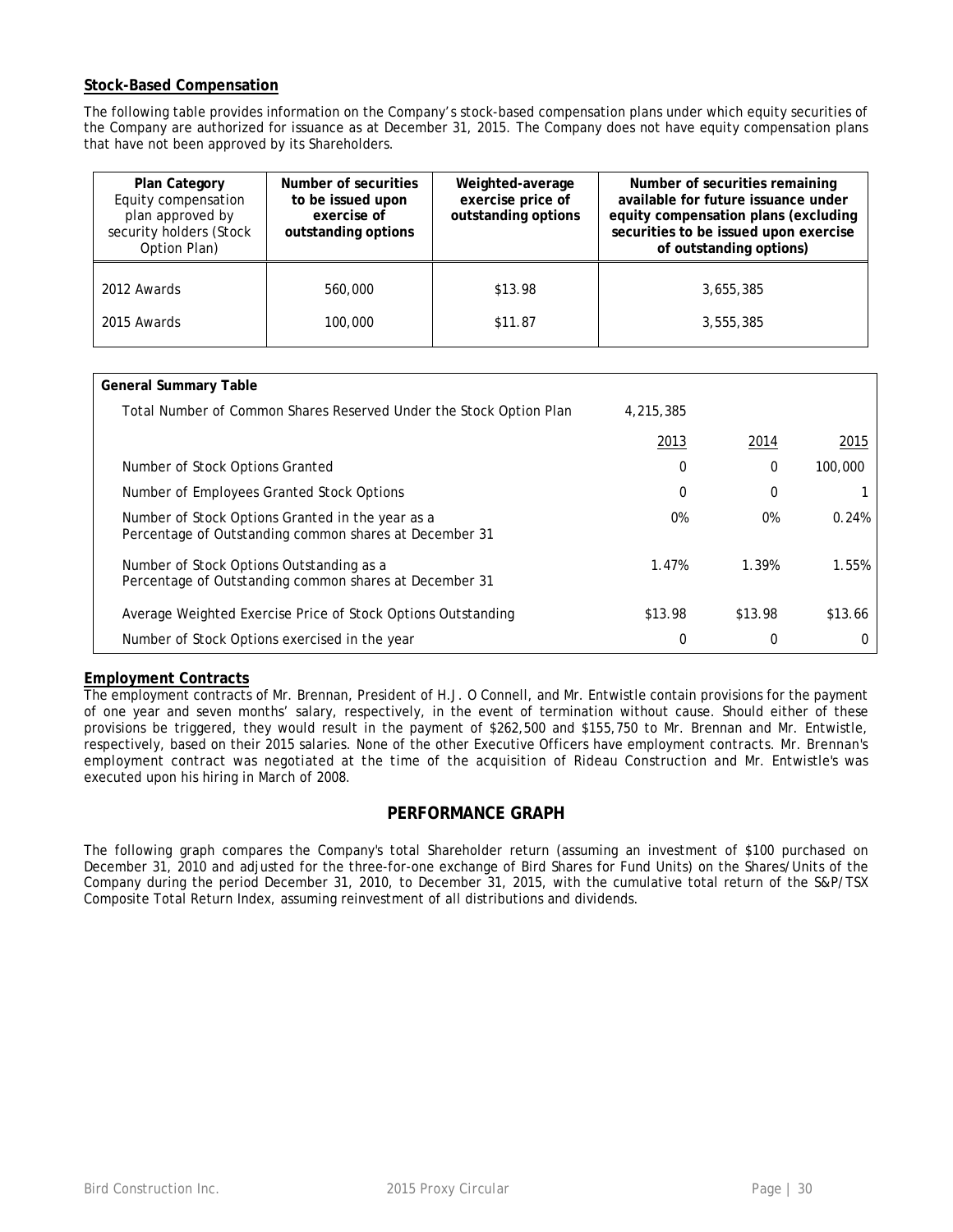

**Five Year Total Return on \$100 Investment (Distributions Reinvested) and Trend in Executive Compensation**

(1) The amount of total compensation paid to NEOs for the 2010 fiscal year has been attributed \$100 and the value disclosed in the performance graph for each of the following fiscal years has been calculated by multiplying the total compensation paid to the NEOs in each fiscal year by \$100 and dividing by the total compensation paid to the NEOs in 2010.

The trend shown in the above performance graph illustrates an increase in the cumulative total return on an investment in the common shares of the Company from 2010 through 2015. The compensation trend line tracks the net income reported by the Company in the previous years, reflecting the alignment of the profit sharing plan with the earnings reported by the Company.

# **ADDITIONAL INFORMATION**

A comprehensive description of the Company as well as a summary of risk factors applicable to the Company are set out in the Company's latest available Annual Information Form ("AIF") and latest available MD&A. Copies of the AIF and the Company's consolidated annual financial statements and management's discussion and analysis of results of operations for the year ended December 31, 2015 and any interim consolidated financial statements of the issuer that have been filed for any period after the end of the Company's most recently completed financial year, are available to anyone, upon request, from the Corporate Secretary of the Company at 5700 Explorer Drive, Suite 400, Mississauga, Ontario L4W 0C6. Such copies will be sent to any Shareholders without charge. Additional information relating to the Company is available on SEDAR at www.sedar.com and financial information relating to the Company is provided in the Company's consolidated financial statements and management's discussion and analysis of results of operations and financial position for the year ended December 31, 2015.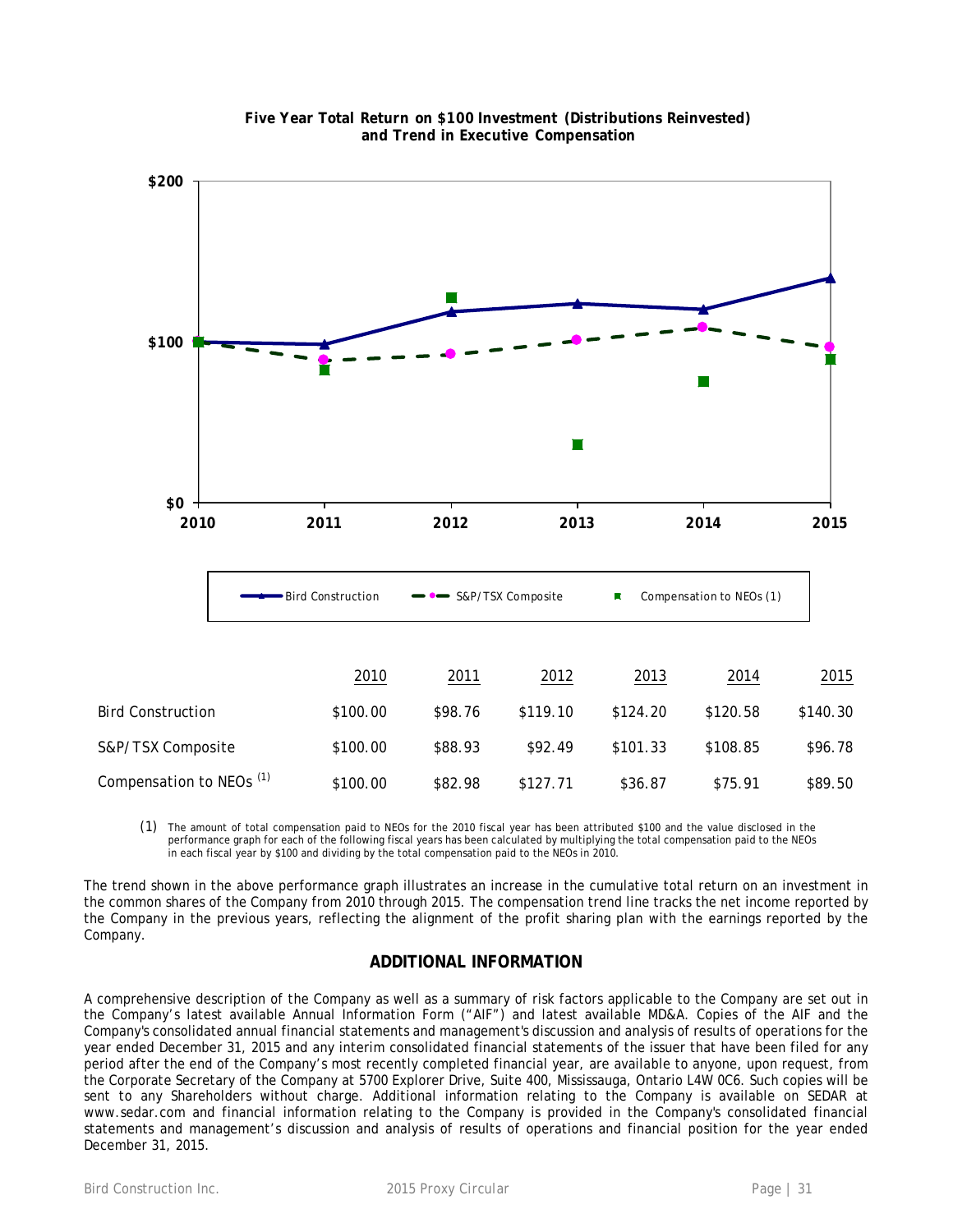# **APPROVAL BY THE BOARD OF DIRECTORS**

The contents of this Circular and its sending to the Shareholders have been unanimously approved by the Board of Directors. A copy of this Circular has been sent to each Director of the Company, each Shareholder entitled to notice of the Meeting and the Company's auditors.

March 14, 2016

By order of the Board of Directors

P.A Chartte

Paul A. Charette Chair of the Board of Directors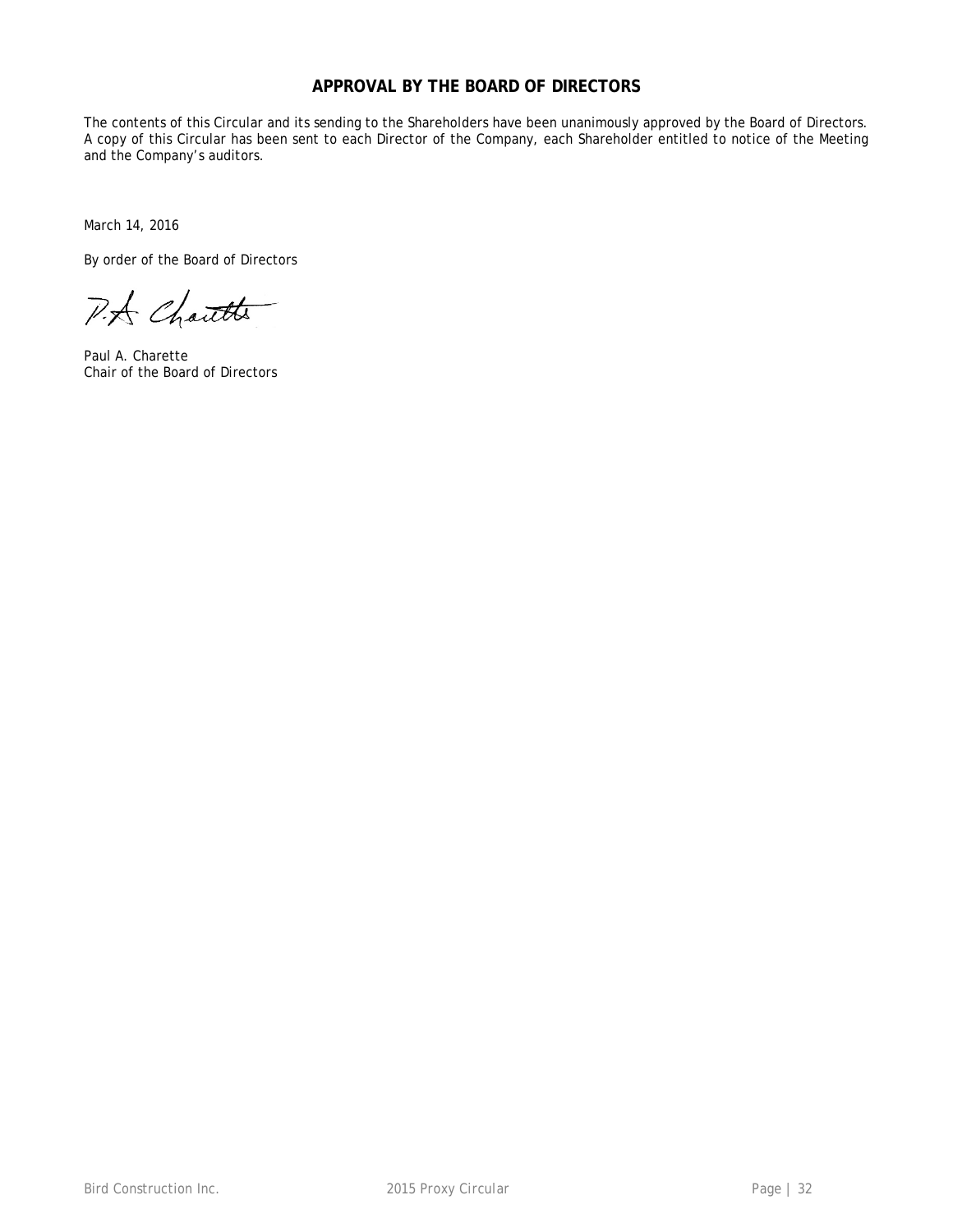# **SCHEDULE A**

# **RESOLUTION OF THE SHAREHOLDERS OF BIRD CONSTRUCTION INC. ADOPTION OF ADVANCE NOTICE BY-LAW**

"RESOLVED THAT By-Law #3 of the Company, as set forth in the Circular of the Company dated March 14, 2016, is hereby ratified and confirmed without amendment and any one director or officer of the Company (each an "Authorized Signatory") be and is hereby authorized and directed to execute and deliver for and in the name of and on behalf of the Company all such certificates, instruments, agreements, notices, documents and to do all such other acts and things as in such Authorized Signatory's discretion may be necessary or desirable for the purpose of giving effect to this resolution of the shareholders".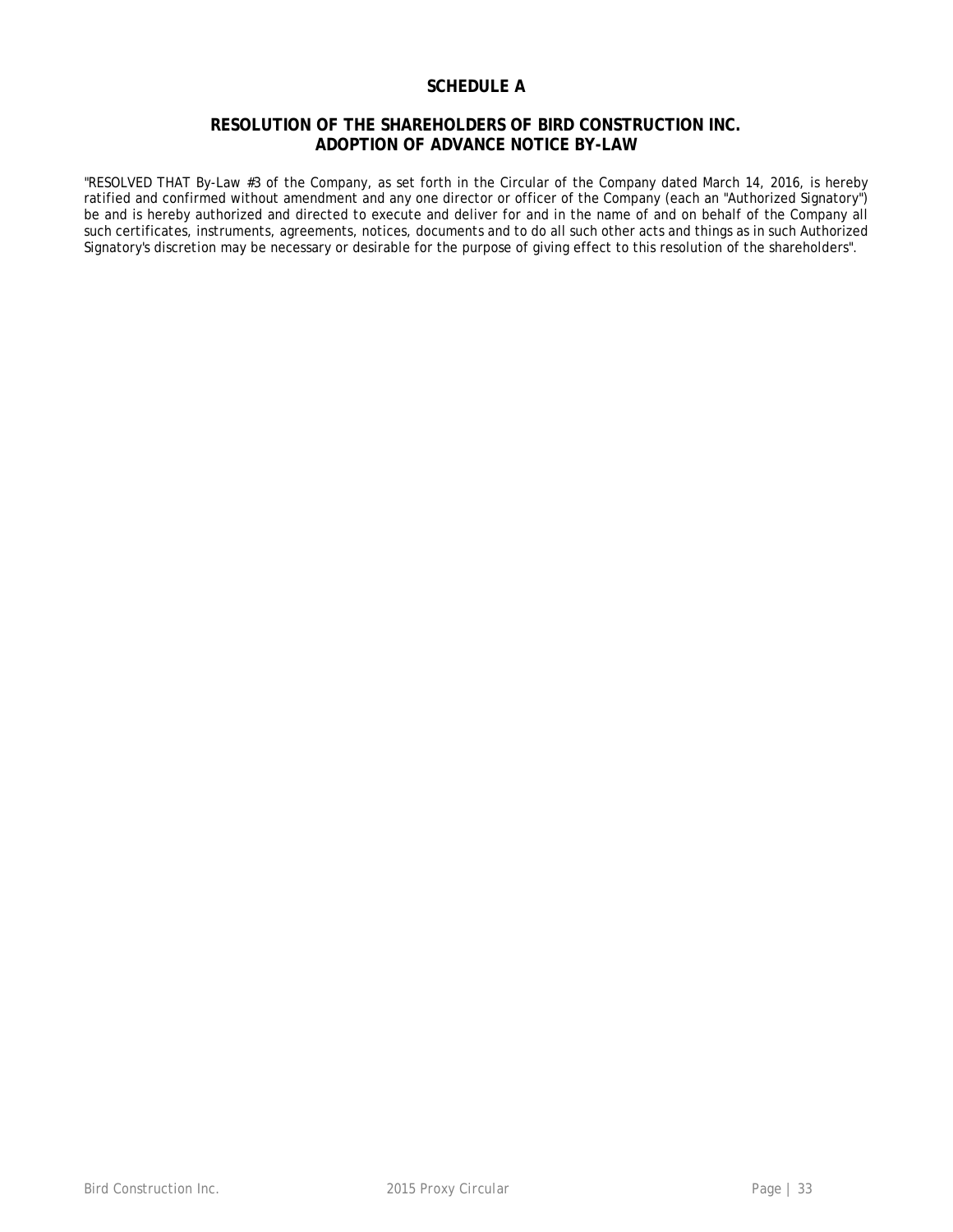# **SCHEDULE B**

# **BY-LAW 3 REGARDING ADVANCE NOTICE REQUIREMENTS**

A by-law relating generally to the nomination of individuals for election as directors of BIRD CONSTRUCTION INC. (the "**Corporation**").

BE IT ENACTED AND IT IS HEREBY ENACTED as a by-law of the Corporation as follows:

### **INTRODUCTION**

**2.** The purpose of this Advance Notice By-Law (the "**By-Law**") is to establish the conditions and framework under which holders of record of common shares of the Corporation may exercise their right to submit director nominations by fixing a deadline by which such nominations must be submitted by a shareholder to the Corporation prior to any annual or special meeting of shareholders, including, without limitation, setting forth the information that a shareholder must include in the notice to the Corporation for such notice to be in proper written form.

### **NOMINATIONS OF DIRECTORS**

**3.** Subject to the applicable provisions of the Act (as defined below) and the articles of the Corporation, only individuals who are nominated in accordance with the following procedures shall be eligible for election as directors of the Corporation. Nominations of individuals for election to the board of directors of the Corporation (the "**Board**") may be made at any annual meeting of shareholders, or at any special meeting of shareholders if one of the purposes for which the special meeting was called is the election of directors:

- (a) by or at the direction of the Board, including pursuant to a notice of meeting;
- (b) by or at the direction or request of one or more shareholders pursuant to a "proposal" made in accordance with the applicable provisions of the Act, or a requisition of a shareholders' meeting by one or more shareholders made in accordance with the applicable provisions of the Act; or
- (c) by any person (a "**Nominating Shareholder**") who:
	- (A) at the close of business on the date of the giving by the Nominating Shareholder of the notice provided for below in this By-Law, and at the close of business on the record date for notice of such meeting, is entered in the securities register of the Corporation as a holder of one or more common shares carrying the right to vote at such meeting or beneficially owns common shares that are entitled to be voted at such meeting; and
	- (B) complies with the notice procedures set forth below in this By-Law.

**4.** In addition to any other applicable requirements, for a nomination to be validly made by a Nominating Shareholder, the Nominating Shareholder must have given notice thereof that is both timely (in accordance with paragraph [5](#page-33-0) below) and in proper written form (in accordance with paragraph [6](#page-34-0) below) to the Secretary of the Corporation at the executive office of the Corporation.

- <span id="page-33-0"></span>**5.** To be timely, a Nominating Shareholder's notice to the Secretary of the Corporation must be made:
	- (a) in the case of an annual meeting of shareholders (including an annual and special meeting), not less than thirty (30) days prior to the date of the annual meeting of shareholders; provided, however, that in the event that the annual meeting of shareholders is to be held on a date that is less than fifty (50) days after the date (the "**Notice Date**") on which the first public announcement of the date of the annual meeting was made, notice by the Nominating Shareholder may be made not later than the close of business on the tenth (10th) day following the Notice Date; and
	- (b) in the case of a special meeting (which is not also an annual meeting) of shareholders called for the purpose of electing directors (whether or not called for other purposes as well), not later than the close of business on the fifteenth (15th) day following the day on which the first public announcement of the date of the special meeting of shareholders was made.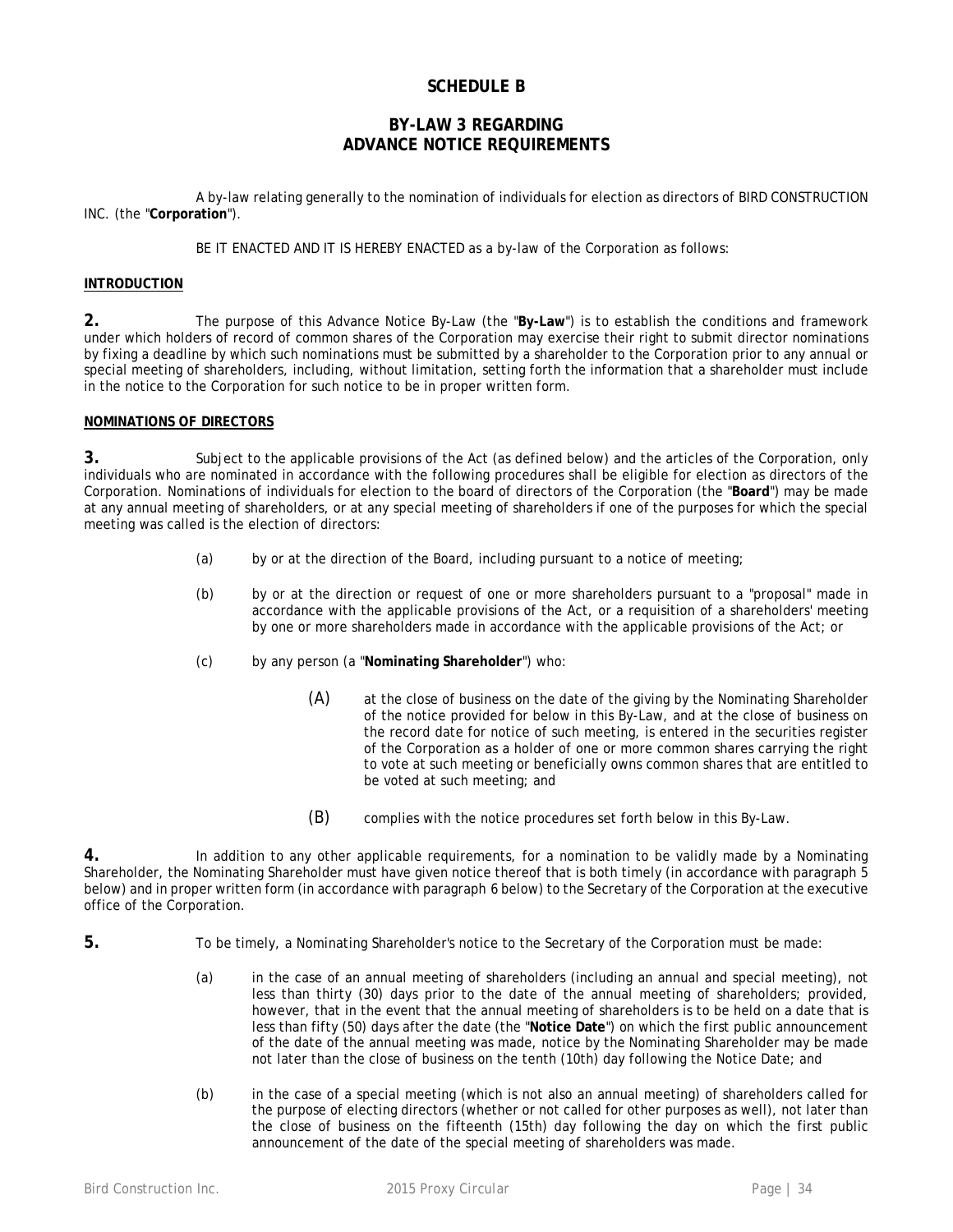<span id="page-34-0"></span>**6.** To be in proper written form, a Nominating Shareholder's notice to the Secretary of the Corporation must be in writing and must set forth:

- (a) as to each person whom the Nominating Shareholder proposes to nominate for election as a director (each, a "**Proposed Nominee**"):
	- (A) the name, age, business address and residential address of the Proposed Nominee;
	- (B) the principal occupation or employment of the Proposed Nominee for the past five years;
	- (C) the status of such Proposed Nominee as a "resident Canadian" (as such term is defined in the Act);
	- (D) each class or series and number of securities in the capital of the Corporation which are, directly or indirectly, owned beneficially or of record by, or under the control or direction of, the Proposed Nominee and his or her Representatives (as defined below) as of the record date for the meeting of shareholders (if such date shall then have been made publicly available and shall have occurred) and as of the date of such notice; and
	- (E) any other information relating to the Proposed Nominee or his or her associates or affiliates that would be required to be disclosed in a dissident's proxy circular in connection with solicitations of proxies for election of directors pursuant to the Act and Applicable Securities Laws (as defined below), provided that any such additional information, if requested or received, shall be made publicly available to shareholders of the Corporation.
- (b) as to each Nominating Shareholder giving the notice and each beneficial owner, if any, on whose behalf the nomination is made:
	- (A) each class or series and number of securities in the capital of the Corporation which are, directly or indirectly, owned beneficially or of record by, or under the control or direction of, such person and its Representatives as of the record date for the meeting of shareholders (if such date shall then have been made publicly available and shall have occurred) and as of the date of such notice; and
	- (B) any information relating to such person or any of its Representatives that would be required to be disclosed in a dissident's proxy circular in connection with solicitations of proxies for election of directors pursuant to the Act and Applicable Securities Laws, provided that any such additional information, if requested or received, shall be made publicly available to shareholders of the Corporation.

**7.** Unless otherwise specified in this By-Law, all information to be provided in a timely notice pursuant to paragraph [6](#page-34-0) above shall be provided as of the date of such notice. If requested by the Corporation, the Nominating Shareholder shall update such information forthwith so that it is true and correct in all material respects as of the record date for the meeting of the shareholder to which such notice relates.

**8.** For the avoidance of doubt, the procedures set forth in this By-Law shall be the exclusive means for any person to bring nominations for election to the Board before any annual or special meeting of shareholders of the Corporation. No individual shall be eligible for election as a director of the Corporation unless such person has been nominated in accordance with the provisions of this By-Law; provided, however, that nothing in this By-Law shall be deemed to preclude discussion by a shareholder (as distinct from the nomination of directors) at a meeting of shareholders of any matter in respect of which such shareholder would have been entitled to submit a proposal pursuant to the provisions of the Act.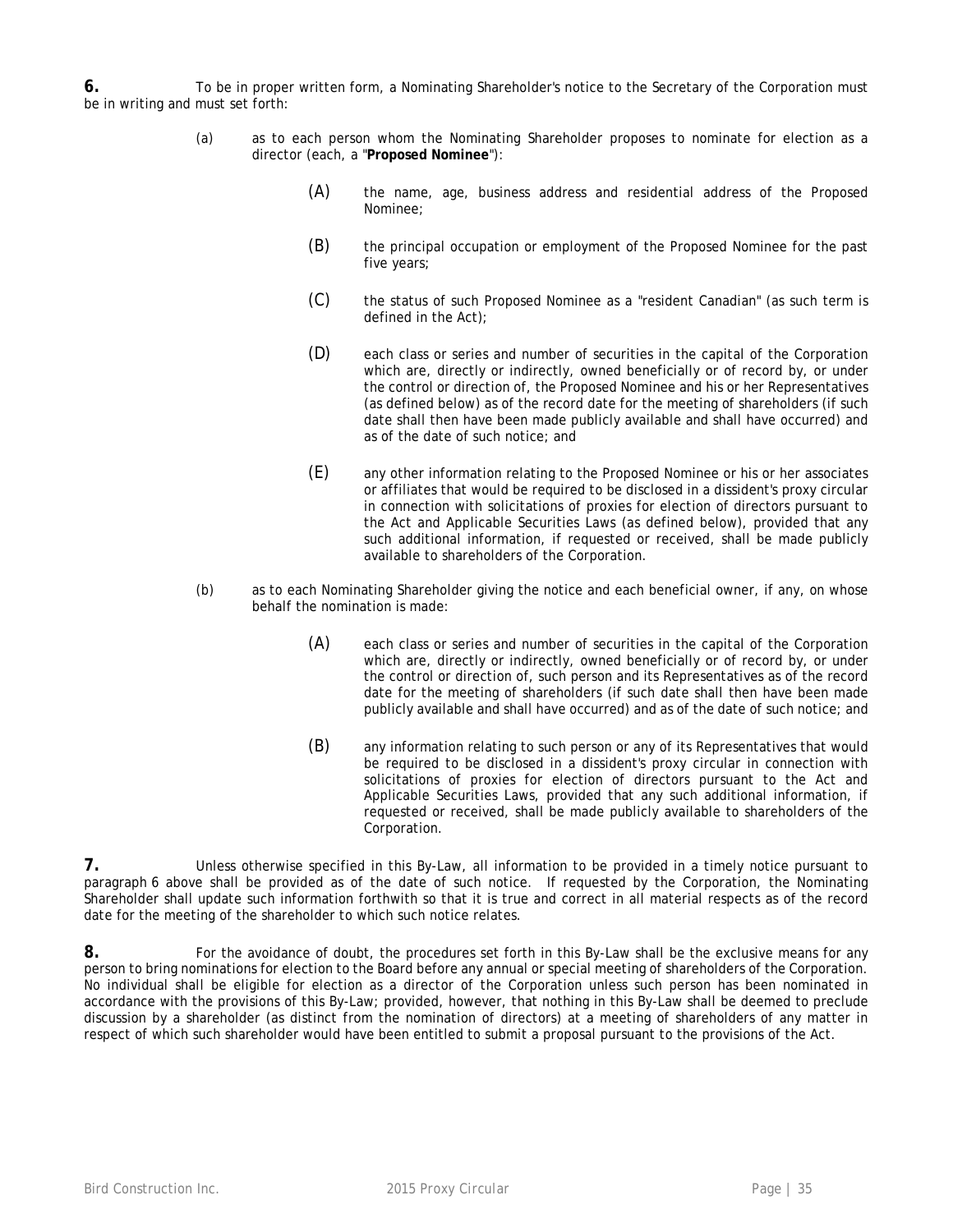**9.** Notwithstanding any other provision of this By-Law or any other by-law of the Corporation, any notice or other document or information required to be given to the Secretary of the Corporation pursuant to this By-Law may only be given by personal delivery, facsimile transmission or by e-mail (at such e-mail address as may be stipulated from time to time by the Secretary of the Corporation for purposes of this notice), and shall be deemed to have been given and made only at the time it is served by personal delivery to the Secretary at the address of the principal executive office of the Corporation, e-mailed (at the address as aforesaid) or sent by facsimile transmission (provided that receipt of confirmation of such transmission has been received); provided that if such delivery or electronic communication is made on a day which is a not a business day in the Province of Ontario or later than 5:00 p.m. (Toronto time) on a day which is a business day, then such delivery or electronic communication shall be deemed to have been made on the next following day that is a business day in the Province of Ontario.

**10.** Notwithstanding any of the foregoing, the Board may, in its sole discretion, waive all or any of the requirements of this By-Law.

**11.** The chair of the meeting shall have the duty and the power to determine whether a nomination was made in accordance with the procedures set forth in the foregoing provisions and, if any proposed nomination is not in compliance with such provisions, to declare that such defective nomination shall be disregarded.

### **EFFECTIVE DATE**

**12.** This By-Law was approved and adopted by the Board on December 7, 2015 (the "**Effective Date**") and is and shall be effective and in full force and effect in accordance with its terms and conditions from and after such date. Notwithstanding the foregoing, if this By-Law is not approved by ordinary resolution of the shareholders of the Corporation present in person or voting by proxy at the next meeting of those shareholders validly held following the Effective Date, then this By-Law shall terminate and be void and of no further force and effect following the termination of such meeting of shareholders.

### **GOVERNING LAW**

**13.** This By-Law shall be interpreted and enforced in accordance with the laws of the Province of Ontario and the federal laws of Canada applicable in that province.

### **DEFINED TERMS**

- **14.** For purposes of this By-Law:
	- (a) "**Act**" means the *Business Corporations Act*, R.S.O 1990, c. B.16 and the regulations thereunder, as from time to time amended, and every statute that may be substituted therefor and, in the case of such amendment or substitution, any reference in this By-Law shall be read as referring to the amended or substituted provisions therefor;
	- (b) "**Applicable Securities Laws**" means the applicable securities legislation of each relevant province and territory of Canada, as amended from time to time, the rules, regulations and forms made or promulgated under any such statute and the published national instruments, multilateral instruments, policies, bulletins and notices of the securities commission and similar regulatory authority of each province and territory of Canada;
	- (c) "**public announcement**" means disclosure in a press release reported by a national news service in Canada, or in a document publicly filed by the Corporation under its profile on the System of Electronic Document Analysis and Retrieval at www.sedar.com; and
	- (d) "**Representatives**" of a person means the affiliates and associates of such person, all persons acting jointly or in concert with such person or any of the foregoing, and the affiliates and associates of any of such persons acting jointly or in concert, and "**Representative**" means any one of them.

PASSED by the directors of the Corporation on December 7, 2015.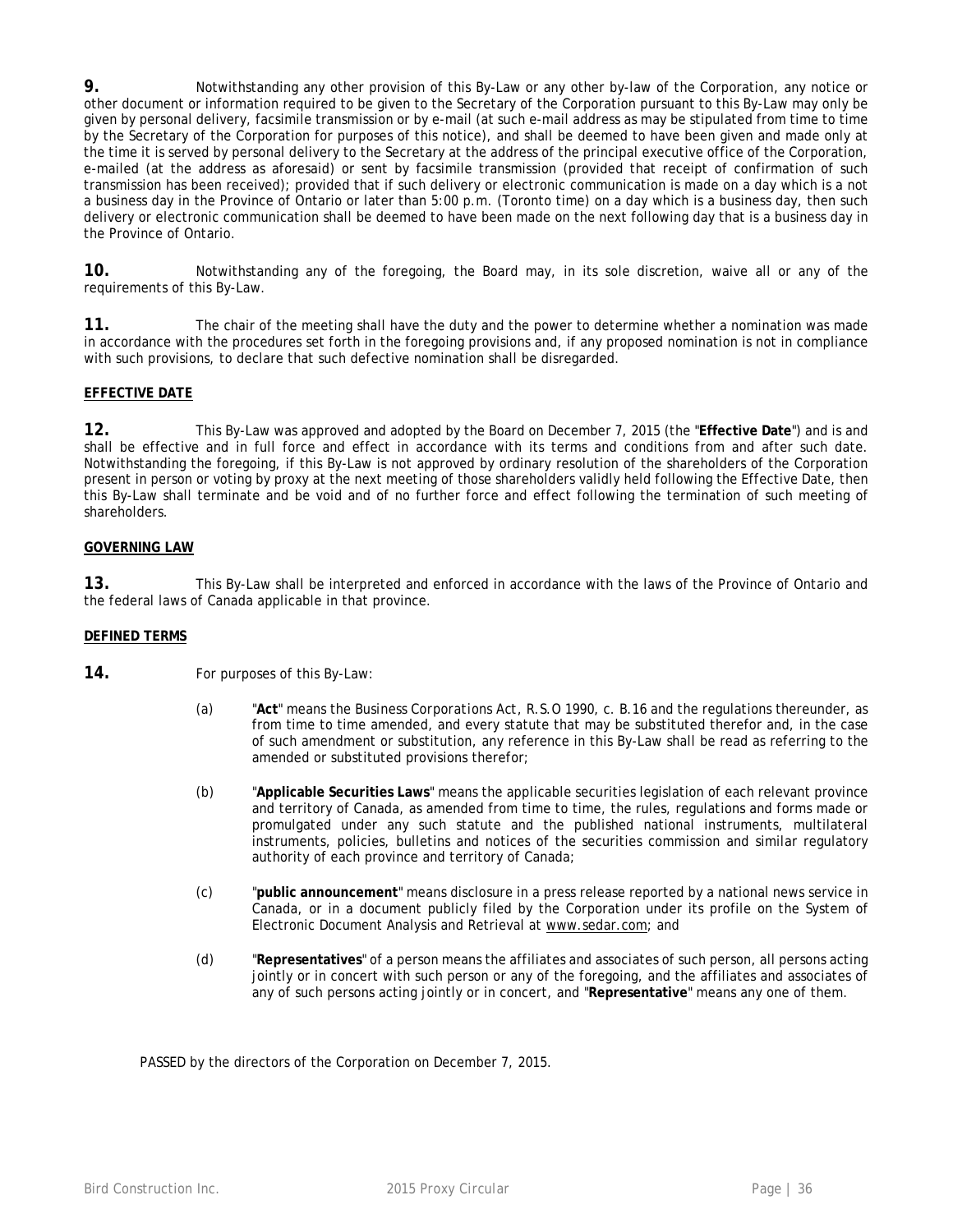# **SCHEDULE C**

# **CORPORATE GOVERNANCE GUIDELINES AND BOARD OF DIRECTORS MANDATE**

The Board of Directors (the "**Board**") of Bird Construction Inc. (the "**Company**" or "**Bird**") is elected by the Company's Shareholders (the "**Shareholders**") and is responsible for the stewardship of the investments, affairs and business of the Company in accordance with obligations under the articles of incorporation, by-laws and applicable law.

Within its stewardship responsibility, the Board's role is to preserve and enhance the viability of the Company and to ensure that it is managed with a view to the best interests of the Company. The Board delegates the responsibility for the day-today conduct of business to management of the Company, through its Chief Executive Officer ("**CEO**"), within a policy and budget framework established by the Board. In executing their responsibilities, each of the members of the Board is entitled to rely in good faith on the advice, reports and opinions of management of the Company.

### **CORE RESPONSIBILITIES**

#### *Board of Directors*

The core responsibilities of the Board include stewardship and oversight in the following areas:

*i. Strategic Planning and Annual Business Plan*

The Board ensures that the Company adopts a strategic and annual planning process to guide its activities. The Board meets periodically to review the plans. In addition, at each regular meeting, the Board reviews the Company's overall business strategies, its business plan, as well as major strategic initiatives to evaluate whether the Company's proposed actions are generally in accordance with its objectives.

*ii. Identification of Principal Risks*

The Board, directly and through the Audit and the Human Resources, Safety and Governance Committees, reviews the principal risks of the Company's business and the appropriateness of the systems put in place to manage these risks.

*iii. Selection and Remuneration of the CEO and the Senior Management Team*

The Board is responsible for selecting the CEO and for approving the selection of the members of the senior management team. Communication with the management team is through the CEO and the Board is responsible for judging the effectiveness of the CEO. The Board is also responsible for providing an effective system of remuneration. These functions are performed with the benefit of advice from the Human Resources, Safety and Governance Committee.

*iv. Succession Planning*

On a regular basis, the Board, acting through the HRS&G Committee, reviews a succession plan, developed by management, addressing the policies and principles for selecting a successor to the CEO and other key senior management positions, both in an emergency situation and in the ordinary course of business. The succession plan should include an assessment of the experience, performance, skills and planned career paths for possible successors to the CEO currently in the Company's senior management.

### *v. Financial Reporting and Internal Controls*

The Board, acting through the Audit Committee, oversees the financial reporting and disclosures of the Company. This includes;

- a. Approval of the quarterly earnings press releases and related disclosure documents;
- b. Monitoring the implementation of appropriate internal control systems to ensure the accuracy and timeliness of the information;
- c. Monitoring and administration of the Whistleblower Policy, which provides for an anonymous method of delivering complaints with respect to accounting, internal control and auditing matters.
- *vi. Financial Planning and Investments*
	- a. Business Plan
		- Review and approve the Company's Annual Business Plan, including the annual Operating and Capital Budgets. Review periodic financial forecasts.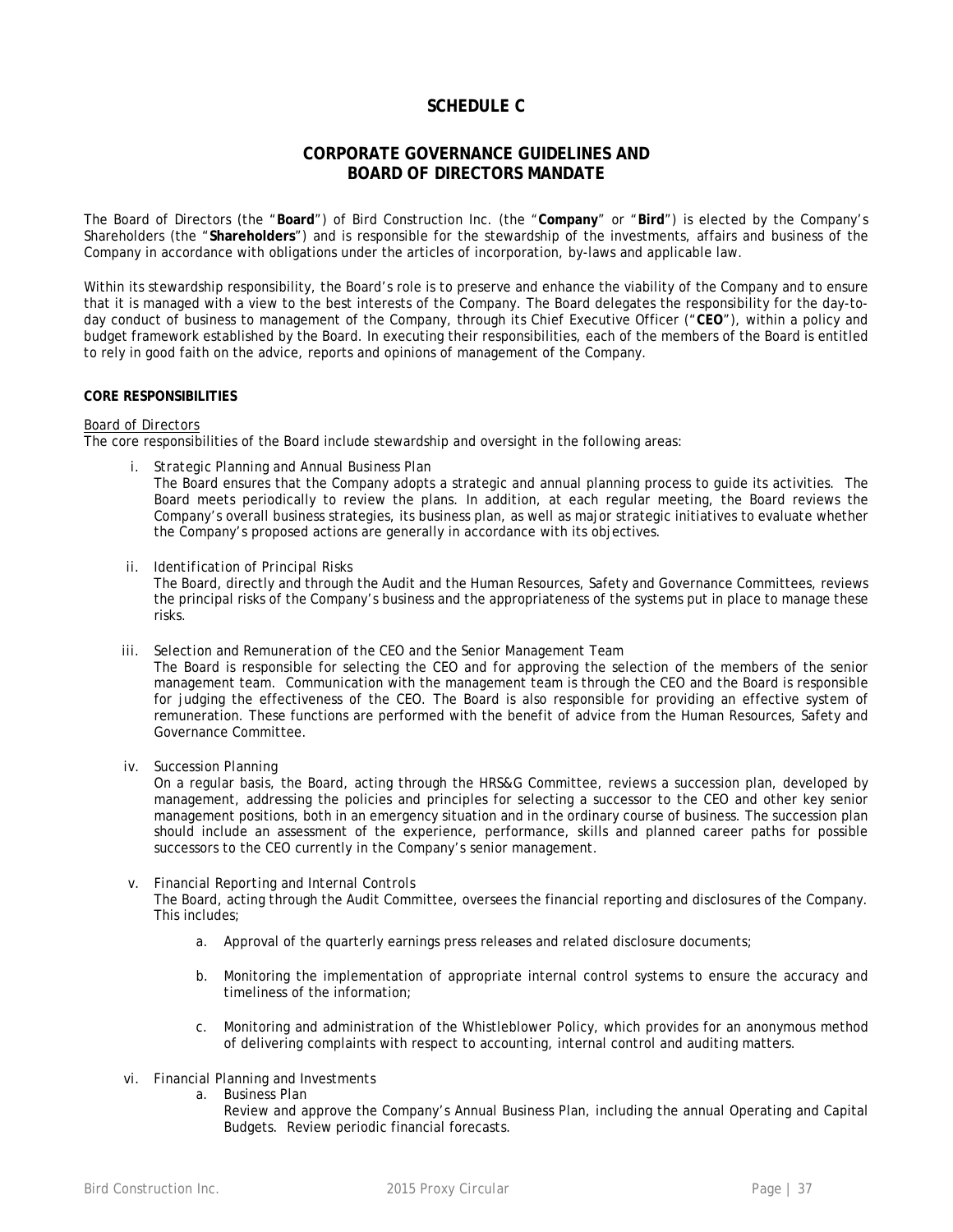b. Investment Opportunities

Review and assess investment opportunities of a value exceeding management's authority, in accordance with procedures established by the Board from time-to-time.

- c. Guidelines and Policies Review and approve guidelines and policies for the investing of cash in money market products and marketable securities and review reports from management on the results of such investments against established policies and benchmarks.
- d. Additional Funds for Investment Review and assess management's plans with respect to raising additional funds, whether through debt or capital, in accordance with procedures established by the Board from time-to-time.

### **BOARD COMPOSITION**

#### *Board Composition*

The composition of the Board should balance the following goals:

- i. The size of the Board should facilitate substantive discussions of the whole Board in which each Director ("Director") can participate meaningfully.
- ii. The composition of the Board should encompass a broad range of skills, expertise, industry knowledge, diversity of opinion and contacts relevant to the affairs and business of the Company.
- iii. Membership on the Board shall include an appropriate number of members whom the Board has determined have no material relationship with the Company or the Company's principal Shareholders and who are otherwise considered independent as contemplated by the corporate governance guidelines published by the Canadian Securities Administrators (the "CSA Guidelines") and under the rules of the Toronto Stock Exchange ("TSX").

#### *Selection of Directors*

The Human Resources, Safety and Governance Committee is responsible for recommending to the Board, from time-to-time, a list of potential Directors meeting the Company's general criteria for Board membership, as well as suitable nominees to fill specific vacancies occurring between annual meetings of Shareholders. The processes used by the committee as well as the basis for its recommendations are outlined in the terms of reference for the Human Resources, Safety and Governance Committee. The Board is responsible for selecting nominees for election to membership on the Board for presentation at the annual meeting of Shareholders.

Following the attainment of age 75, a Director will offer to retire from the Board of Directors at the next annual meeting of shareholders. The Board of Directors will collectively evaluate the performance of the Director and may request that the Director continue in their capacity on the Board for an additional year. The process will be continued on an annual basis until such time as either the Board of Directors accept the member's offer to retire or the Board member elects to tender their resignation from the Board.

#### *Orientation and Continuing Education*

The Human Resources, Safety and Governance Committee is responsible for the continuing education of Directors as outlined in the committee's terms of reference.

### **BOARD COMMITTEES**

#### *Committees*

The standing committees of the Board are the Audit Committee and the Human Resources, Safety and Governance Committee. Each of these committees has written terms of reference (acting as a form of committee charter) satisfying at a minimum, applicable legislative and TSX rules.

All Directors, whether members of specific committees or not, may request attendance at any committee meeting and may make suggestions to committee Chairs for additions to the agenda of the committee or to request that an item from a committee agenda be considered by the Board. Each committee Chair will give periodic reports of the committee's activities to the Board.

### *Assignment of Committee Members*

The Board is responsible for recommending the assignment of Board members to its committees and the selection of the committee Chairs.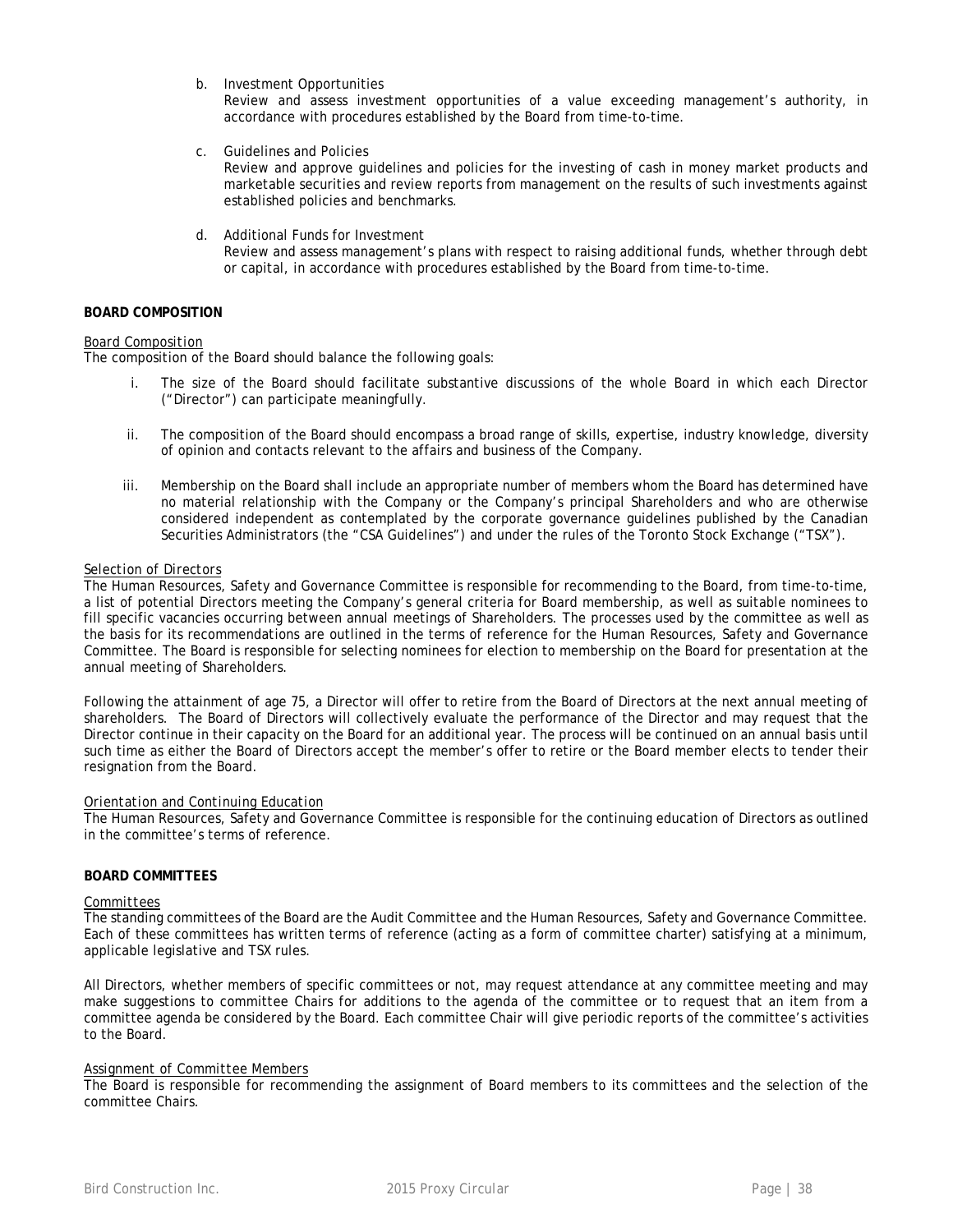#### **BOARD MEETING PROCEDURES**

#### *Frequency of Meetings*

The Board holds regularly scheduled meetings on a quarterly basis as well as additional special meetings to consider particular issues. Special meetings may be called from time-to-time as determined by the needs of the Company.

#### *Selection of Agenda Items for Board Meetings*

The Chair establishes the agendas for Board meetings. Any Board member, however, may recommend the inclusion of specific agenda items. The agenda is distributed in advance of a meeting to each Director.

#### *Board Materials Distributed in Advance*

Information, data and presentation materials that are important to the Board's understanding of the affairs and business of the Company are distributed in writing to the Board before each meeting. Management of the Company should provide materials that are as concise as possible while giving Directors sufficient information, and time for review (subject to availability of time sensitive materials), to make informed decisions. Under certain circumstances, written materials may be unavailable to Directors in advance of a meeting, and certain items to be discussed at Board meetings may be of a sensitive nature such that the distribution of materials on these matters prior to the Board meeting would not be appropriate.

#### *Management at Meetings*

The Board may invite members of management of the Company, in addition to the President and Chief Executive Officer ("CEO") and the Chief Financial Officer ("CFO"), to attend Board meetings and to make presentations and provide additional insight into the various issues brought before the Board.

#### *In Camera Meetings*

To encourage free and open discussion and communication among the independent members of the Board, the Directors meet during, or at the end of each regularly scheduled Board meeting or as required at each special Board meeting, without nonindependent Directors and members of management present.

### **EXPECTATIONS OF DIRECTORS**

#### *Commitment and Attendance*

All Directors should make every effort to attend all meetings of the Board and meetings of committees of which they are members. Although attendance in person is encouraged, members may attend by telephone or videoconference to mitigate schedule conflicts.

#### *Participation in Meetings*

Each Director should be sufficiently familiar with the affairs and business of the Company, including its financial statements and capital structure, and the risks it faces, to facilitate active and effective participation in the deliberations of the Board and of each committee on which he or she serves.

#### *Financial Knowledge*

One of the most important roles of the Board is to monitor financial performance. A Director must know how to read financial statements and should understand the use of financial ratios and other indices for evaluating financial performance.

#### *Ethical Business Conduct*

The Company has adopted a written code of ethics. All Directors are made aware that they are expected to exhibit high standards of personal integrity, honesty and ethical business conduct, disclose any potential conflict of interest and abide by the Company's trading blackout period policies.

#### *Other Directorships*

The Company values the experience Directors bring from other Boards on which they serve, but recognizes that those Boards may also present demands on a Director's time and availability and may also present conflicts or legal issues. Directors should advise the Chair of the Human Resources, Safety and Governance Committee before accepting any new membership on other Boards of directors or trustees or any other significant commitment involving an affiliation with other related businesses or governmental units.

#### *Contact with Management*

All Directors are invited to contact the CEO at any time to discuss any aspect of the affairs or business of the Company. While respecting organizational relationships and lines of communication, Directors have complete access to members of management. There will be frequent opportunities for Directors to meet with the CEO, CFO and other members of management of the Company in Board and committee meetings and in other formal or informal settings.

#### *Confidentiality*

The proceedings and deliberations of the Board and its committees are confidential. Each Director shall maintain the confidentiality of information received in connection with his or her services.